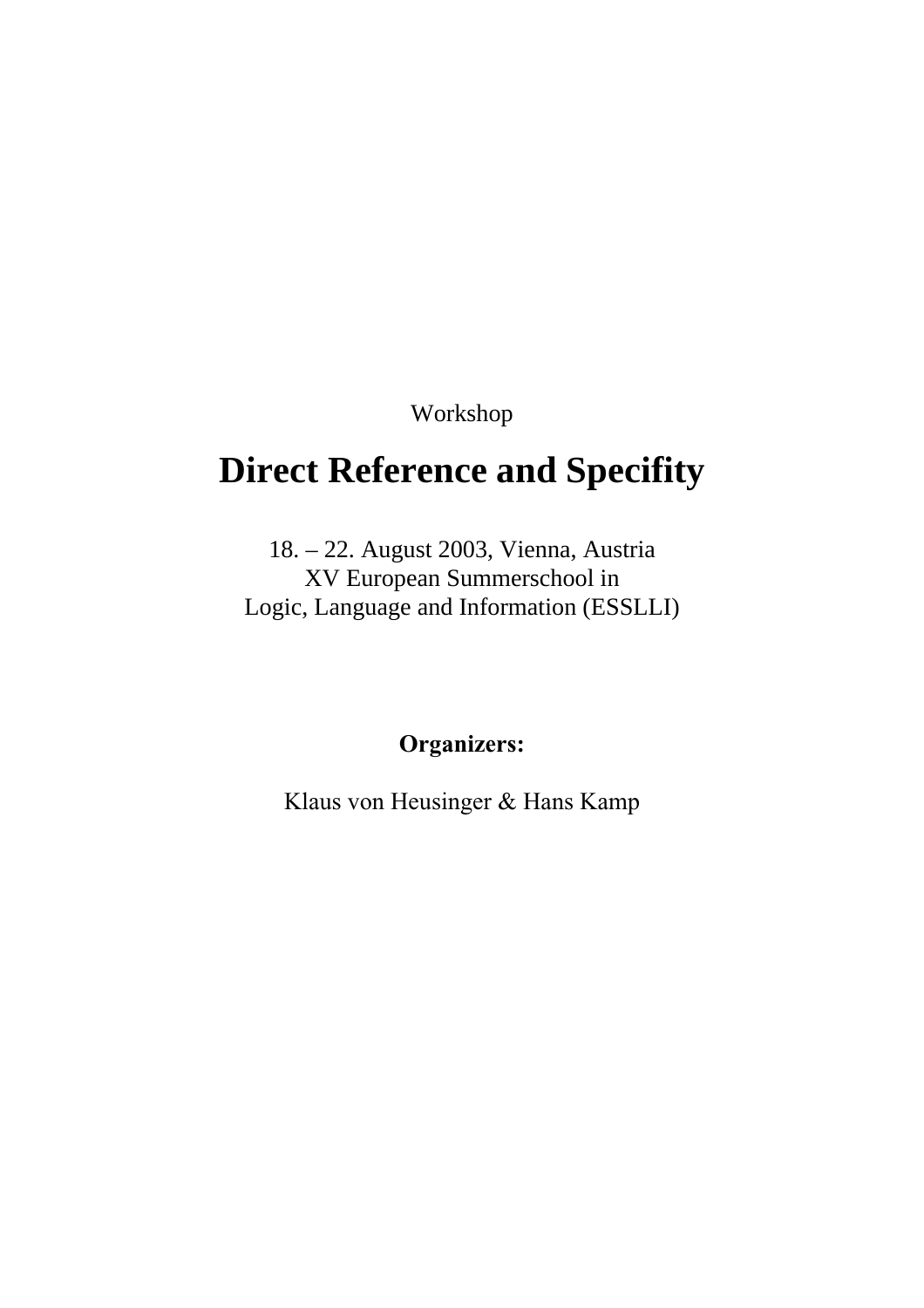## **Programme**

## **Monday, 18.8.2003**

| Klaus von Heusinger $\&$<br>Hans Kamp | Introduction                                                                    |
|---------------------------------------|---------------------------------------------------------------------------------|
| Tamás Pólya -<br>Lázló Tarnay         | The capacity to keep track of specificity: the genuine vs.<br>the linguistic    |
|                                       | short presentation with poster session                                          |
| Wolfram Hinzen                        | Why are there names?                                                            |
| Varol Akman &<br>Aylin Koca           | Specificity, Automatic Designation,<br>and 'I'                                  |
| Barbara Ürögdi                        | The Perfetivizer Particle "meg" in Hungarian as<br>the Spell-Out of Specificity |
| Eva Lavric                            | Specificity: two opposites, three variants                                      |
| <b>Tuesday, 19.8.2003</b>             |                                                                                 |
| Barbara Abbott                        | Specificity and referentiality                                                  |
| Emar Maier &<br><b>Bart Geurts</b>    | Propositions and rigidity in Layered DRT                                        |
| <b>Wednesday, 20.8.2003</b>           |                                                                                 |
| Roberto Zamparelli                    | On certain / specific phenomena                                                 |
| <b>Richard Breheny</b>                | Folk Ideas About Reference and Specific Indefinites                             |
| <b>Thursday, 21.8.2003</b>            |                                                                                 |
| Donka Farkas &<br>Klaus von Heusinger | Referential stability and differential<br>case marking in Romanian              |
| Philippe Schlenker                    | 'Island-escaping indefinites and Scopal Independence'                           |
| Friday, 22.8.2003                     |                                                                                 |
| Carla Umbach                          | Specificity, Singleton Indefinites, and Intonation                              |
| Ede Zimmermann                        | Bare Plurals and Specificity                                                    |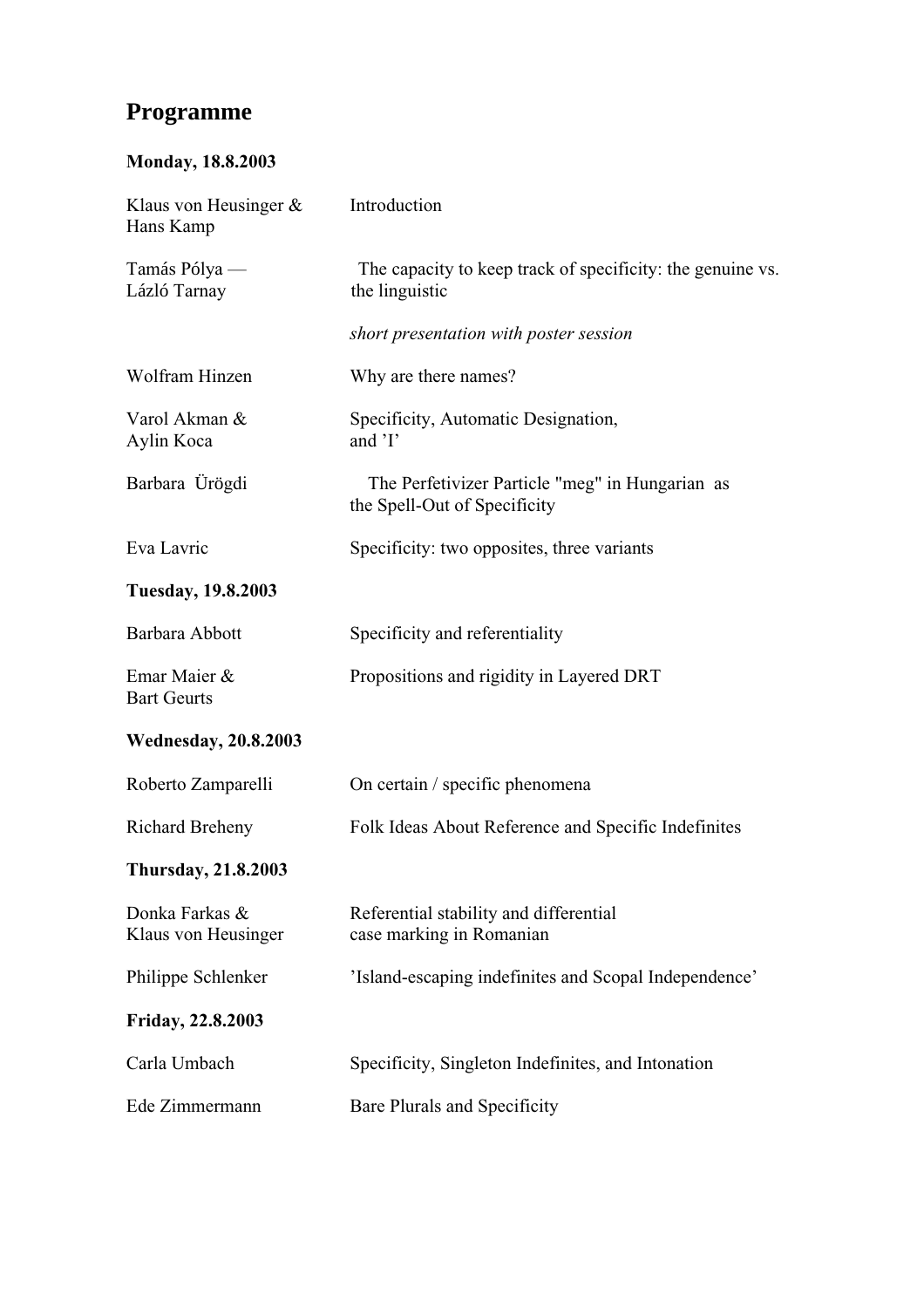## **Direct Reference and Specificity: A short introduction**

## **Klaus von Heusinger & Hans Kamp**

The central aim of this workshop is to get linguists and philosophers of language and mind together to talk about a topic important to both of them - a topic that has meant different things to the two communities, has inspired them to different questions and answers, and where interaction of the kind that is possible within the setting of an ESSLLI workshop could benefit either side.

Specificity, we believe, is such a topic. On the one hand it is a subject which in recent years has had much attention from linguists, primarily in connection with indefinite noun phrases: "Specific" indefinite NPs differ from other "non-specific" indefinites in linguistically relevant ways, the most salient of which is their scopal behavior: Specific indefinites in certain syntactic positions appear to have wider scope than they should if they were quantifier phrases subject to the same island constraints as "genuine" quantifying NPs (such as English NPs beginning with *every* or *most*), as illustrated by (1), which has a reading where the indefinite takes scope over *each student*.

(1) Each student has to come up with three arguments that show that **some/a condition proposed by Chomsky** is wrong.

Sometimes the "specificity" of indefinite NPs is overtly marked - e.g. in Spanish by the particle *a*, in Turkish by the accusative case suffix *-I*, or in English by adjectival modifiers like *certain*, and so on.

| (2)                             | V <sub>i</sub>                   | $*(a)$ la / una mujer.                              | (Standard Spanish) |  |  |
|---------------------------------|----------------------------------|-----------------------------------------------------|--------------------|--|--|
|                                 | see.past-1.sg the a              | woman                                               |                    |  |  |
|                                 | 'I saw the / a (certain) woman.' |                                                     |                    |  |  |
| (3)                             |                                  | (ben) <b>bir</b> kitab- <b>i</b> oku-du-m (Turkish) |                    |  |  |
|                                 | a book-acc                       | read-past-1sg                                       |                    |  |  |
| 'I read <b>a certain</b> book.' |                                  |                                                     |                    |  |  |

Gradually the inventory of "specificity" markings that linguists have registered and studied for their semantic and pragmatic effects has been growing; and the time seems ripe for asking more general questions: Is what we are seeing in these various instances really the same kind of specificity from a semantic or pragmatic point of view? If so, what is the semantic or pragmatic nature of specificity. And if not, what are the different kinds of specificity they involve?

But even though specificity (of whatever sort) is sometimes marked overtly, overt marking is not a general necessity; indeed, it is very far from being the rule. In many languages indefinites can behave like specifics even when superficially indistinguishable from those which behave in a non-specific way. Whatever it is that makes the interpreters of such indefinites interpret them as specific - or that allows speakers to use them so - it is evidently not their perceivable syntactic or morphological form. Thus it is one of the principal questions about indefinites to determine what it is about their general role and meaning which accounts for the fact that so many of them display specificity-like behavior.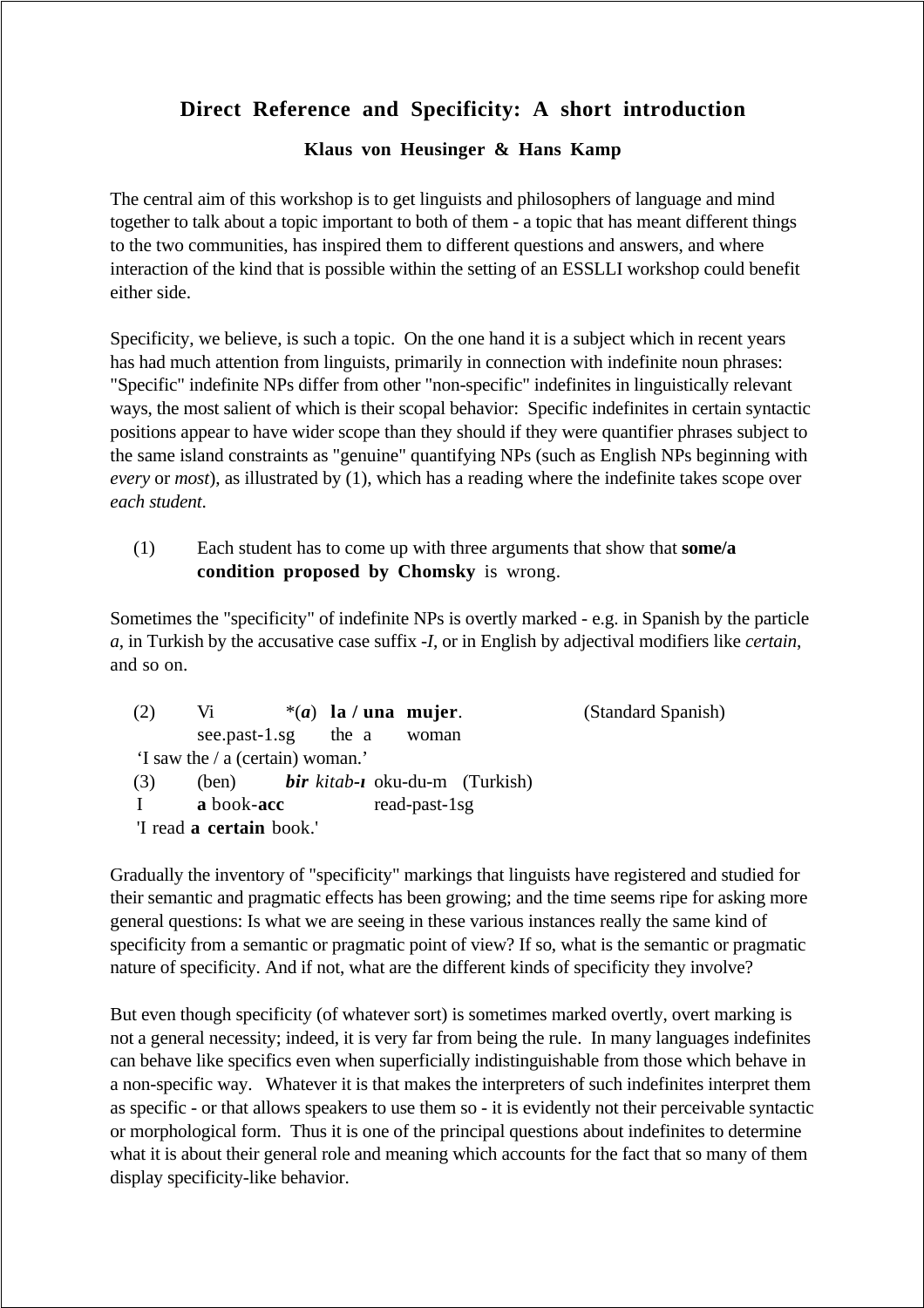From the perspective of the philosophy of language and mind specificity is a concept which is crucially connected with the presence of identifying information. A "specific" use of an indefinites is possible when the speaker has a individual in mind about which he has information that he takes to uniquely identify the individual . (In fact, in many such cases the available information will be well in excess of what unique identification requires). Under such conditions the speaker may choose not to bring his uniquely identifying information fully into linguistic play but instead to talk about the individual through the use of an indefinite NP whose descriptive content covers only a (often small) part of that in formation, which isn't enough for unique identification. What renders the speaker's use of the indefinite "specific" in such cases is at a minimum a causal-intentional link between the object he has in mind and his use of the indefinite to say something which he takes to be true of that object. There also is an interpretational side to the specific use of indefinites in this sense: For the recipient of an indefinite NP the NP can appear as "specific" insofar as she takes the speaker to have made a specific use of it, assuming that the speaker takes himself to have uniquely identifying information about some thing and to use the indefinite to talk about that thing.

- (4a) A student in the syntax class cheated on the final exam. We all know him.
- (4b) A student in the syntax class cheated on the final exam. Nobody knows who it is.

Connected with this picture are certain questions that have been seen as important for the philosophy of language and where a closer attention to the ways in which specific indefinites (especially those which are overtly marked as such) work in actual natural languages. One of these questions has to do with the relation between thought and language: Assuming it is correct that the specific use which a speaker makes of an indefinite involves his having uniquely identifying information for what he wants to talk about, and that the recipient' interpreting the indefinite as specific involves her infer that this is what the speaker is doing, this still leaves a certain latitude for what we may want to say is the actual content of the message that is passed from the one to the other. Is the content that is transmitted in such cases a "singular" proposition, which attributes a certain property to the object the speaker "has in mind"; and is what is transmitted the same as what is expressed? Or is the expressed content something weaker – an existential proposition, to the effect that something exists which has the given property?

A different question has to do with where the identifying information is supposed to be. So far we have only spoken of information in the mind of the speaker who uses an indefinite specifically. But it appears that the specificity phenomena which can be observed in natural languages are limited to just this case. In fact, a closely related concern has been prominent within the philosophy of language and logic for over half a century, ever since Quine and others began to consider the problem of "de re" occurrences of indefinites within modal and attitudinal contexts, parallel to the behavior of definite NPs.

- (5a) Peter intends to marry **a merchant banker** even though he doesn't get on at all with her.
- (5b) Peter intends to marry **a merchant banker** though he hasn't met one yet.
- (6a) Joan wants to present the prize to **the winner** but he doesn't want to receive it from her.
- (6b) Joan wants to present the prize to **the winner** so she'll have to wait around till the race finishes.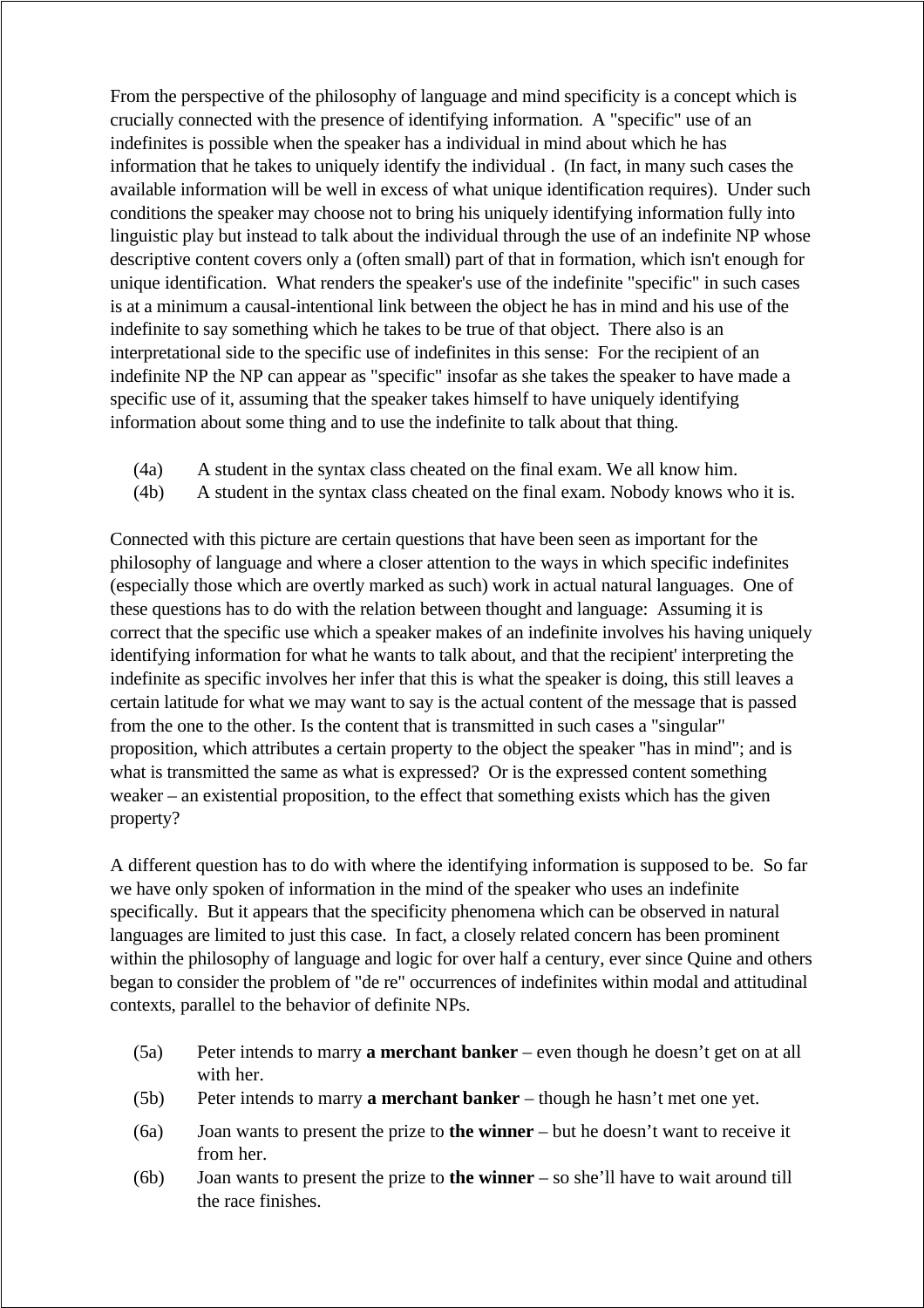Occurrences of indefinites within such contexts, it was noted, often allow for interpretations according to which the NP has wide scope with respect to a modal or attitudinal operator. This has been widely taken to entail that the content of the described attitude is a singular proposition; and in the case of attitudinal contexts some have seen this as meaning that the attitude attributes some property to an object for which the bearer of the attitude has identifying information.

These views are consistent with what can be observed for languages with overt specificity marking (such as Spanish *a*, Turkish *-I*, or English *a certain*). Depending on the language particular properties, the presence of such markings either signals speaker-related specificity, as in (8a), or else specificity relating to some other "protagonist" of the given sentence or discourse, as in (8b); and prominent instances of the latter possibility are those tin which the sentence attributes to this participant some propositional attitude.

(7) George: "I met a certain student of mine" (8) James: "George met a certain student of his." a: James knows who b: James does not know, but George knows.

Much the same distinction is found in sentences which attribute propositional attitudes to each of a range of different protagonists, as in (9).

(9) Every politician had decided that a certain institute had to be closed.

(10.a) With such unanimity of opinion it was clear that the institute could not be saved.

(10.b) But since they couldn't agree which institute should be closed down, everything remained the way it had been.

(9) can be interpreted as involving some kind of specificity irrespective of whether it is followed by (10.a) or by (10.b). It is clear, however, that in the case of (10.b) the specific indefinite does not have maximal scope. This shows that there is at least one kind of specificity which does not entail maximal scope as a matter of course. Scopal behaviour of indefinite NPs and questions of specificity must thus be distinguished. One of the linguistic challenges is to understand better how the two are related. An important issue connected with this is whether there are parallels here with the different uses of definite descriptions, and how these parallels might be stated.

We hope that through the joint efforts of linguists and philosophers during the workshop we will arrive at a clearer understanding of at least some these issues.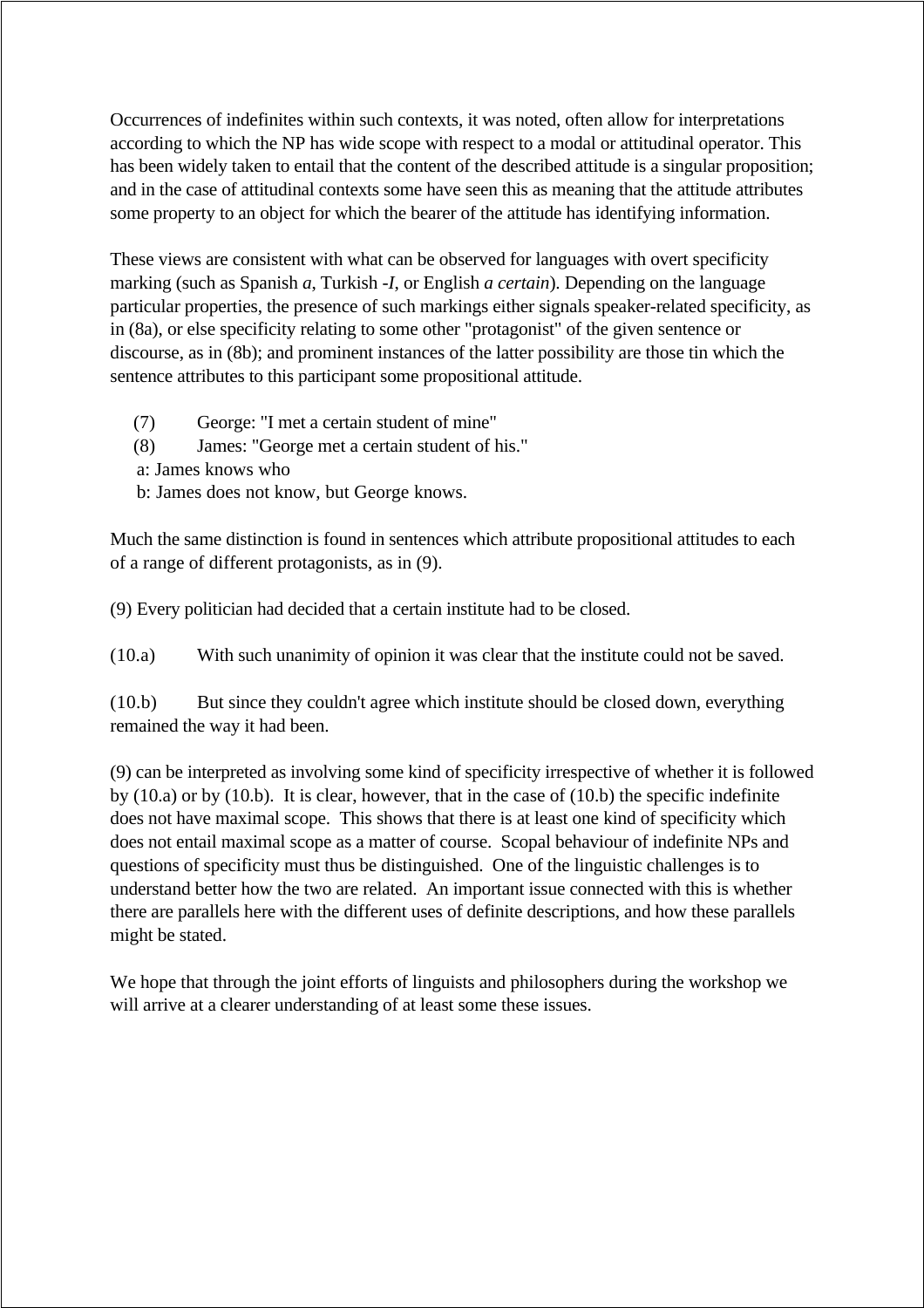## **Specificity and referentiality**

### **Barbara Abbott, Michigan State University**

Abstract for the workshop "Direct Reference and Specificity"

at ESSLLI XV in Vienna, August, 18-22, 2003

Indefinite descriptions have been claimed to show an ambiguity, often labeled a specific/nonspecific ambiguity, when they occur in simple sentences which contain no (other) sentence operators with which to vary their scope. This claim is reminiscent of the claim of Donnellan (1966) that definite descriptions may be used referentially as well as attributively. Neale (1990) argued at length against viewing Donnellan's distinction as semantic, and Ludlow & Neale (1991) have argued along similar lines that the specific/nonspecific distinction in indefinite descriptions is not semantic but rather pragmatic. This paper responds to the arguments presented by Ludlow & Neale and presents arguments and evidence that both distinctions **are** semantic.

One important issue is the nature of the specific reading of indefinites. As it is frequently characterized, it is a referential reading – there is reference to some individual, and this individual plays a role in the truth conditions of the utterance. On this view the utterance expresses a singular, or "object dependent" proposition, even one that contains the actual object referred to as a constituent (if we follow Russell on the nature of such propositions). It is a reading so characterized which is the main focus of the Ludlow & Neale critique.

Ludlow & Neale cite three arguments which Russell (1919) gave in support of his quantificational analysis of indefinite descriptions, and opposed to any referential interpretation. Russell's example is (1)

(1) I met a man.

Suppose that the speaker of (1) met Jones, and that (1) is the report of that incident. Nevertheless it would not be contradictory to assert (2):

(2) I met a man but I did not meet Jones.

(2) would be false, under the circumstances, but not contradictory. The second argument is that an addressee can perfectly well understand an utterance of (1) without any knowledge of Jones. And the third argument depends on the fact that a sentence like (3)

(3) I saw a perpetual motion machine.

may be used to express a proposition (albeit a false one even though there is no possible referent for the indefinite description.

All of these arguments suffer from a disability (acknowledged by Ludlow & Neale for the first). No one denies that indefinite descriptions have a purely quantificational reading which would allow a noncontradictory understanding of (2), which someone who doesn't know Jones could well understand, and which would allow (3) to express a proposition. Thus these arguments do not show that sentences like (1) are not ambiguous. In addition the third argument depends on a particular conception of the specific reading, which is problematic on independent grounds. An alternative, on which specific readings of indefinite descriptions are interpreted as constant individual concepts does not have these problems.

Kripke (1978) had argued against viewing Donnellan's referential/attributive distinction as semantic and Ludlow & Neale cite these arguments approvingly and reprise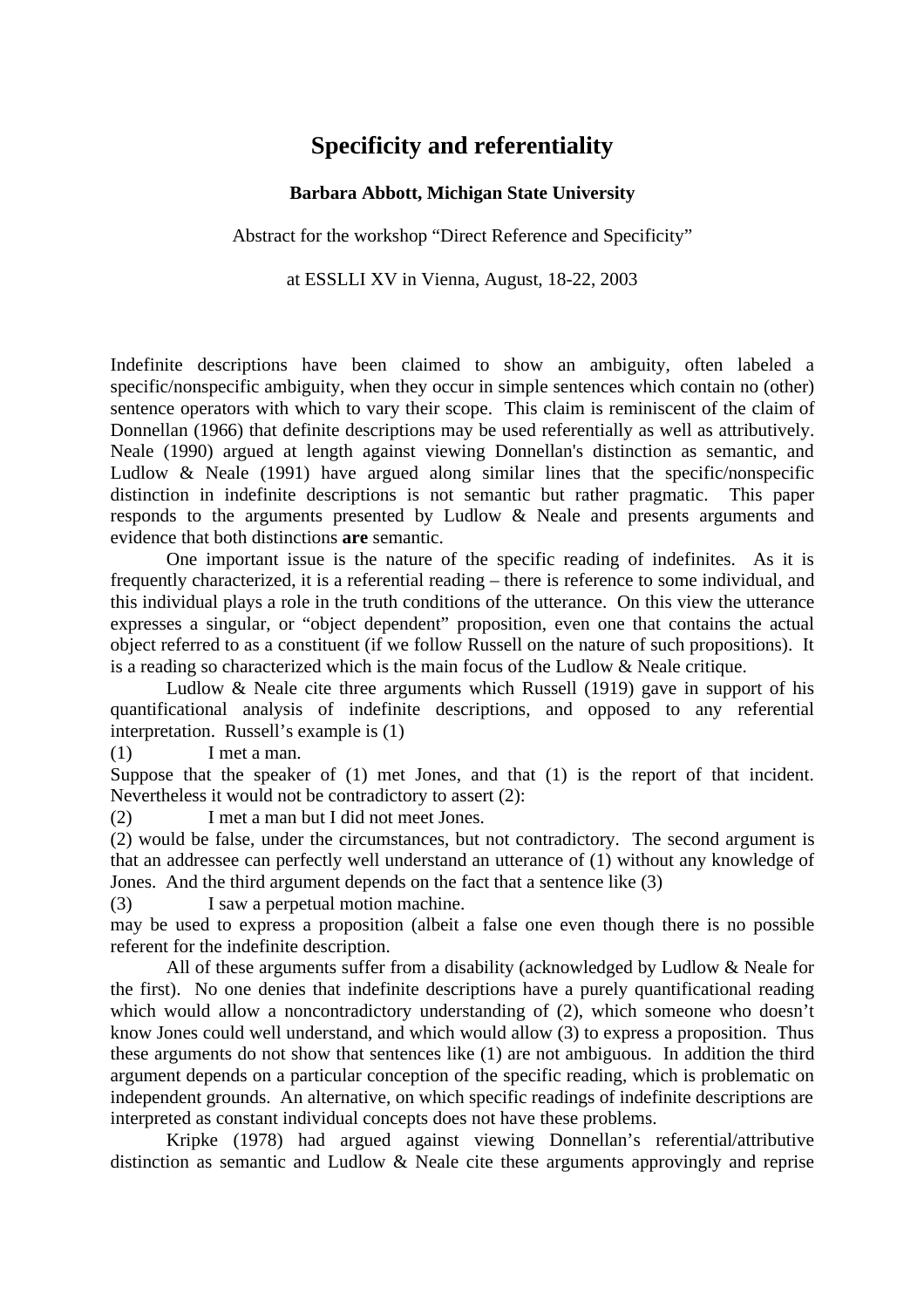analogs for indefinites. Kripke had three main arguments against viewing Donnellan's distinction as semantic. One is methodological: it is not good to proliferate ambiguities without warrant. This argument is set aside, pending production of warrant. The second involves a novel argument form of the following structure: if phenomenon A would occur in a language stipulated to have property X, then its occurrence in English cannot argue that English does not have property X. The property in question is having definite descriptions interpreted as Russell claimed, and the phenomenon is an understanding like Donnellan's referential reading. This argument, while clever, is not really conclusive. We might use the same form to argue, for example, that *want* does not mean 'desire', because if it only meant 'lack', people would use it to express desire as well. (See also the discussion in Reimer 1998a.) The third argument involved a modification of an example given by Linsky:

- (4) A. "Her husband is kind to her."
	- B. "No, he isn't. The man you're referring to isn't her husband."

The problem is that B's first pronoun should lack an antecedent, since on Donnellan's analysis A has used the phrase *her husband* to refer to the woman's lover. This argument depends on an unfortunate aspect of Donnellan's exposition, one which has been taken as definitive of the referential use of definite descriptions but which in fact need not be so. That is Donnellan's claim that, used referentially, a definite description may refer to an entity that does not meet its descriptive content. But there is independent evidence against this claim of Donnellan's. In fact, that quality (reference to an entity not semantically related to the noun phrase used) **is** characteristic of speaker's reference as opposed to semantic reference, and holds for both referentially and attributively used definite descriptions as well as proper names.

There are a few positive arguments in favor of a semantic analysis for both the referential-attributive distinction and the specific-nonspecific distinction. Reimer (1998b) argues that if a sentence is standardly used to convey a certain type of proposition, where that proposition is suitably constrained by the linguistic meanings of the parts of the sentence, then, ceteris paribus, it expresses that proposition. Wilson (1991) has pointed out that definite descriptions have pronominal uses, including bound variable uses, as in (5)

- (5) a. Serena Williams fought hard but the defending French open champion could not extinguish Henin-Hardenne.
	- b. Every Bulgarian astronomer was greeted by someone who knew the scientist as a youth.

Finally, for indefinite descriptions, it can be pointed out that (6a) has a reading which (6b) does not have:

- (6) a. I had lunch with a logician.
	- b. Have lunch with a logician!

In a null context (6b) lacks a specific reading because it would be infelicitous to suggest that someone have lunch with a specific logician without giving them enough information to figure out which one. The contrast with (6a) provides intuitive support for the distinction.

I also try to clarify the nature of the problematic specific/referential readings. I relate them to the traditional *de re*-*de dicto* ambiguities, responding to Kripke's arguments that there is no such relation. I argue (following Kaplan 1978) that specific indefinites and referential definites are not nondescriptional (and hence not directly referential in that sense). However they do share something like the rigid designation property of proper names, where this is best interpreted as involving constant individual concepts, rather than directly designated entities.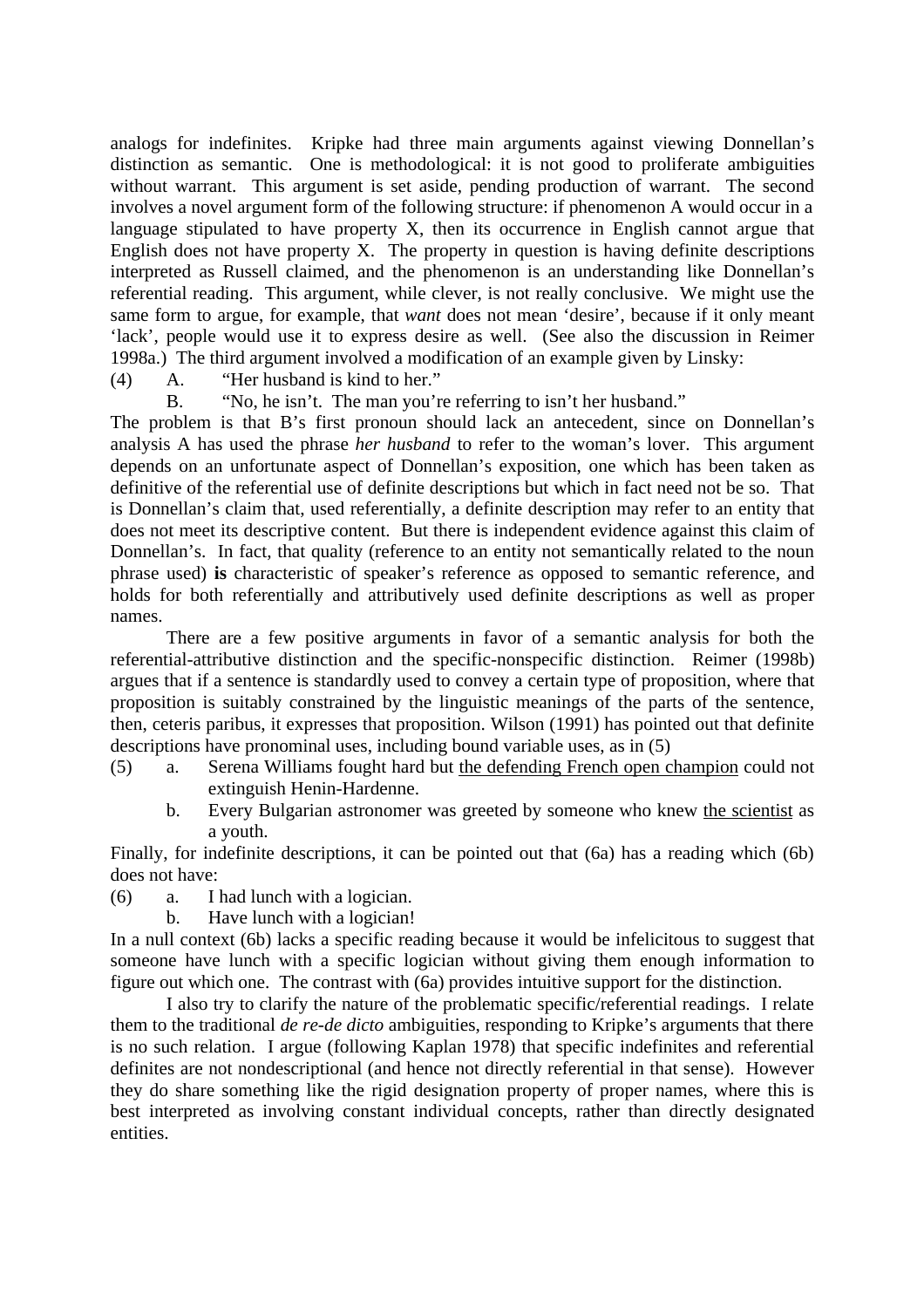#### **REFERENCES**

- Donnellan, Keith S. 1966. Reference and definite descriptions. Philosophical Review 75, 281-304.
- Kaplan, David. 1978. Dthat. In Peter Cole, ed., Syntax and Semantics, vol. 9: Pragmatics. New York: Academic Press, 221-243
- Kripke, Saul. 1977. Speaker's reference and semantic reference. In Peter A. French, Theodore E. Uehling, Jr., and Howard K. Wettstein, eds., Midwest Studies in Philosophy vol. II: Studies in the philosophy of language. Morris, MN: University of Minnesota, 255-276.
- Ludlow, Peter & Stephen Neale. 1991. Indefinite descriptions: In defense of Russell. Linguistics and Philosophy 14, 171-202.
- Neale, Stephen. 1990. Descriptions. Cambridge, MA: MIT Press.
- Reimer, Marga. 1998a. Donnellan's distinction/Kripke's test. Analysis 58, 89-100.
- Reimer, Marga. 1998b. The Wettstein/Salmon debate: Critique and resolution. Pacific Philosophical Quarterly 79, 130-151.
- Russell, Bertrand. 1919. Introduction to mathematical philosophy. London: George Allen and Unwin.
- Wilson, George M. 1991. Reference and pronominal descriptions. Journal of Philosophy 88, 359-387.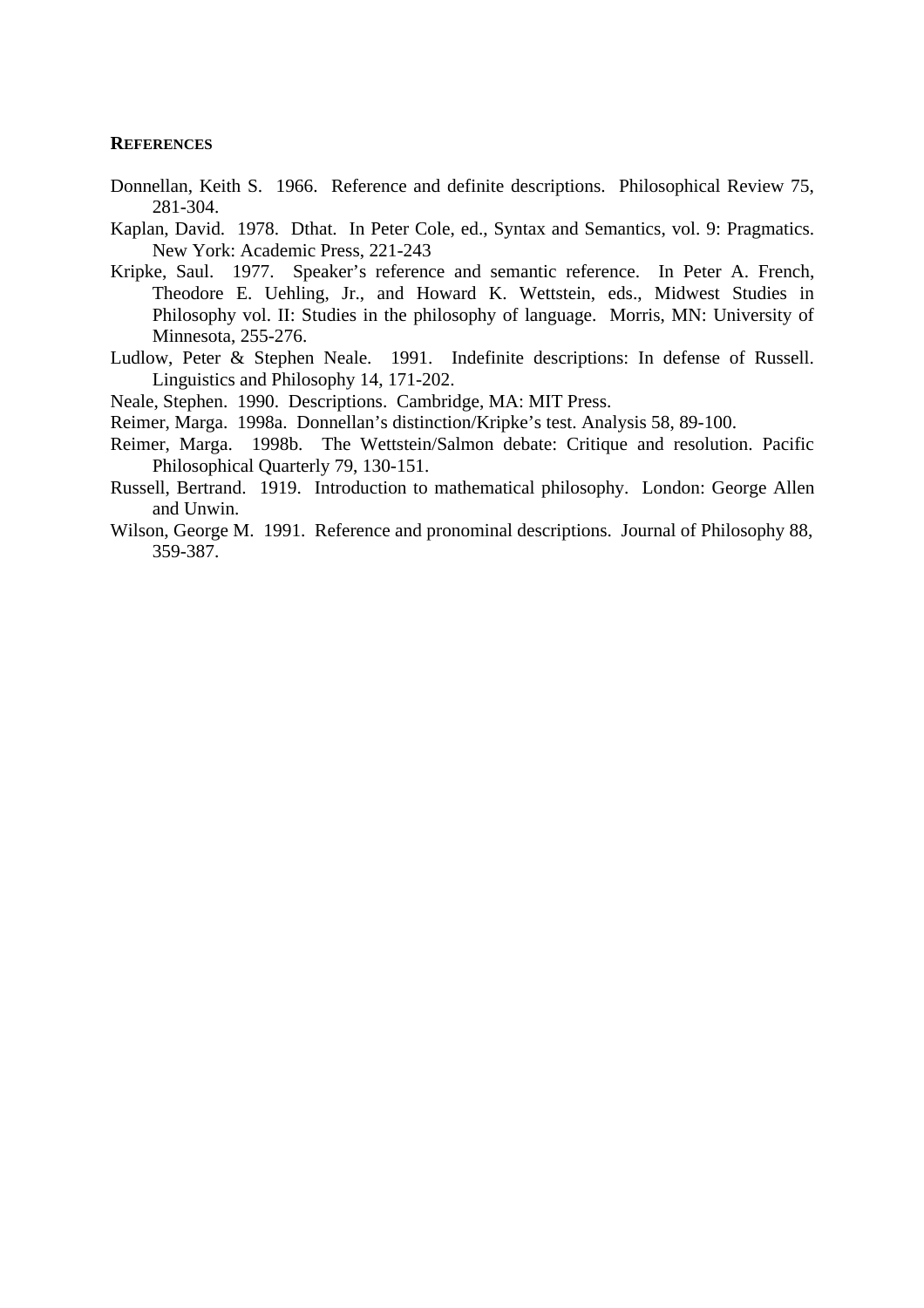## special and I and I and I and I and I and I are and I and I are a set of the I amplitude to the I amplitude to

Varol Akman and Aylin Koca Department of Computer Engineering Bilkent University Bilkent Ankara --- Turkey  $\{ \texttt{akman}, \texttt{akoca} \}$ @cs.bilkent.edu.tr

## specialized and the city of the city of the city of the city of the city of the city of the city of the city of

In its most common linguistic use specicity refers to a kind of de-niteness This is expressed by the grammatical marking on an NP, showing that the speaker knows the identity of the referent. Thus, a police chief has (presumably) a particular Colombian in mind when he utters "My agents cannot wait to interrogate the Colombian."

while the above explanation seems straightforward specific presents; and specific to be known as a subtle notion There have been a variety of suggestions as to its meaning – thanks to the considerable output produced in the seventies and early eighties in the semantic of special contracts of special contracts of special contracts of special contracts of special contracts of special contracts of special contracts of special contracts of special contract of the term has not been agreed upon.<sup>1</sup>

Similarly the relation between speci-city and de-niteness is one that is discernible though what exactly this relation consists of has been a topic of controversy A common practice is to describe this elusive relation on a scale based on identification by speaker and heart and heart in Table is illustrated in Table Attributed to Talmy Givon the table originally omitted a de-nite non specific interpretation (which we have added as the second column).

This paper studies the contextdependence of the -rstperson indexical I
 while attempting to make the identi-ability criteria for speci-city and

<sup>&</sup>quot;Inus, Jørgensen (2000: 146) notes that the term has been used to draw at least four dierent distinctions i whether the speaker believes the referent to be unique ii whether the speaker knows the identity of the referent iii whether the speaker whether the suppliers of generalizations and ivery constructed and increasing the identity of the identity of the referent to be important. It is known that several allegedly sound descriptions of specificity mentioned in the literature fail to be adequate on their own in covering all conditions of the notion. A prolific author contributing to recent literature on specificity, von Heusinger explicates assorted characterizations of this notion
 See Journal of Pragmatics, vol. 19, no. 3, for a special issue on specificity, guest-edited by him and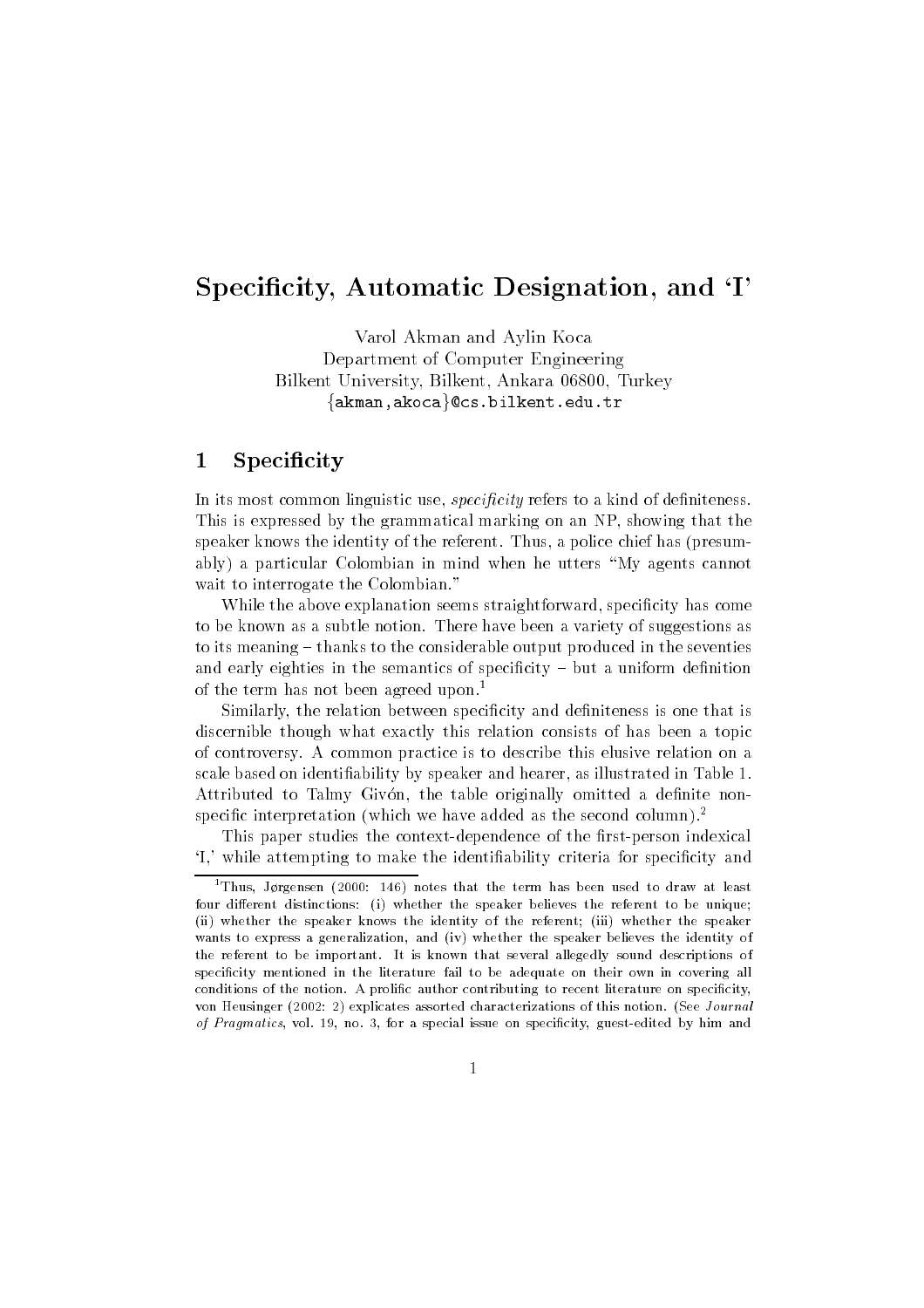|           |  | <i>identified by</i> def spec def non-spec indef spec indef non-spec |
|-----------|--|----------------------------------------------------------------------|
| l speaker |  |                                                                      |
| hearer    |  |                                                                      |

Table The identi-ability
 criteria for de-niteness and speci-city Legenddefinition of the species of the species of the species of the species of the species of the species of the species of the species of the species of the species of the species of the species of the species of the species o

de-niteness clearer for this important indexical Having been inuenced by John Perry's work on indexicals, we'll show that this (seemingly) clearest case of an indexical poses a difficulty.

Let's start off the discussion with an account of contextualism vs. invariantism and the manger of the says pointing in the same says point  $\pi$  and the same same same same same sa direction of a baseball - eld is at he might mean something  $\mathbf{A}$ like the following

According to contextually relevant standards that -eld is suf -ciently close to being such that nothing could ever be atter than it is

This is the contextualist stance. In other words, for a *contextualist*, there is an implicit reference to a contextual standard; 'what is said' is not itself a simple thing

On the other hand, for an *invariantist*, no additional content about contextually relevant standards is needed. Thus, the above statement would eld is the complete that the process  $\alpha$  , and is the complete this view  $\alpha$  is said that is said the complete is more simply related to the man
s sounds

## Automatic designation

Now, with respect to contexts for indexicals, Perry emphasizes two distinctions. These together give rise to the four categories shown in Table 2.

Kerstin Schwabe

<sup>&</sup>quot;Here's a brief explanation of Table 1. Definite NPs are employed if both the speaker and hearer can identify the referent. Specific indefinite NPs indicate that the speaker, but not the hearer can identify the referent. Non-specific definite NPs denote that the hearer but not the speaker can identify the referent e
g
 talking in your sleep Finally non-specific indefinites show that neither of them can identify the referent. On a related note while von Heusinger argues forcefully against this traditional account our work in this paper is not influenced by his critique.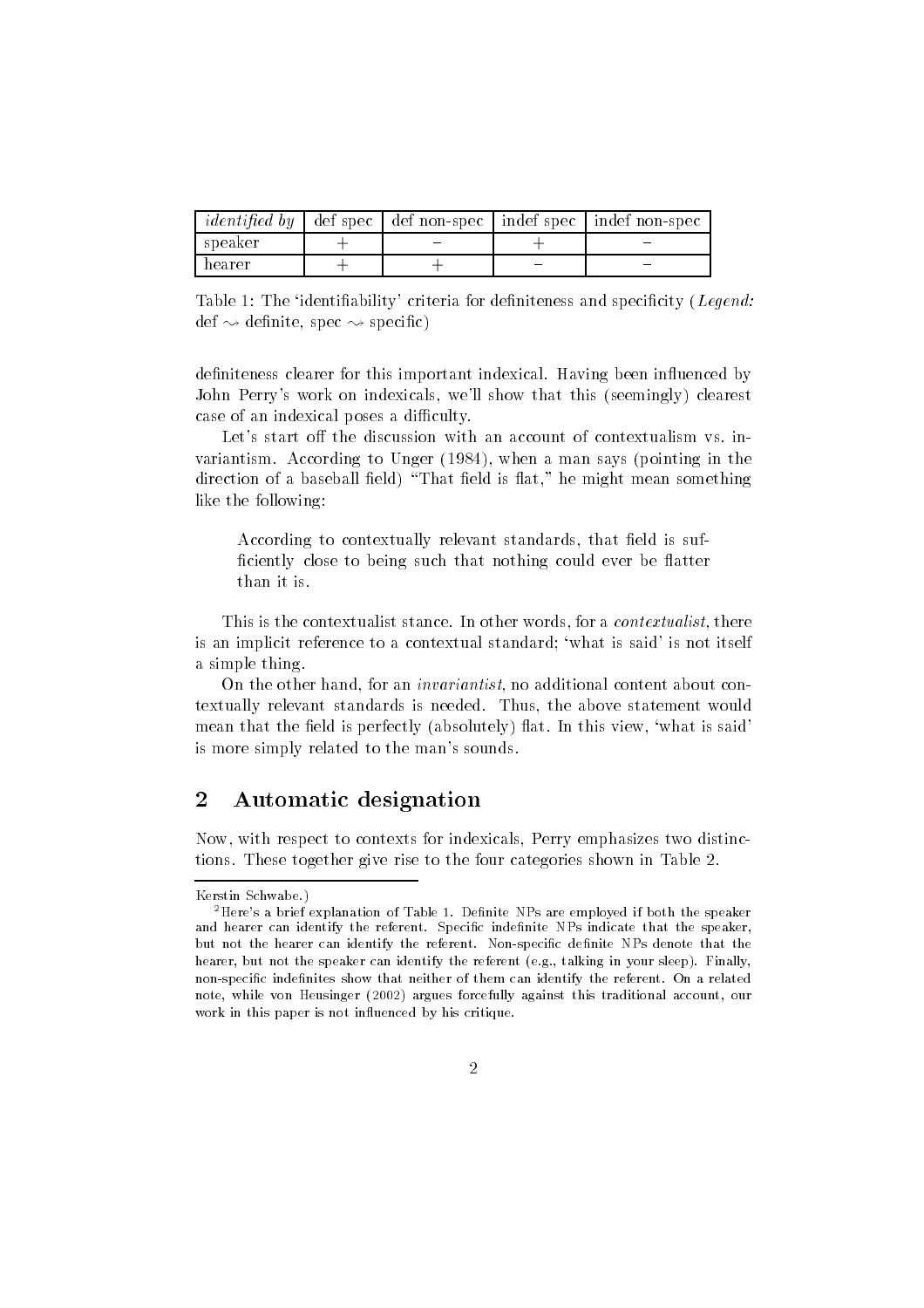- Narrow vs Wide Does designation depend on narrow or wide con text
- 2. (Automatic vs. Intentional) Is designation automatic (given meaning and public contextual facts) or does it depend in part on the intentions of the speaker

Perry envisions narrow context as consisting of constitutive facts about the utterance, e.g., the agent, time, and location. He then claims: "The clearest case of an indexical that relies only on the narrow context is 'I, whose designation depends on the agent and *nothing else.*" (our italics)

Perry characterizes *wide context* as consisting of the narrow facts plus anything else that might be relevant, according to the workings of a particular indexical. For example, when one says "It is yea big," one usually has his hands outstretched to a certain distance and this distance is a contextual factor for the indexical 'yea.'

By automatic, Perry means a designation which uses no intentions. An utterance of yesterday
 is a good example He claims that such an utterance would designate the day before the utterance occurs, no matter what the speaker intends

| Table 2: Types of indexicals <sup>†</sup> |                |                       |  |
|-------------------------------------------|----------------|-----------------------|--|
| Wide<br>Narrow                            |                |                       |  |
| Automatic                                 | I, now*, here* | tomorrow, yea         |  |
| Intentional                               | now, here      | that, this man, there |  |
|                                           |                |                       |  |

' |adapted from (Perry, 1997)|

The designation of an utterance of that -eld
 on the other hand is not automatic Theorem is relevant Theorem is relevant Theorem is relevant Theorem is relevant There may be two the vicinity when he says, which is at Which when the refers to the same to the refer depends on his intention

Here
s a crucial passage from Perry

The indexicals 'I', 'now', and 'here' are often given an honored place as "pure" or "essential" indexicals.  $[...]$  In Table  $[2]$ , this honored place is represented by the cell labeled "narrow" and "automatic." However, it is not clear that 'now' and 'here' deserve this status, *hence the asterisks*. With 'here' there is the question of how large an area is to count, and with 'now' the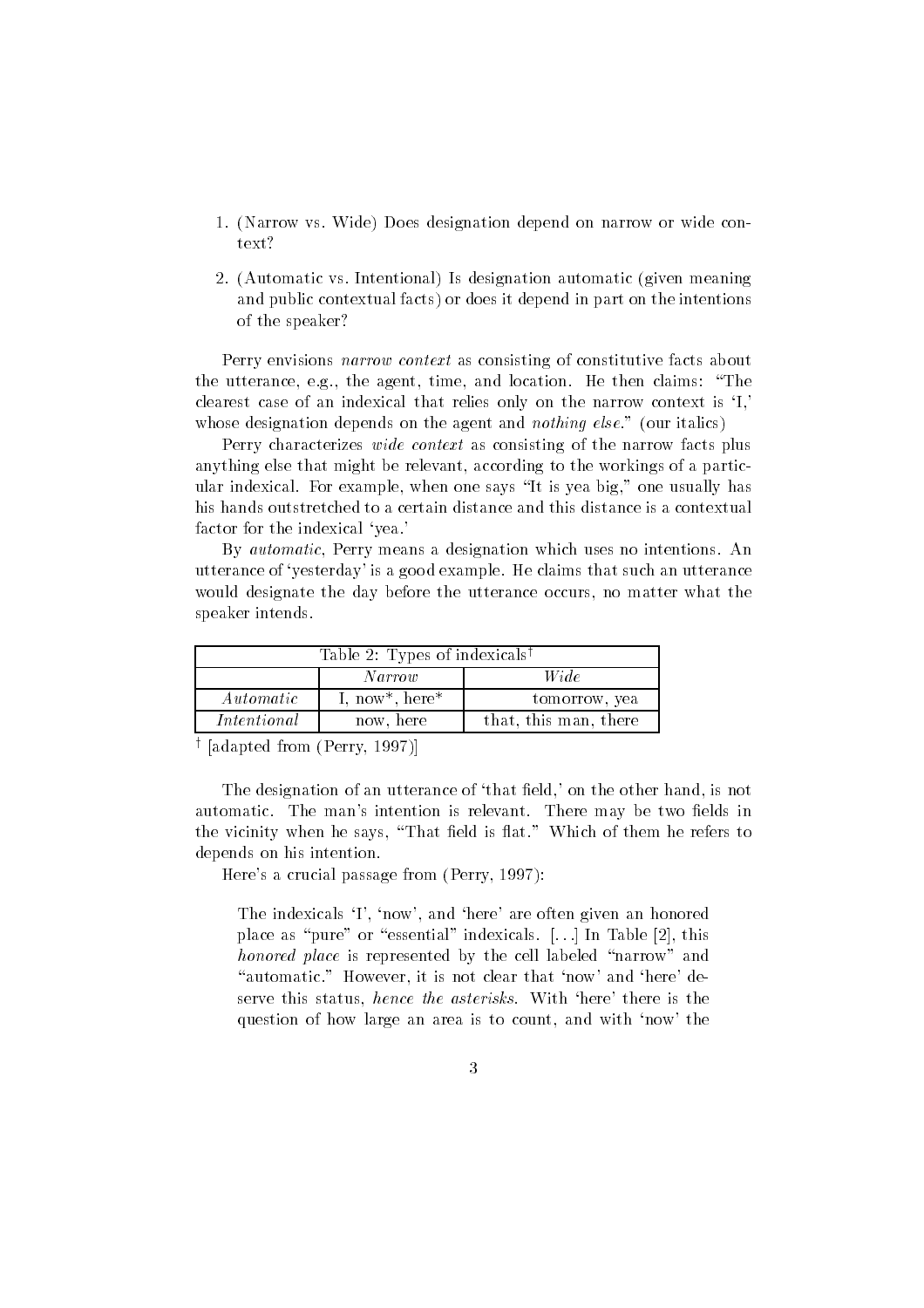question of how large a stretch of time.  $\lceil \ldots \rceil$  It seems then that these indexicals really have an intentional element. (our italics)

Now the question is: Does 'I' really deserve its privileged status? We think that the following scenarios imply a negative reply

 $\bf SCENARIO$  1. Predelli (1998: 409, fn. 18) mentions an example due to Arnold Zwicky that the latter has dubbed the phony inclusive use of we When a waitress says "How are we today?" to a customer, what we have here is a display of intention to contain only the addressee (customer), and not the waitress herself

Inspired by this example, consider the sentence "How am I doing today?" uttered by Yeltsin (in bed due to a terrible heart ailment) to a *double* of his who's just going out to meet with the North Korean delegation. The intention of Yeltsin is to question the ability and preparedness of the double to play Yeltsin's part convincingly in the meeting. Thus, his intention is more like "Are you ready to fool them?" (If there are several doubles, he might instead utter, "How are we doing today?" and the situation is similar to Zwicky
s example

 ${\bf SCENARIO}$  2. Kaplan says in "Demonstratives" (1989: 491) that he considers 'I' as a pure indexical, viz. something for which "no associated demonstration is required, and any demonstration supplied is either for emphasis or is interesting the then adds in the then adds in the then adds in the then adds in the then adds in mind such cases as point at oneself while saying 'I' (emphasis) or pointing at someone else while saying 'I' (irrelevance or madness or what?)."

Now imagine a beat-up Yeltsin visiting the Madame Tussaud's London and admiring his shining waxwork with the words "I'm the most vigorous man here." (Pointing is not even necessary.)

To continue with our scenario, suppose there has been an unsuccessful attack on Yeltsin's life. The KGB recorded the whole incident and he's watching it. There's a certain moment he utters: "I'm about to be attacked!"

Alternatively, there has been a successful attack on Yeltsin's life. But he was not in the car; his double was. Watching his unfortunate double stop breathing, he utters: "Now, I'm dead."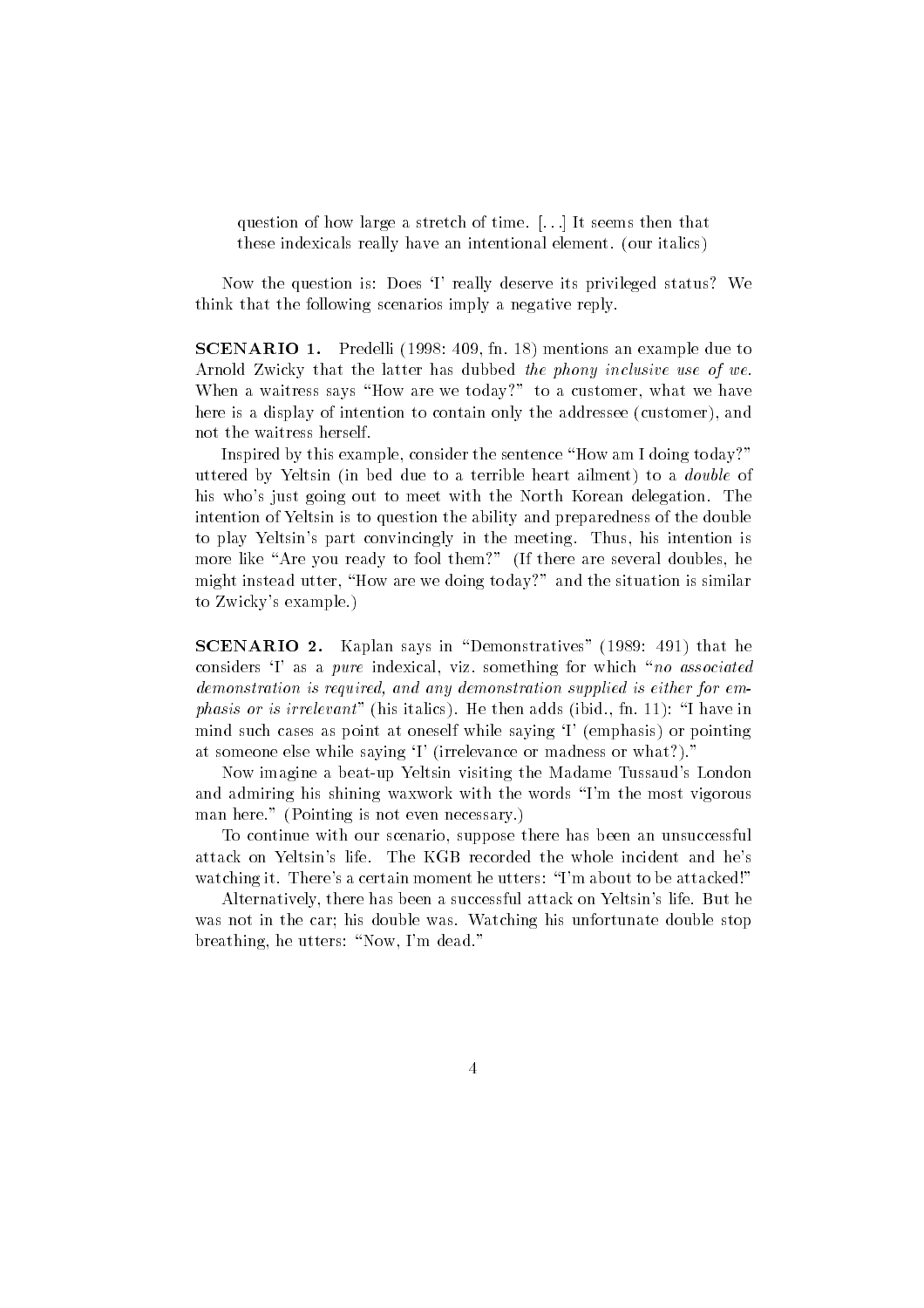### An explanation

What do the counter-examples of the preceding section show? We'll now try to hypothesize an explanation

First remember a principle underlying almost all of our practical reason ing Kim

 $[Defeasibility of mental-behavioral entailments]$  If there is a plau- $\sim$  . The commentation of behavior  $\sim$  by mental states matrix  $\sim$  $\frac{1}{1000}$  and  $\frac{1}{1000}$  and  $\frac{1}{1000}$  in such that  $\frac{1}{1000}$  is  $\frac{1}{1000}$  in  $\frac{1}{1000}$  in  $\frac{1}{1000}$ together plausibly entail  $\neg B$  failure to produce behavior B.

Let's introduce *contextual feature* as a term of profession. Now, the following parallel principle can be stated

 $[Defeasibility of contextual interpretations]$  If there is a plausible interpretation  $K$  of a certain expression in the presence of con- $\alpha$  further is always a further  $\alpha$  further  $\alpha$  further context.  $\alpha$  and following  $\alpha$  such that  $\alpha$ -(i),  $\alpha$ ,  $\alpha$ <sub>(i)</sub>,  $\alpha$ <sub>i</sub><sub>1</sub>,  $\alpha$ <sub>i</sub><sub>1</sub>,  $\alpha$ <sub>i</sub><sub>1</sub>,  $\alpha$ <sub>i</sub><sub>1</sub>,  $\alpha$ <sub>i</sub><sub>1</sub>,  $\alpha$ <sub>i</sub><sub>1</sub>,  $\alpha$ <sub>i</sub><sub>1</sub>,  $\alpha$ <sub>i</sub><sub>1</sub>,  $\alpha$ <sub>i</sub><sub>1</sub>,  $\alpha$ <sub>i</sub><sub>1</sub>,  $\alpha$ <sub>i</sub><sub>1</sub>,  $\alpha$ <sub>i</sub><sub>1</sub>,  $\alpha$ <sub>i</sub><sub>1</sub>,  $\alpha$ entail a different interpretation  $\neg K$ .

In a nutshell, this is exactly what's happening with  $I'$  in the examples above: a further contextual feature is being brought into play to render the interpretation of 'I' nontrivial.

Like Unger, we believe that neither contextualism nor invariantism is a de-nite semantic position one would like to adopt Once again when a man says That -eld is at- it may be wiser to take an invariantist stance regarding the -rst part and a contextualist stance regarding the second This is also what we should do for 'I' too, depending on its contexts of occurrence

We thus introduce an intentional factor in the very rule associated with 'I.' "

And Corazza et al
 The context or setting of a linguistic interchange plays a role in determining how the agent is determined. The agent of 'I,' like the relevant

<sup>&</sup>quot;Similar views were presented by several philosophers. Thus Bianchi(2001: 84): "The reference of it is not a direct function of the context of utterance the context context  $\mathcal{C}_1$ its context of interpretation is fixed by recognizing the utterance producer's intentions. hence by relying on pragmatic considerations. The rule associated with 'I' seems now to  $he$ 

an occurrence of 'I' refers to the individual the producer of the utterance indicates as responsible for the utterance in the given context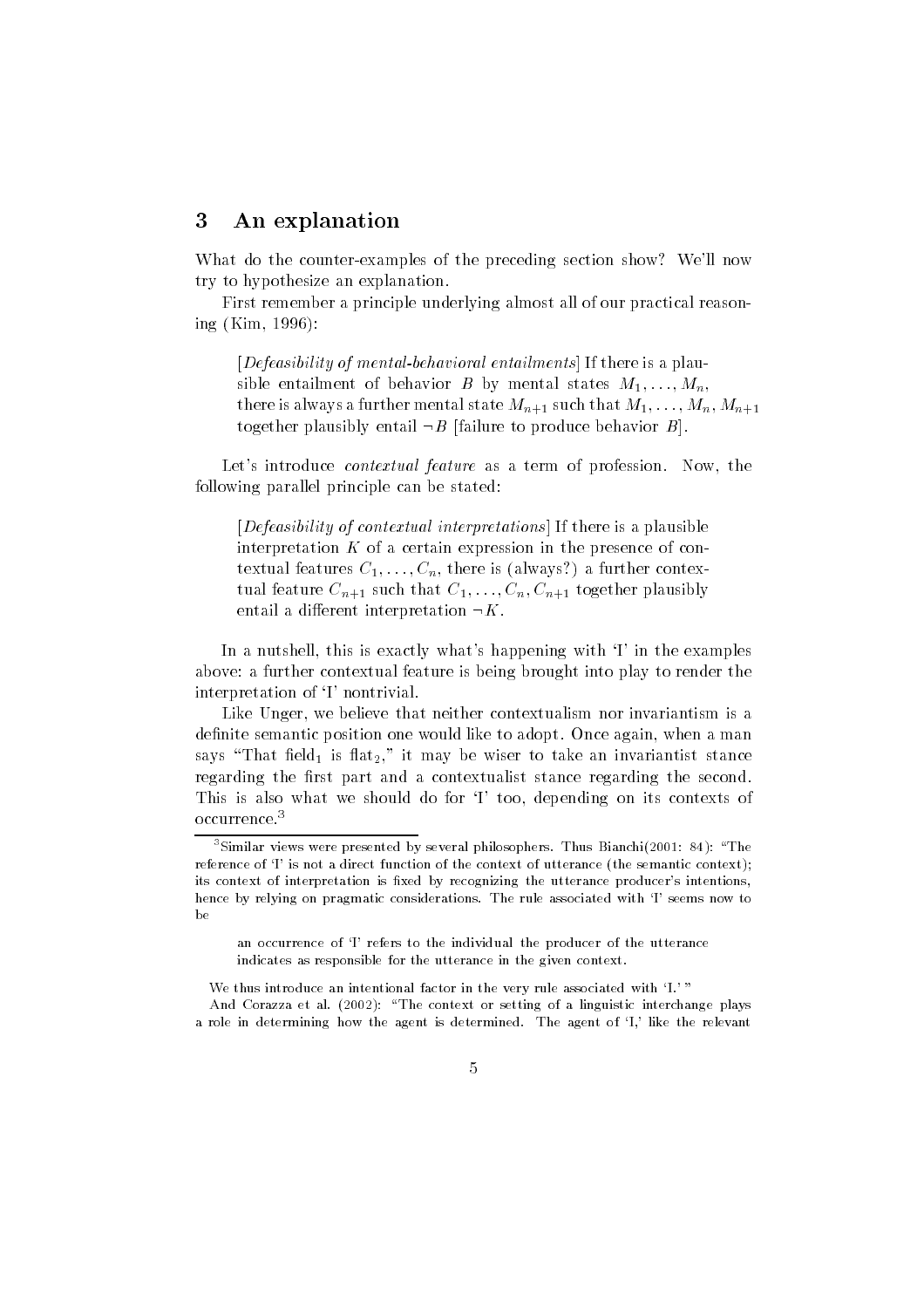### References

- . Bianchi Caudiani Claudia and intended context of utterance and intended context, pp in Modeling and Using Context- Proc Third International and Interdisciplinary Conference, Varol Akman et al. (eds.), Lecture e is a see the springer of the springer and the springer of the set of the set of the set of the set of the set of the set of the set of the set of the set of the set of the set of the set of the set of the set of the set
- 2. Corazza, Eros, William Fish, and Jonathan Gorvett, 2002, "Who is I Philosophical Studies
- J"rgensen Stig Computational Reference- An Investigation Development, and Implementation of Kronfeld's Theory of Reference, Ph.D. dissertation, Department of Computational Linguistics, Copenhagen Business School
- Kaplan David Demonstratives An essay on the semantics logic, metaphysics, and epistemology of demonstratives and other indexicals pp for the state of the matrix  $\mathcal{L}$  is the state  $\mathcal{L}$  of  $\mathcal{L}$ Perry, and Howard Wettstein (eds.), New York: Oxford University Press
- of the Second Co West Co Westerly and Mind Boulder Co Westerly and Mind Boulder Co Westerly Co Westerly and Min Press
- Perry John Reexivity indexicality and names pp in Direct Reference, Indexicality, and Propositional Attitudes, Wolfgang Künne, Albert Newen, and Martin Anduschus (eds.), CSLI Lecture Notes, No. 70, Stanford, CA: Center for the Study of Language and Information
- Predelli Stefano Utterance interpretation and the logic of indexicals Mind Language
- Under Peter Peter Peter Peter Minneapolis Minnesotique Mexican Peter Minnesotique Minnesotique Minnesotique Mi versity of Minnesota Press
- von Heusinger, Soniten, Specific and de-monthlee and de-monthlee and discourse structure  $\mathbf{1}$  , which is defined on  $\mathbf{1}$  , which is defined on  $\mathbf{1}$  , which is defined on  $\mathbf{1}$

contextual parameters such as the time and place is best understood to be the conven  $t$ ionali $\bm{y}$  determined agent, and the agent determined by convention may well be distinct from either the utterer or the producer of the token of 'I.' "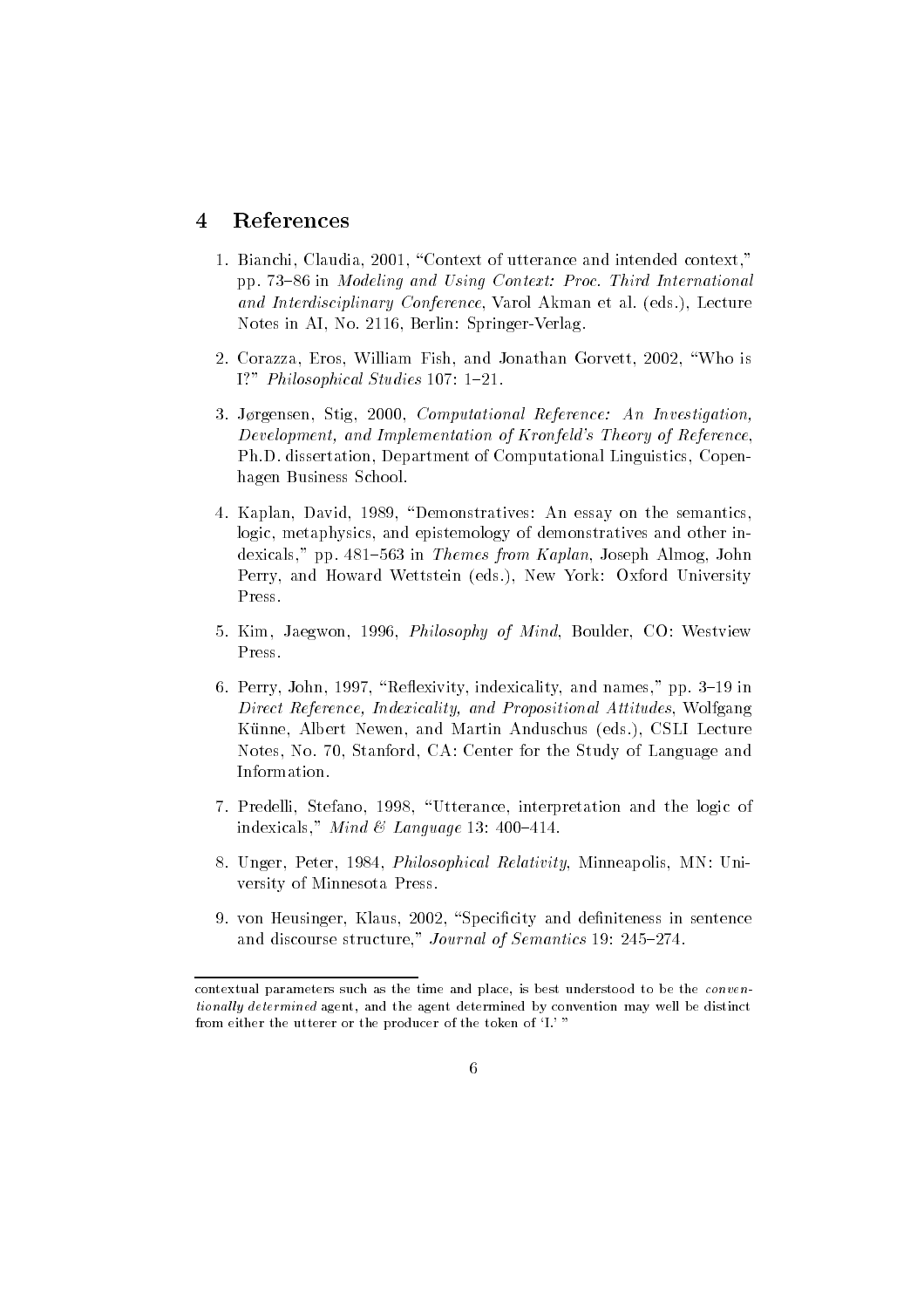### **Folk Ideas About Reference and Specific Indefinites**

Informal discourse about specific indefinites often employs ideas such as 'the individual the speaker had in mind'. Although this kind of discourse most often seems to proceed coherently, many semanticists are sceptical about theoretical or formal accounts employing these notions. In this paper, we argue that folk ideas about reference are central to semantics, figuring in the truth conditions of some specifically used indefinites. We adapt some proposals found in Perry (2001) to clarify what these ideas might be. We further argue that while discourse containing specific indefinites may make reference to speaker's referents, the indefinite forms themselves are never directly referential, rather they are attributive. Finally, we aim to provide a taxonomy of specific indefinites by assuming only an analysis of indefinites as existential quantified noun phrases (QNPs), and by assuming other independently motivated mechanisms such as contextual restriction of quantifier domains.

Stalnaker's (1998) proposal for specific indefinites found in discourses like (1) is similar to Kripke's proposal about referentially used definite descriptions. For Stalnaker, the first sentence just has a meaning which determines an existential proposition, but at the utterance level, the first sentence introduces a 'speaker's referent' to which reference is subsequently made with the pronoun.

(1) A man walked in the park. He whistled.

There is a difference however in that for the referentially used definite description, the pragmatically introduced proposition is singular, containing the actual speaker's referent. Stalnaker's proposal about the indefinite employs diagonalisation which yields the attributive proposition that the individual the speaker has in mind walked in the park. That is, the pragmatically introduced proposition is not singular since in each possibility in Stalnaker's 2-D context the speaker could have a different individual in mind. This analysis is bourne out by the fact that (1) can be embedded in an attitude report, (2), with the same 'Geachean' reading but without any accompanying *de re* reading:

(2) John thinks that a man walked in the park and that he whistled.

So-called exceptional scope indefinites of the kind in (3) have independently received a lot of attention because they seem to take scope where no NP-movement is possible:

- (3) a. If an uncle of John's dies, John will be rich.
	- b. Every linguist has studied every analysis that has been proposed for some problem.

Kratzer (1998) argues for a formal ambiguity account of indefinites whereby they are sometimes existential QNPs and sometimes complexes combining variables over skolemised partial choice functions and their syntactic arguments. Kratzer also claims that indefinites containing 'a certain' are unambiguously referential. So (4)a is analysed along the lines of (4)b where both function variable and individual variable are assigned a value by context :

- (4) a. A certain man walked in the park.
	- b.  $WiP(f(x, man))$

There is some motivation for this in that, unlike the first sentence in (1), the truth of (4)a depends on whether the speaker's referent was a man who walked in the park. Also, in as far as specific indefinites without 'a certain' can have the same analysis, we obtain the wide scope and intermediate scope effects in (3) without NP movement.

Kratzer's proposal for (4) shares some problems with Hintikka's (1986) alternative according to which 'a certain'-noun phrases are existential but they always take scope ('have priority') over epistemic operators. There seem to be cases where this will not work. Consider that (5) seems perfectly coherent and sensible with an intermediate scope reading:

(5) I doubt that John thinks his boss prefers a certain type of hors d'oeuvre. Otherwise he wouldn't have prepared twenty different varieties.

(5) represents two problems in one for Kratzer. The first, noted in Chierchia (2001), is that in negative contexts, specific indefinites have a non-specific, intermediate scope reading. This is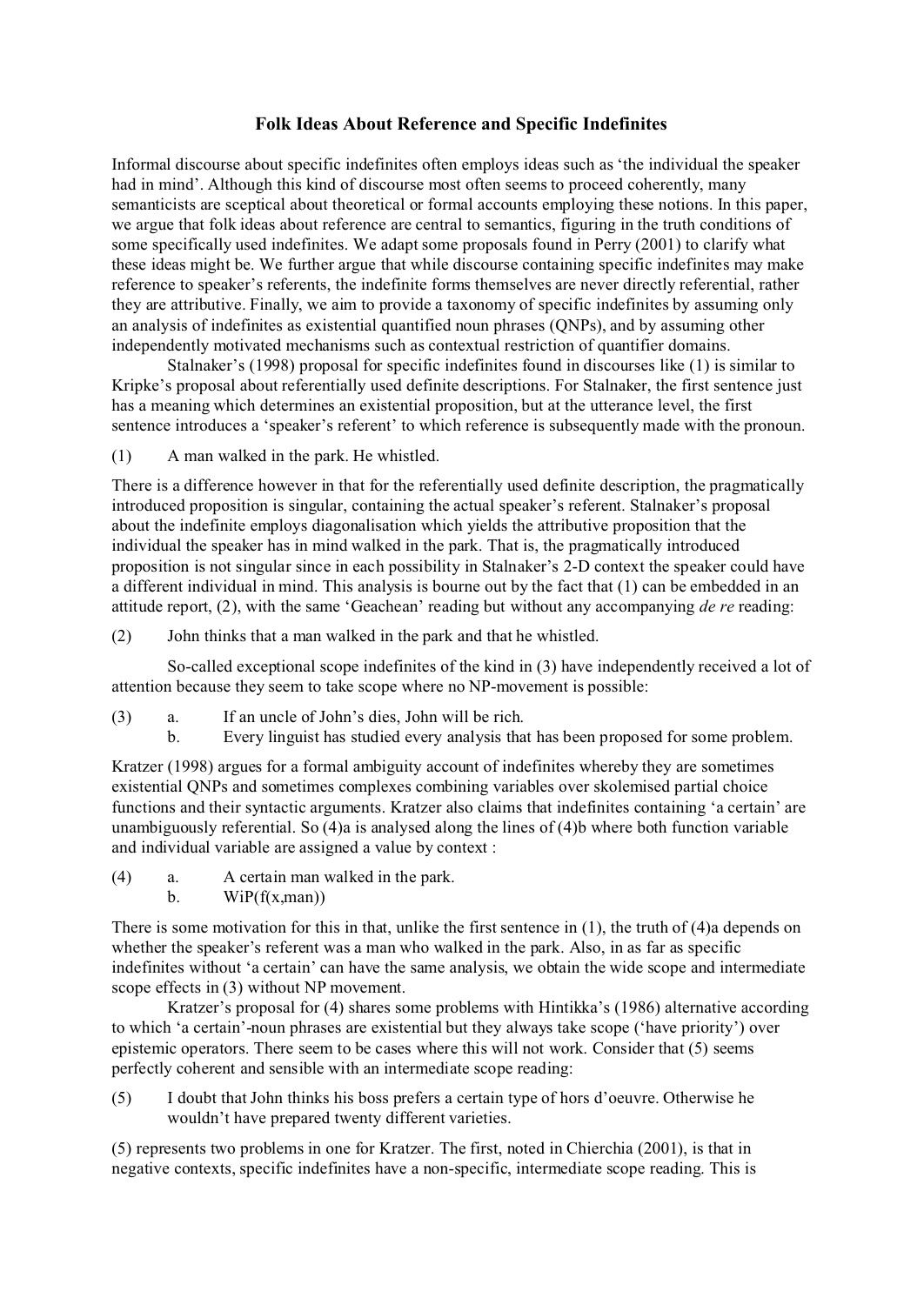illustrated in  $(6)a$ , b both of which can be understood according to the gloss in  $(6)c$ .:

- (6) a. It's not the case that if an uncle of John dies, John will be rich
	- b. It's not the case that if a certain uncle of John dies, John will be rich
	- c.  $\neg \exists x$  [uncle of john(x)  $\land$  (die(x)  $\rightarrow$  rich(j))]

We shall suggest a way out of Chierchia's problem below. The second, independent problem, is that these specific indefinites need to be, in some sense, attributive. This can be illustrated with (7) which has an intermediate scope reading:

(7) It might be that John thinks his boss prefers a certain type of hors d'oeuvre. So he might prepare just one type.

To overcome this problem, Kratzer could suppose that 'a certain' indefinites are composed not of a variable over skolemised choice functions but something like a variable over functions from indices to such functions. The proposal then could be that when the index is dependent on the modal operator in (7), the intermediate scope reading is obtained; when dependent on 'thinks', a narrow scope construal would be obtained according to which it may be that John thinks only that there is some particular type of hors d'oeuvre that his boss favours. On this construal, the follow up sentence above is pragmatically odd. Better would be, "So he might try to find out what that type is.".

In fact, as discussed below, there are up to 12 construals of (7), corresponding to the product of the four possible scopes for the indefinite and the three possible epistemic states which 'certain' can be linked to. This multiplicity of readings points to further, conceptual problems with Kratzer's account. If we consider again our intuitions about the truth conditions of (4)a, we find that truth turns on how things are with the speaker's referent. This does not follow at all from (4)b since context could assign any value to *f* and *x*. But, we would argue, context never assigns any other kind of value to the function. So Kratzer's proposal does not fully capture the meaning of 'a certain' indefinites.

Although we agree that the exceptional scope indefinites should be treated along the lines of 'a certain' indefinites, we would propose that 'a certain' indefinites are just existential QNPs and that 'certain' is just a predicate restricting the quantification:

(8) The semantic rule for *certain<sup>u</sup>* makes reference to the utterance, u, of the noun phrase in which it is contained and says that *certain*<sub>*u*</sub> expresses the property represented by the **identifying idea**, *i<sup>u</sup>* , involved in the representation of the speaker's ground for this utterance.

The idea of *identifying ideas* comes from Perry (2001) which posits mental particulars (**notions**) representing individuals. **Ideas** are mental particulars which represent properties these individuals have. **Identifying ideas** are ideas which represent identifying properties (i.e. properties which necessarily are uniquely instantiated if at all). Ideas are associated with notions in files. Files result from what Perry calls the 'detach and recognise game' whereby buffers containing notions of, and associated ideas about, individuals are retained beyond perceptions of that individual.

Notions are born of perceptions - either of individuals or of acts of referring. Intersubjective notion networks build up through communication. Although Plato's notion of Socrates is borne of his perceptions of Socrates, Perry's notion of Socrates is born of perceptions of texts Plato wrote containing references to Socrates. There are a variety of ways in which notion networks can end not with an individual but what Perry calls a 'block'. This can be through misperceptions (of individuals or utterances) and a variety of other means (including the free creation of notions).

One condition on a functioning file is that it contain at least one identifying idea. Sometimes the only identifying ideas for a file are obtained through being told something like, "I met an interesting woman last night". In that case one identifying idea will be of whoever stands at the end of the notion network in which the speaker's notion of the individual introduced is embedded. This latter point highlights a feature of Perry's proposal: that something like notions, (identifying) ideas and notion networks figure in our folk semantics. One can assume (with Perry and this author) that these folk ideas are underpinned by the fact that there really are such mental particulars which carry information (or, at least, content) about objects and properties. However, independently of that issue, we can find motivation for the proposal that notions, ideas etc do play a role in semantics (other than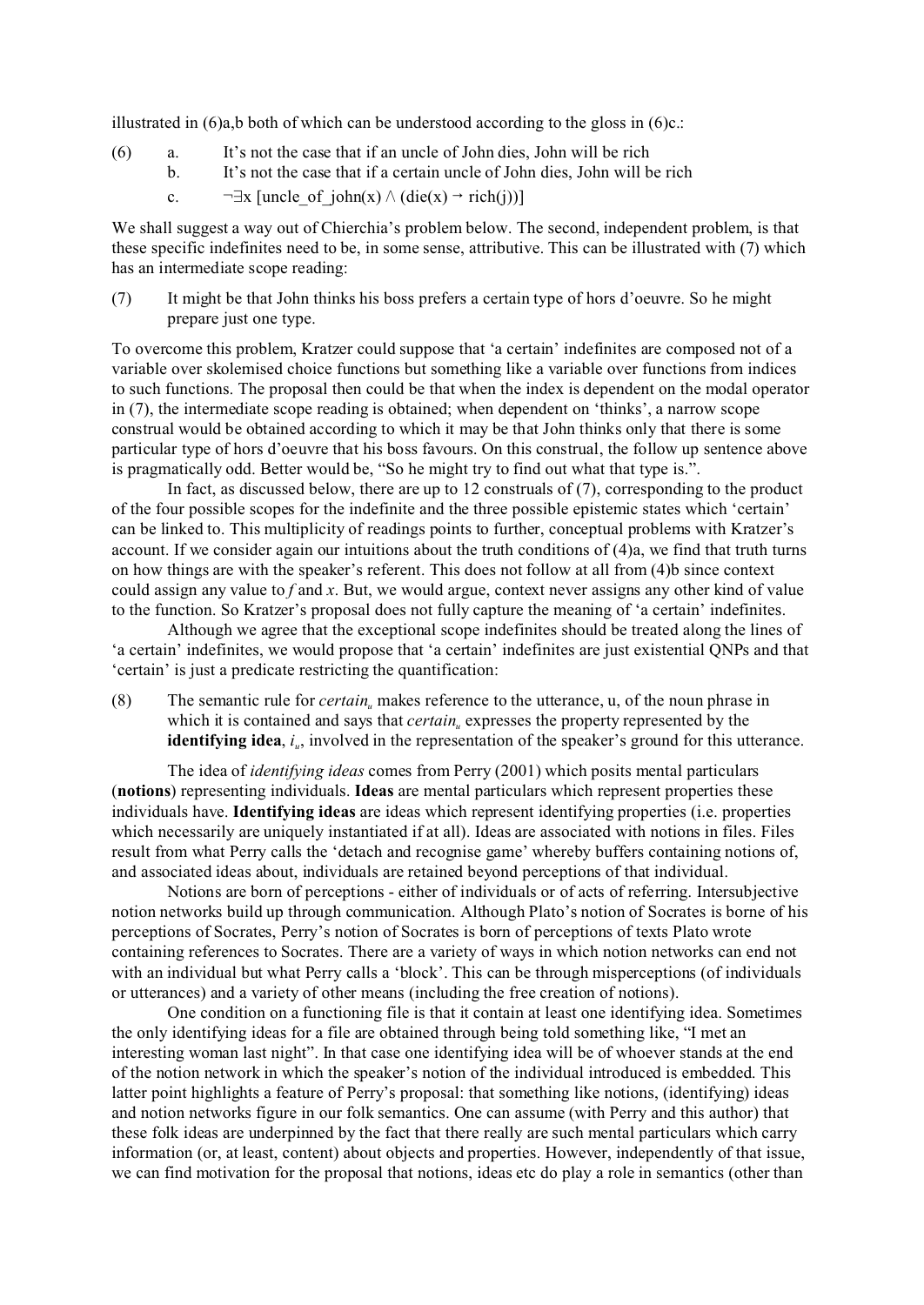in the semantics for 'a certain') by considering some problems with current accounts of Hob-Nob examples.

It is well known that Hob-Nob examples (as in (9)) carry implications about how Hob and Nob think about the witch in question without the speaker or audience believing in witches, without Hob and Nob having ever met and without them thinking of the witch in the ways described in the other attribution (as the killer of Mary's pig or John's cow respectively).

(9) Hob thinks a witch killed John's cow and Nob thinks she killed Mary's pig.

That is, even with sceptical conversants, an utterance of (9) implies that there is an identifying property such that in Hob's epistemic alternatives the non-existent witch has it and in Nob's epistemic alternatives his non-existent witch has it. Neale (1990), assuming a kind of pragmatic Etype account, suggests that the identifying property in question could be something like *being the local witch*. Van Rooy's (1997) analysis implies just that there is such a property (known to the speaker). But neither of these suggestions are quite right. To see this, consider the scenario where Hob comes upon John's cow mysteriously dead and he has certain beliefs about mysterious bovine deaths which lead him to conclude that only a witch could have caused the death. Hob also believes that at any one time, there can be at most one witch operating in his area, A. Thus he forms the belief that there is a unique witch in area A and this witch killed John's cow. At the same time, Nob goes through the same kind of process upon his discovery of Mary's pig dead. That is, Nob comes to believe that there is a unique witch in area A which caused the death of this pig. Hob knows nothing of Nob and Mary's pig while Nob knows nothing of Hob or John's cow. Moreover, there has been no public discussion of any sort of mysterious deaths or of witches. We could describe this scenario using (10):

(10) Hob believes that there is a unique witch in area A who is such that she killed John's cow. Nob believes that there is a unique witch in area A who is such that she killed Mary's pig.

However, we could not describe this scenario using the Hob-Nob sentence, (9). What is missing from our scenario, it seems, is some kind of link between Hob's imaginary witch and Nob's imaginary witch which is more than a shared identifying property. For instance, if we add to the above scenario that both Hob and Nob see and believe a tv news report about an active witch then we could acceptably report on the scenario using the Hob-Nob sentence. It seems that what is being imputed by Hob-Nob sentences with sceptical conversants is that there is a notion network through which both Hob and Nob could identify their respective imaginary witches. I.e., there is a notion network, NN, which is such that, (under some mode of presentation) Hob believes that the individual standing at the end of NN is the witch that killed John's cow and (under some mode of presentation) Nob believes the individual standing at the end of NN is the witch that killed Mary's pig.

We shall not be pursuing a full analysis of intentional identity statements in this paper. The above example, if it's analysis is on the right track, is just meant to independently motivate the idea that notions, ideas and so on do play a role in our ordinary intuitions about meaning.

The rule suggested in (8) represents the minimal meaning of 'certain'. Often, a speaker will use these indefinites and mean to convey more than this minimal meaning. This is illustrated in the jokey (11) where it is presupposed Sue and Bill know who John left with:

(11) {*John and Mary are having an affair which they believe is secret. But, two of their officemates, Bill and Sue, have together found out about this 'secret' affair.*} Bill (to Sue): I hear that John left the staff party with a certain female colleague last night.

Sometimes, a speaker will imply that their grounds are only deferential. In (12) below, the mother is implying that she has in mind the girl Bill has in mind:

(12) {John and Mary are discussing their teenage son, Bill, as he leaves for school} Mary: Did you notice how carefully Bill got ready for school. I expect he wants to impress a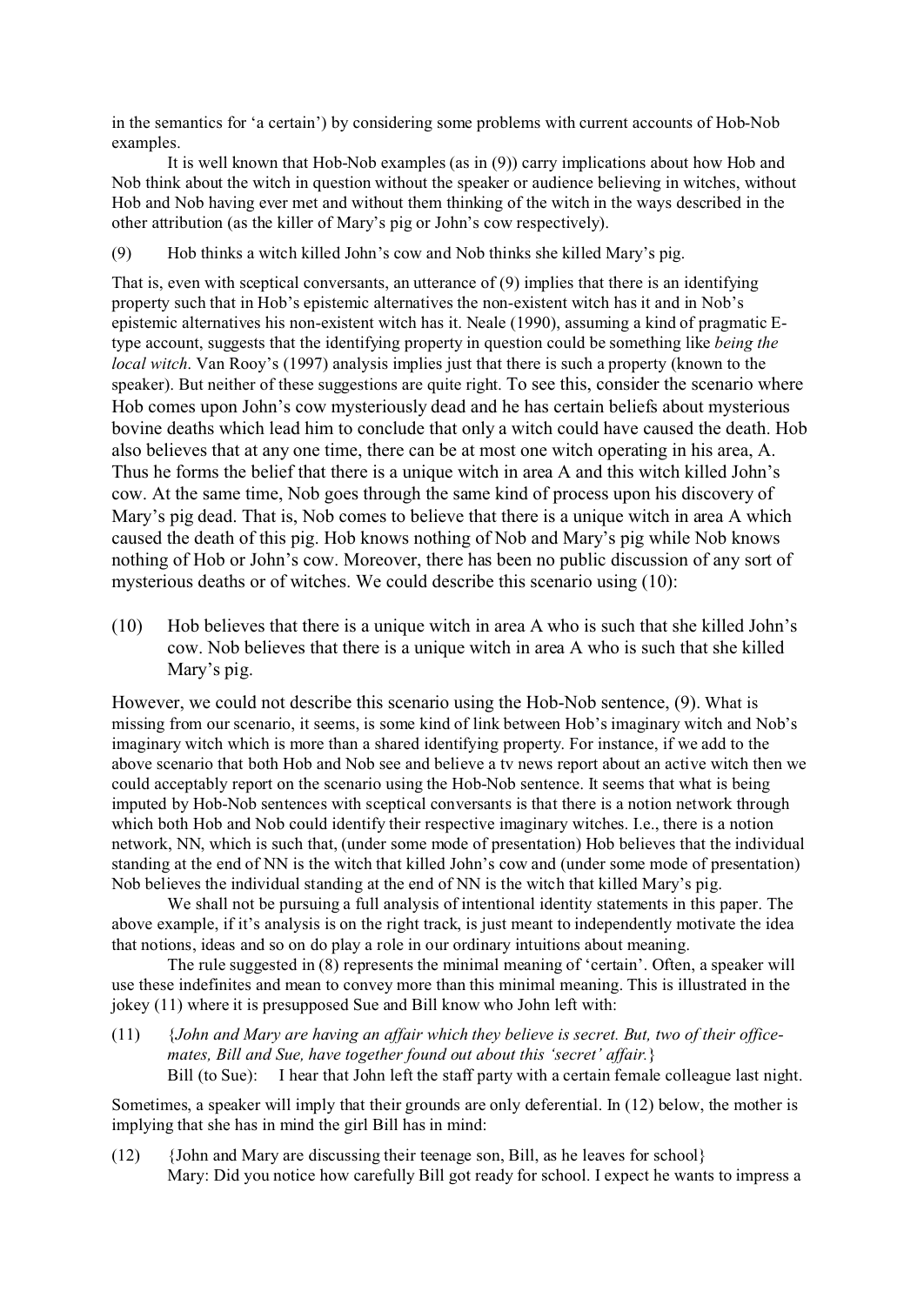certain girl in his class.

The variety of readings of (7) above come about in a similar manner: The speaker's identifying idea could be of whatever John's, or John's boss's, is of. So, when the scope of the indefinite is intermediate between 'might' and 'thinks', the follow-up sentence in (7) suggests a construal where it is the type John has in mind. But if it were construed so that it is the type the boss has in mind, then we could appropriately follow up with, "So, he might impress his boss after all". There is also a (marginal) construal with the same scope but with simply the speaker's referent. This could be followed up with, "But I'll have to look up the recipe books to see if it exists".

The example in (3)a would be treated by supposing that the quantificational indefinite noun phrase is implicitly restricted with *certain<sup>u</sup>* , as suggested by (13):

(13) 
$$
\exists x[certain_u(x) \land uncle_of\_john(x) \land die(x)] \rightarrow rich(j)
$$

Regarding Chierchia's problem with negative contexts, we can give a general solution to this which exploits the idea that speakers can implicate (or rather, presuppose) more about their grounds than suggested by the minimal meaning of the sentence. In general, Chierchia's problem arises where a specific indefinite, *some F*, is contained within the scope of some operator, *[O...some F...]*, and where this whole complex is in some negative or DE environment, *[neg..]O..some F...]l*. In (6)a,b above, the indefinite is embedded in a conditional inside negation. In that case, we can assume that the speaker is (globally) presupposing something extra about the kind of uncle she has in mind. In order to get the 'non-specific' reading glossed in (6)c, the presupposition would be along the lines of the necessary condition in (14):

## $(14)$   $\forall$ x  $\Box$ certain<sub>u</sub>(x)  $\rightarrow$   $(\exists$ y[uncle\_of\_john(y)  $\land$  (die(y)  $\rightarrow$  rich(j))]  $\rightarrow$  (die(x)  $\rightarrow$  rich(j)))

In general, if  $\phi(x)$  is the result of extracting *some F* from *[O...some F...]*, then the presupposition for the 'non-specific' intermediate construal in negative contexts is suggested by (15):

(15) 
$$
\forall x \; \Box \text{certain}_u(x) \rightarrow (\exists y [Fy \land \varphi(y)] \rightarrow \varphi(x))
$$

We will also show how to extend the analysis to cater for the 'bound into' readings of these specific indefinites (as in (3)b). This will simply exploit mechanisms necessary to account for the reading of (16) below such that the object noun phrase is understood as 'every bottle he was given':

#### (16) Every bad boy broke every bottle

Finally, we will suggest why, in exceptional scope cases, identifying properties actually restrict quantification (and therefore figure in truth conditions) but in other cases, (1), they merely figure in indirectly introduced information. This has to do with the fact that, in the latter cases, the same conversational purpose (introducing the speaker's referent for subsequent anaphoric reference) would be served without enriching the content of what is said. By the maxim which says to be no more informative in what you say than is required for the conversational purpose, there are no grounds for assuming the speaker is saying anything stronger than the minimal proposition.

To sum up, we have seen that the interpretation of specific indefinites quite plausibly involves identifying properties instantiated by a speaker's referent (or possible referent). The link can either be through an *identifying idea* (in the case of 'a certain' or exceptional scope indefinites) or *notion networks* (in Hob-Nob cases and probably also (1)). Some specific indefinites introduce this property as part of the truth conditions ('a certain' and exceptional scope indefinites and Hob-Nob cases) while others indirectly, (1). The speaker's referent never figures directly in any of the communicated propositions (unlike with definites). Thus these specific indefinites are 'attributive' in any sense of that term.

### References:

**Chierchia** (2001) 'A puzzle about indefinites' in Cecchetto (ed) *Semantic Interfaces*; **Hintikka** (1986) 'The semantics of *a certain*' *LI*; **Kratzer** (1998) 'Scope or pseudo-scope...' in *Rothstein (ed) Events and Grammar*; **Neale** (1990) *Descriptions* MIT Press; **Perry** (2001) *Reference & Reflexivity* CSLI; **van Rooy** (1997) PhD Diss.; **Stalnaker** (1998) 'On the representation of context' *JoLLI*;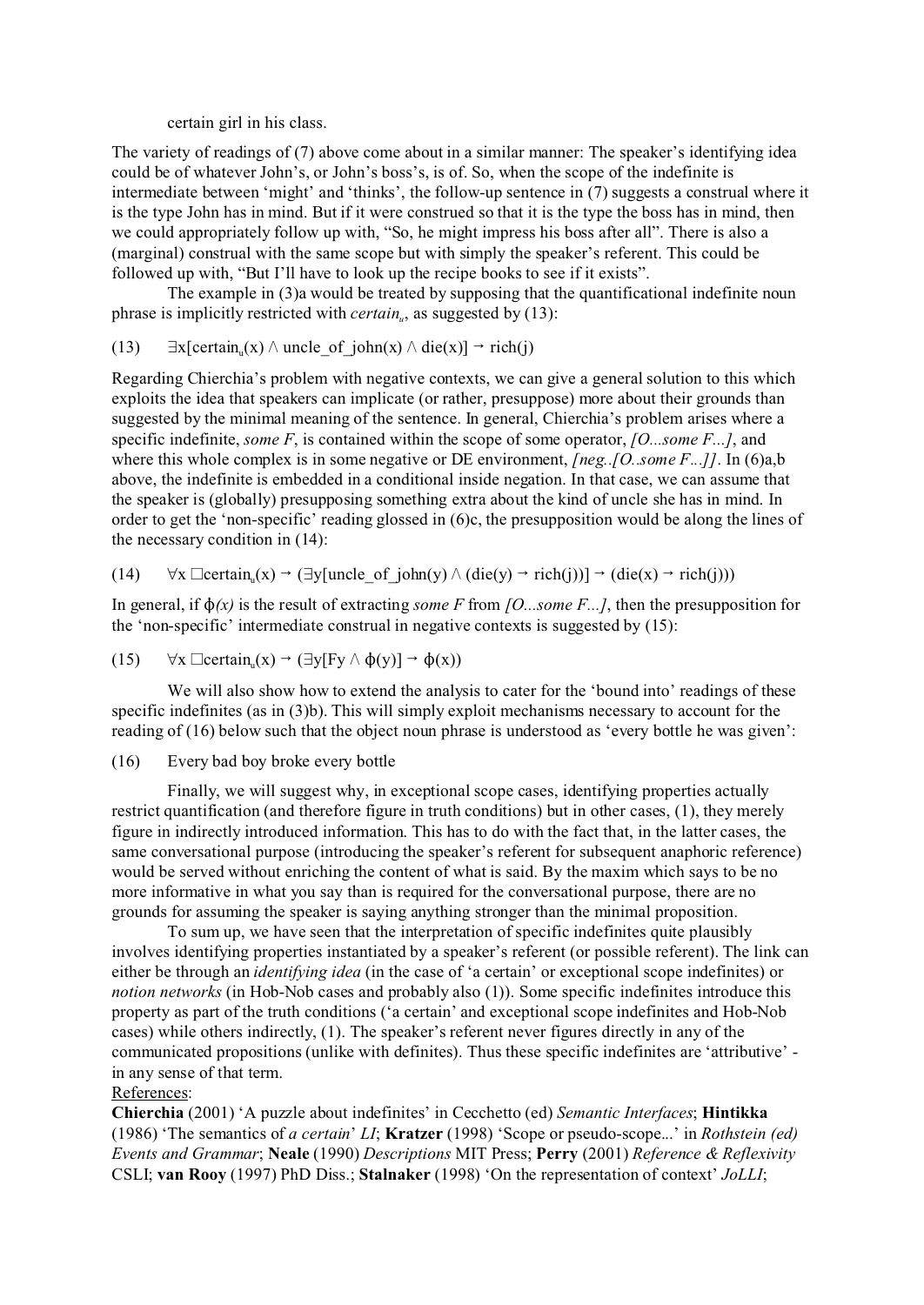## **Referential stability and differential object marking in Romanian**

### **Donka Farkas, UC Santa Cruz & Klaus von Heusinger, Universtät Stuttgart**

Abstract for the workshop "Direct Reference and Specificity" at ESSLLI XV in Vienna, August, 18-22, 2003

This paper has two goals: (i) to define a new semantic dimension that characterizes noun phrases, which we call referential stability; (ii) to show that referential stability is relevant to Differential Object Marking (DOM) in Romanian.

We start the paper with presenting the main facts of DOM in Romanian, a phenomenon that consists of marking with a special preposition, *pe* a subclass of direct objects. We show that, abstracting away from animacy, the pronominal/non-pronominal distinction and position relative to the V, this phenomenon is sensitive to the two scales in (1) (see Aissen (to appear) for the relevance of (1a) to DOM cross-linguistically):

(1) a. Proper Name > Definite Description > Indefinite Description

b. widest scope indefinite > narrow scope indefinite

We will show that the higher a noun phrase is on these hierarchies the more prone it is to be marked by *pe* when a DO. The question that arises is what semantic parameter is responsible for these facts? This question divides into the following subquestions: (i) what parameter explains the hierarchy in (1a)? (ii) what is responsible for the fact that a widest scope indefinite patterns more like a definite than a narrow scope indefinite.

In the next part of the paper we define the notion of referential stability and show that it is relevant to the answers to these questions. Referential stability concerns the issue of stability of value given to a variable across verifying assignment functions. The narrower the allowed variation, the more referentially stable the expression is. We distinguish between various dimensions of variation and thus various types of referential stability. Proper names are most referentially stable in the sense that once the contextual world parameter is fixed, so is their value, independently of where they occur. Definite descriptions are referentially stable in the sense that once the input assignment function is given, their value relative to verifying updated assignments is fixed as well. (This is a dynamic version of the uniqueness condition on definites proposed in Kadmon 1992). Indefinite noun phrases are referentially unstable in that in principle they allow variation across updates with respect to the value given to the variable they introduce. Note now that narrow scope resulting in co-variation affects referential stability since it results in a variable having to be given multiple values relative to a single verifying assignment. After discussing different types of referential stability we will discuss the various noun phrase classes this parameter allows us to define. The upshot of the discussion is that the hierarchies in (1) are hierarchies of referential stability. Turning back to DOM in Romanian we will defend the claim that DOM in this language is sensitive to referential stability in the sense that the more referentially stable a noun phrase is the better DOM trigger it will be. We will conclude our discussion of DOM in Romanian by showing that the complex facts involved follow the general pattern proposed in Aissen (to appear) cross-linguistically though more parameters need to be added. Recourse to referential stability is needed to account for an important subclass of of these. We close the paper by discussing the way in which referential stability underlies various notions of specificity that have been used in the literature.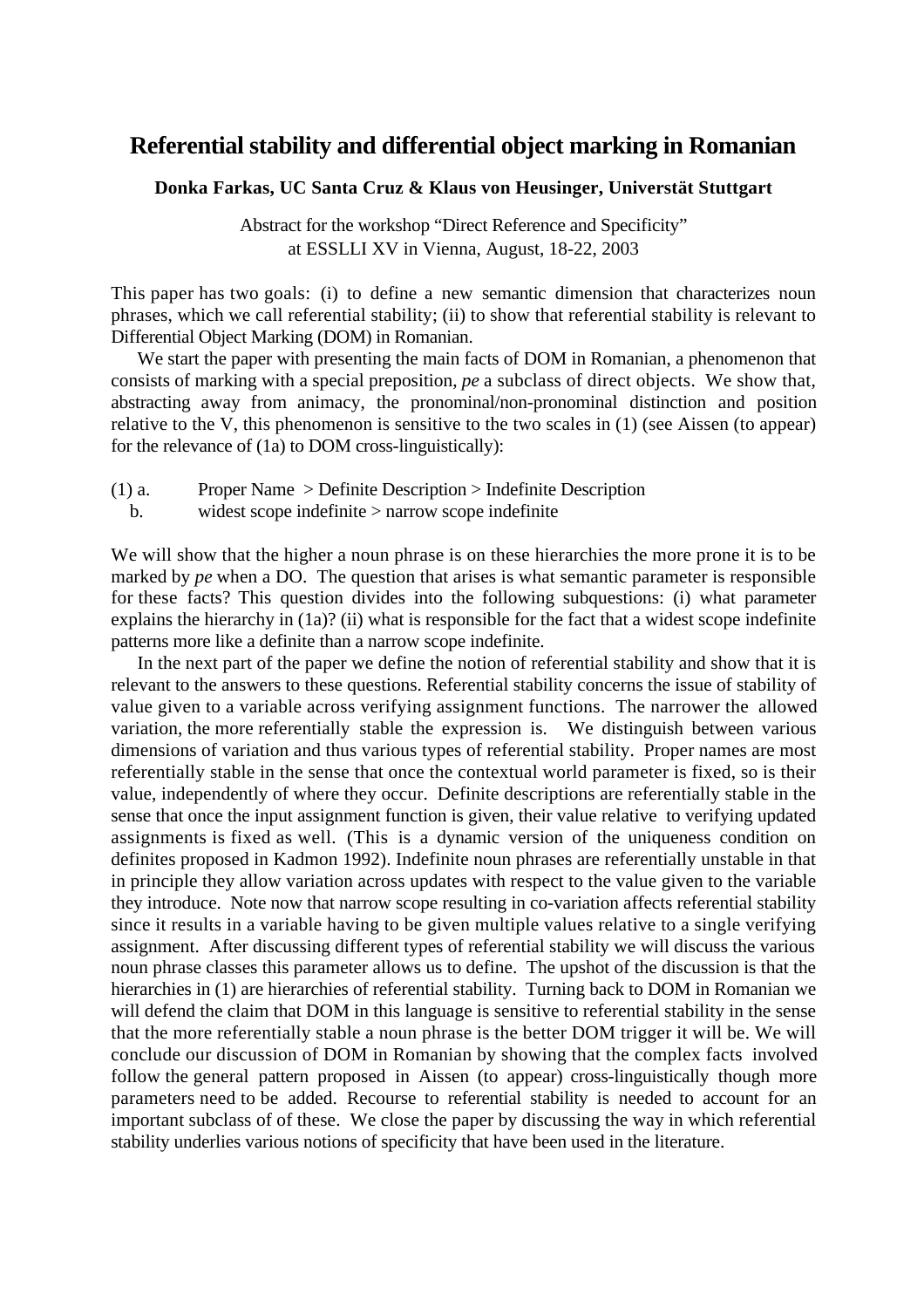## **Why are there names?**

### **Wolfram Hinzen, University of Regensburg**

Abstract for the workshop "Direct Reference and Specificity" at ESSLLI XV in Vienna, August, 18-22, 2003

In this talk I will take familiar observations about the "directness" of the reference of names – which have become something of an orthodoxy in philosophy today – for granted. In other words, for the purposes of this talk, I will simply assume that a name with a descriptive content simply would not be a name. Even though it may look like a name phonetically, it will hide a quantificational structure underneath, in the mental representations underlying it on the relevant occasion of use. What then is the answer to my title question? One answer appeals to pragmatic utility in communication. However, even if the observations leading to this intuitive claim are right, it is clear that names may be useful, without their utility being the cause of their existence. In fact, I argue, that would be rather expected. The existence of names over and above descriptions is a universal design feature of human languages, apparently, and it is not likely independent of their structural make-up. The latter however is not standardly assumed to have a rationale in functional utility. While communicative efficiency may well be the reason for why human languages spread so rapidly once they existed, it is not likely the rationale of their existence (Carstairs-McCarthy 1999, Uriagereka 1998). More generally, in these post-Lamarckian times we have come to expect that organisms do not adapt to their environment and its selective pressures by growing appropriate traits. Adaptation is the *indirect* effect of crucially *undirected* mutations, on the one hand, and natural selection, on the other.

I argue that names have a solely *internalist* rationale in the structures that human syntax, whatever the latter's origins, provide. This is to say that purely structural features of the mental representations underlying ordinary language use are responsible for there being names over and above descriptions. Concretely, we have to look at the structure of the determiner phrase, and we see that human syntax of itself provides the options necessary for certain modes of reference to exist.

The argument centrally uses Longobardi's (1994) study of the syntax of proper names, which departs from the basic generalization that nominals in argument position need to be introduced by a determiner (D). This generalizations is as such false for most languages, in particular it is false for bare nominals such as bare plurals, mass nouns, and proper names (when occurring determinerless). Hence there is a question of why these three constructions should be allowed to occur determinerless. This is particularly surprising in the light of the fact that bare plurals and mass nouns plausibly contain a hidden D that arguably receives a *default existential* interpretation. Such a hidden D, with that interpretation, is not what we need in the case of proper names, on the other hand, which differ in other respects, too, for example scope respects. Some writers, such as Burge in early work and more recently Elugardo (2002), have argued that the determinerlessness of names is perhaps a mere surface phenomenon, in the sense that all bare names contain a *hidden* determiner. But I argue that this cannot be right, as names together with determiners typically give rise to contrastive readings, as in *This Tyson strikes me as a sad memory of his former self*, in which case the directness effect is gone (the latter is crucially not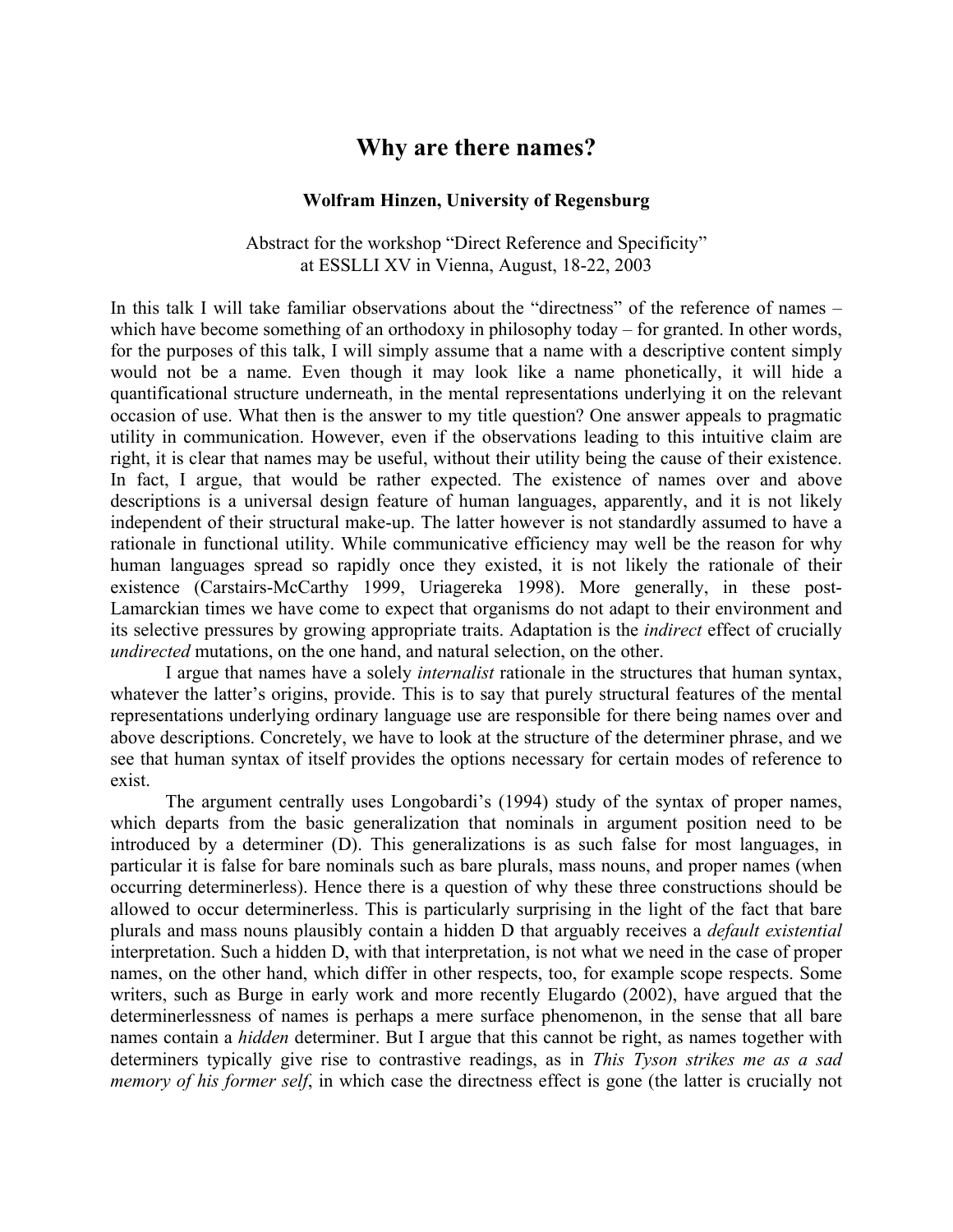created, it seems, by the presence of a demonstrative as Burge thought). The directness effect, to the extent that we have evidence for it, thus speaks against the presence of hidden determiners, and there are other considerations too.

An interesting complication for this conclusion are "affective" demonstratives, as in *That Thatcher was a pain for England*, which need not be read contrastively, or descriptively. While that complication has to be taken care of separately, I follow Longobardi in explaining the directness effect on the basis of his theory of a forced movement of names in N to D. If the name vacates N in logical form, rather than providing a domain for a variable bound by a quantifier in D to range over, reference is not determined by means of an operator-variable structure, but directly, in D itself. This is to assume, with Chomsky (1995) that D is the locus of reference, a suggestion that in the minimalist framework comes to the suggestion that there is a REF-feature in D that needs to be eventually "checked" by means of a transformation in the course of the derivation. If Longobardi is right, it can be checked in the two ways just mentioned (by an operator, or by the N itself through a move), and the two ways correspond to two different semantic modes of reference. In particular, if there is no place for a quantifier to bind a variable, the name itself being in D, direct reference falls out as a consequence from a syntactic operations. So does rigidity. For if the syntactic form has no room for descriptive concepts in terms of which the human mind analyzes its object of reference on an occasion according to various parts or properties that it has, there is nothing in the mental representations underlying the name that could vary as we move from world to world.

This gives a concrete empirical content to the claim that names have an internalist rationale in N-to-D movement. While Longobardi points out that his theory "supports the causal theory of reference" deriving from the work of Kripke, I cannot read but his theory as suggesting that causation actually plays *no role* in explaining the specific referential modality of names.

I discuss Longobardi's theory in view of these implications, extend it tentatively to pronouns, and defend it against recent objections by Segal (2002), who, I argue, refutes Longobardi (and Burge) for the wrong reasons. Methodologically, my conclusion suggests that reference is no lexical matter at all (words in the technical sense of lexical items to which syntactic operations have not yet applied, do not as such refer). Indeed, there are *many* referential modalities that a name like *Goethe* can on an occasion have, and each of these depend on specific syntactic configurations. In particular, *Goethe* can refer to a mass, as in *Es gibt noch viel Goethe zu entdecken*, or to a Goethe-stage, as in *The early Goethe is more popular than the rest*. The option of direct reference, as in *Goethe is the greatest German writer ever*, is just one among many.

This will raise the objection in all these occurrences, the name *Goethe* as such, no matter its syntactic environment, still always refers to the same thing. The Goethe-stage, say, is still a stage of Goethe. But while all agree that *Goethe* refers to Goethe, the question now is what this thing *is* (supposing it is an external physical object, as standardly assumed). An answer might be: the referent is an assembly of matter persisting in its rough mode of organization during suchand-such a space-time continuum, disregarding substantive changes. But it might also be that the referent is a memory that living people today have. Still other native speakers intuit that the needed referent is a history of exgesis, together with historical texts. It is interesting that ordinary speakers diverge radically on the putative worldly referents of the words they unproblematically use, a fact that suggests that the meaning of names has actually little to do with the *actual physical* nature of their objects of reference (a point that Chomsky 2000 emphasizes). Thus if it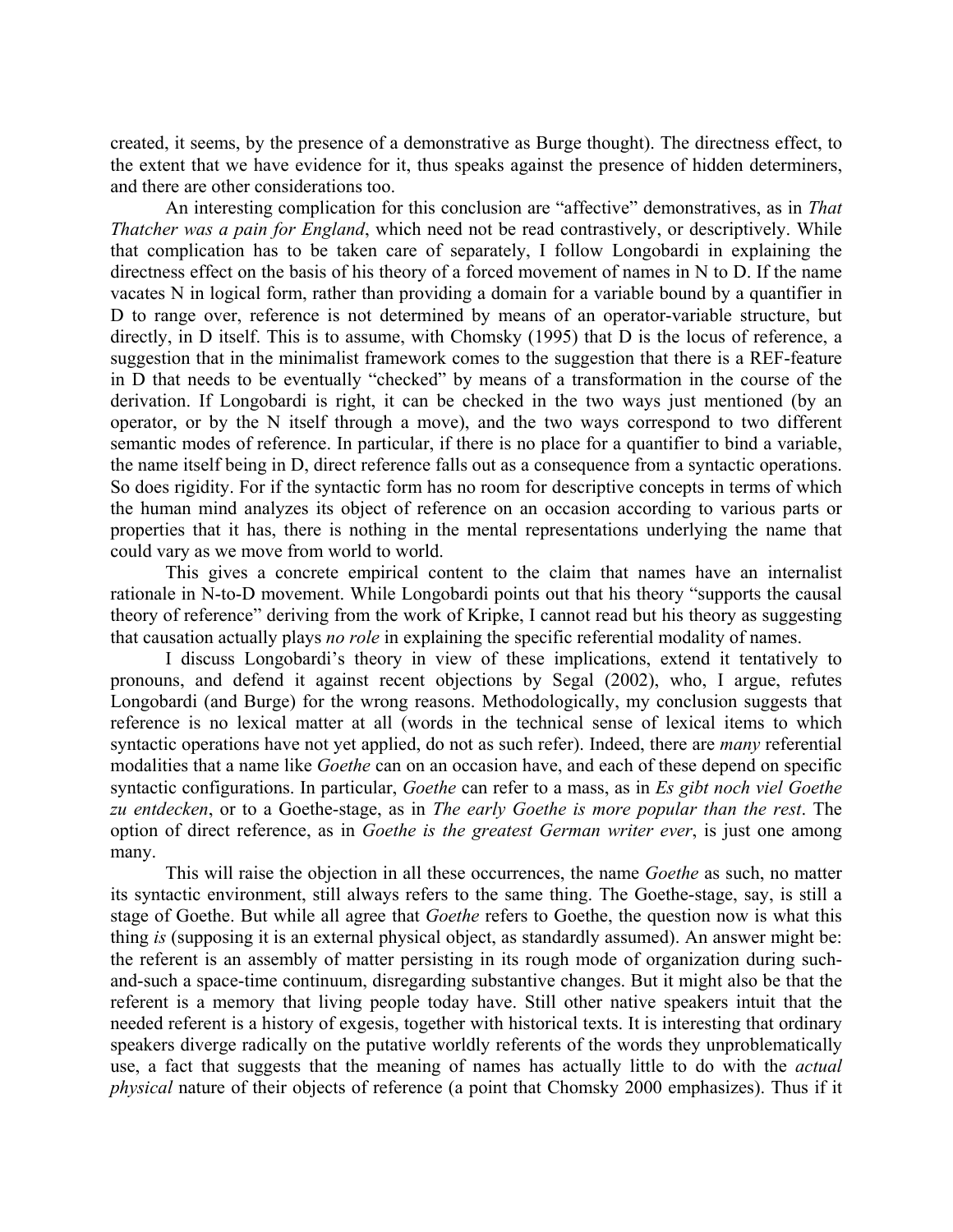turned out in an experiment that *Bill Gates* was nothing but a visual illusion, we would read in the papers that *Bill Gates proved a visual illusion*, in which, I take it, the name *Bill Gates* is used exactly as it was before, and with the same meaning (*he* has acquired this novel and striking property). It thus seems that over and above the technical arguments above, the prospects for a causal-externalist theory of names look rather grim – crucially with no such implication as that there is no such thing as the directness effect. For the latter has the internalist rationale described above.

As long as we assume that a measure for semantic complexity is *syntactic* complexity, it is plausible to suggest that in human languages reference *starts* where the mental representations underlying the use of the name is *least* complex: the name is inserted in N, stays there, and has a hidden determiner. The second stage is where the determiner becomes overt, and the user has now the resources to mentally configure an object of reference that is not an indefinite amount of Goethe-mass, but a specific Goethe, as in *the early Goethe*. We encounter the same transition when moving from talking about *chicken* to *a chicken* or *chickens*, the latter two expressions also being linguistically more complex from the former. The stage, finally, where we have direct reference is in this hierarchy the last and most complex, as it has to be configured through a syntactic transformation. If we read the "hierarchy of reference" in this way off the syntactic form and how it gradually complexifies, this shows that we must rethink our intuition that somehow *a chicken* – an individual object – is semantically more basic than the stuff it is made of, namely chicken. Similarly, we must rethink our intuition that the direct referent of Goethe, whatever it is, is more basic than the Goethe-mass. *Linguistically*, individual-specific reference is *more* complex than a generic or mass-reference.

We should not be surprised about such a conclusion, though, as the intuition about the priority of "substances" or individual objects may simply derive from an instinctive empiricism that we should have become suspicious about long since. Only for the empiricist should external individual objects that we encounter with our sensorium and that we stand in causal relations with, be the source of the meaning of names. For the rationalist, it is simply not surprising that what kind of thing something like *Goethe* refers to on an occasion, after being selected from the mental lexicon, cannot be understood but from the workings of the mind itself.

### *References*

- Burge, T. (1973), "Reference and Proper Names", *The Journal of Philosophy* 70, 425-439.
- Carstairs-McCarthy, A. (1999), *Origins of Complex Language. An Inquiry into the Evolutionary Beginnings of Sentences, Syllables, and Truth*, Oxford University Press.
- Chomsky, N. (1995), *The Minimalist Program*, Cambridge/Mass.: The MIT Press.
- Chomsky, N. (2000), *New Horizons in the Study of Language and Mind*, Cambridge University Press.

Elugardo, R. (2002), "The Predicate View of Proper Names", in Peter, G., and G. Preyer (eds.) *Logical Form and Language*, Oxford, 467-503.

Longobardi, G. (1994), "Reference and Proper Names. A Theory of N-Movement in Syntax and Logical Form", *Linguistic Inquiry* 25,4, 609-665.

Segal, G. (2001), "Two Theories of Names", *Mind and Language* 16,5, 547-563.

Uriagereka, J. (1998), *Rhyme and Reason*, MIT Press.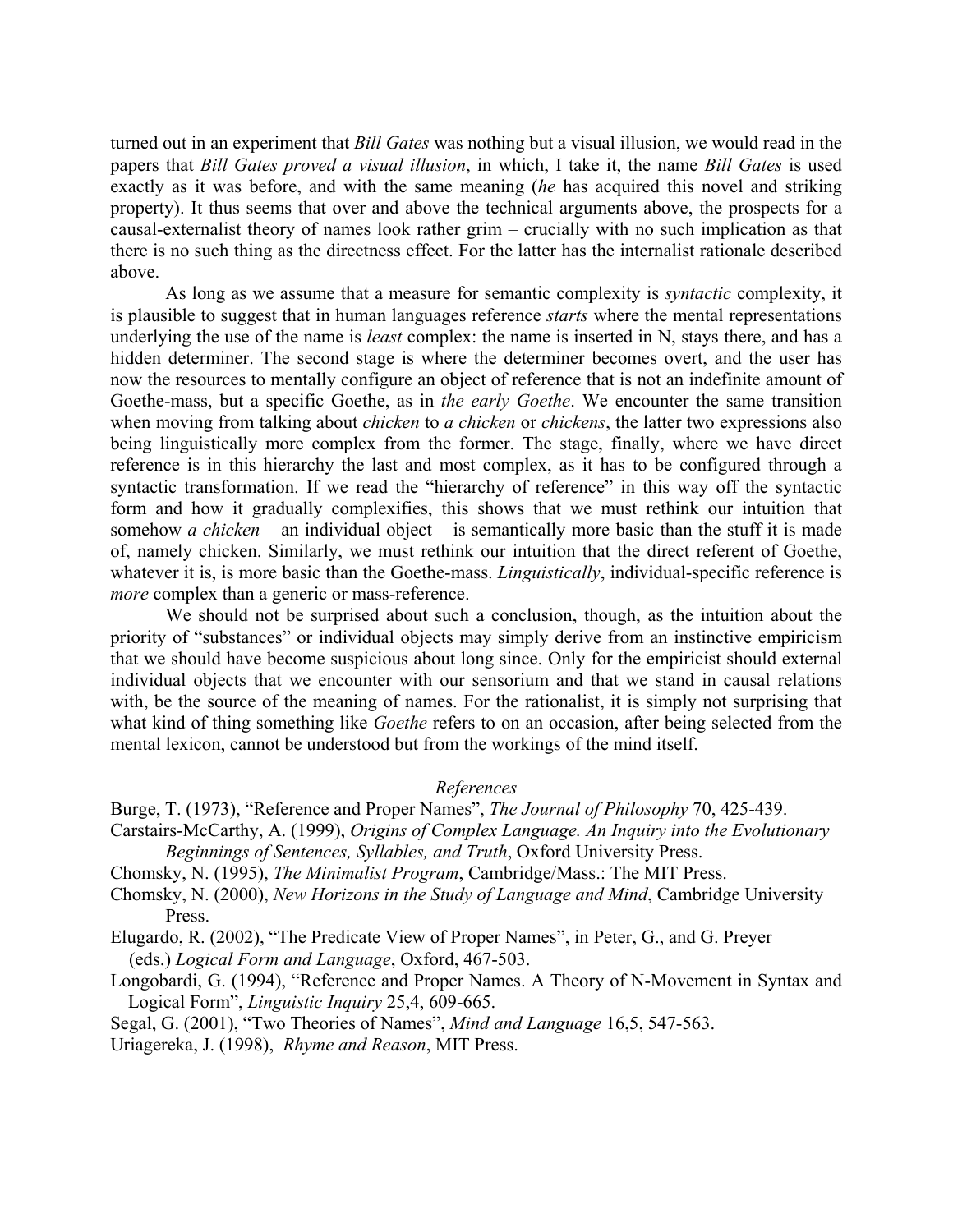## **Specificity: two opposites, three variants**

### Eva Lavric, Vienna

## Abstract for the workshop "Direct Reference and Specificity" at ESSLLI 2003 in Vienna

What is commonly understood by specificity is not one concept, but two different, although interrelated, semantic features. Leaving aside specificity in the sense of non-genericity, which would be a third meaning, specificity as a semantic feature of indefinites can be shown to have two different opposites: first, random choice as the opposite of specific choice (1 vs. 2), a choice guided by the identity of the referent;<sup>1</sup> and second, hypothetical existence as the opposite of factual existence, i.e. existence in the real world (ambiguity in 4).

1) *random* Tu n'es encore pour moi qu'un petit garçon semblable à cent mille petits garçons. Et je n'ai pas besoin de toi. Et tu n'as pas besoin de moi non plus. Je ne suis pour toi qu'un renard semblable à cent mille renards. Mais, si tu m'apprivoises, nous aurons besoin l'un de l'autre. Tu seras pour moi unique au monde. Je serai pour toi unique au monde.

2) *specific* Il y a une fleur... je crois qu'elle m'a apprivoisé...

4) *fact/hyp* teacher: Die Polizei sucht einen jungen Mann, der im Umkreis der Schule Mädchen belästigt! pupil: Wo kann ich mich melden?

The second dichotomy can be explained with reference to a theory of possible worlds, in particular the one developed by Robert Martin (1983). It can be shown that factual existence can combine either with random choice or with specific choice, which means that the two oppositions do not coincide. As for hypothetical existence, it normally implies random choice (with some exceptions that can be explained through second order possible worlds).

It is the factual/hypothetical existence dichotomy that has clear correlates on the syntactic level, namely for definite pronominalization: only a factually existing referent can be re-presented through a definite pronoun or noun phrase; a hypothetically existing referent cannot, unless it is in the same (or in a depending) possible world:

 $\overline{a}$ 

<sup>4)</sup> Die Polizei sucht einen jungen Mann, der im Umkreis der Schule Mädchen belästigt. 4a) teacher's reading: ...Er hat grün gefärbtes Haar.

<sup>&</sup>lt;sup>1</sup> Another interpretation of the same dichotomy would be: referent identity known versus unknown to the speaker. This means that specificity would be a kind of half-way definiteness, as definiteness can be understood as: referent identity known to both speaker and hearer.

Unfortunately, however, there are examples of indefinite specific reference in the sense of specific choice which do not fit the above definition.

<sup>3) -</sup> Qu'est-ce qu'un rite?

<sup>-</sup> C'est ce qui fait qu'un jour est différent des autres jours, une heure, des autres heures. Instead of looking at knowledge of identity, a wider definition takes relevance of identity as criterion, knowledge of identity being only one possible aspect of it.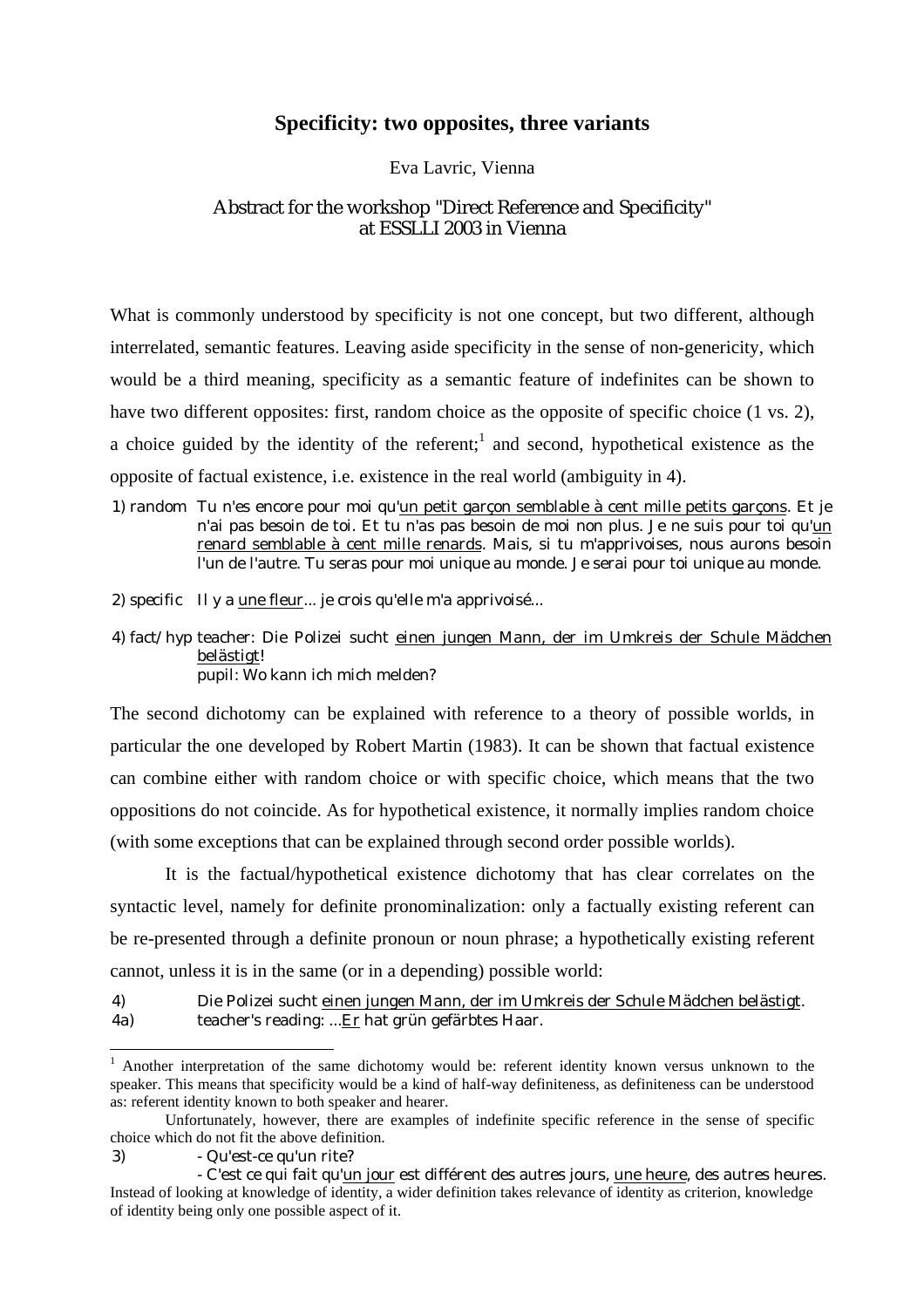4b) pupil's reading: ...So einen jungen Mann kenne ich!

4c) pupil's reading: ...Er sollte möglichst tätowiert und gepierced sein.

Moreover, in Romance languages like French or Spanish, the mood of a possible relative clause correlates with the existence status of the antecedent, hypothetically existing antecedents having subjunctive relative clauses:

- 5a) Je veux épouser un homme qui écrit des poèmes.
- 5b) Je veux épouser un homme qui écrive des poèmes.

(after Galmiche 1983:68-69)

5c) Quiero casarme con un hombre que escribe poesías. 5d) Quiero casarme con un hombre que escriba poesías.

On the other hand, the specific choice / random choice dichotomy can be shown to have correlates on the lexical level, i.e. in the semantics of indefinite determiners. Therefore, the second part of the presentation deals with the indefinite specific / non-specific determiners of the French, Spanish and German languages, namely the following forms:

|                  | [SPECIFIC] |                                        |                                                      | [RANDOM]                                   |                           |
|------------------|------------|----------------------------------------|------------------------------------------------------|--------------------------------------------|---------------------------|
| Fr.              | Sp.        | Ger.                                   | Fr.                                                  | Sp.                                        | Ger.                      |
| $(un)$ certain/s | cierto/s   | $(ein)$ bestimmte/r<br>(ein) gewisse/r | quelque<br>n'importe quel/s<br>un/de<br>quelconque/s | algún<br>cual(es)quier/a<br>(uncualquiera) | irgendein<br>irgendwelche |
|                  |            |                                        | divers                                               | diversos                                   | diverse                   |

The first distinction in this field is between existence- and random-centered forms, with existence being presupposed in random-centered (6), and asserted in existence-centered forms  $(7)$ . This is shown through their behavior under negation:

6) Je **ne** suis **pas** prête à épouser quelque poète / un quelconque poète. No estoy dispuesta a casarme con algún poeta / un poeta cualquiera. Ich bin **nicht** bereit, irgendeinen Dichter zu heiraten.

7) Je **ne** suis **pas** prête à épouser n'importe quel poète. **No** estoy dispuesta a casarme con cualquier poeta.

But above all, specificity and non-specificity can be shown to exist in three different variants, which, in the languages examined, exist partly as nuances of usage of more general indefinites, but to a good part also as inherent meaning features of very specialized specific/non-specific determiner forms.

The first variant manifests itself most clearly in the combination of random determiners with all kinds of mass terms: the resulting meaning feature can be paraphrased as "any quantity whatsoever of" and shall be called QUANTIT-RANDOM: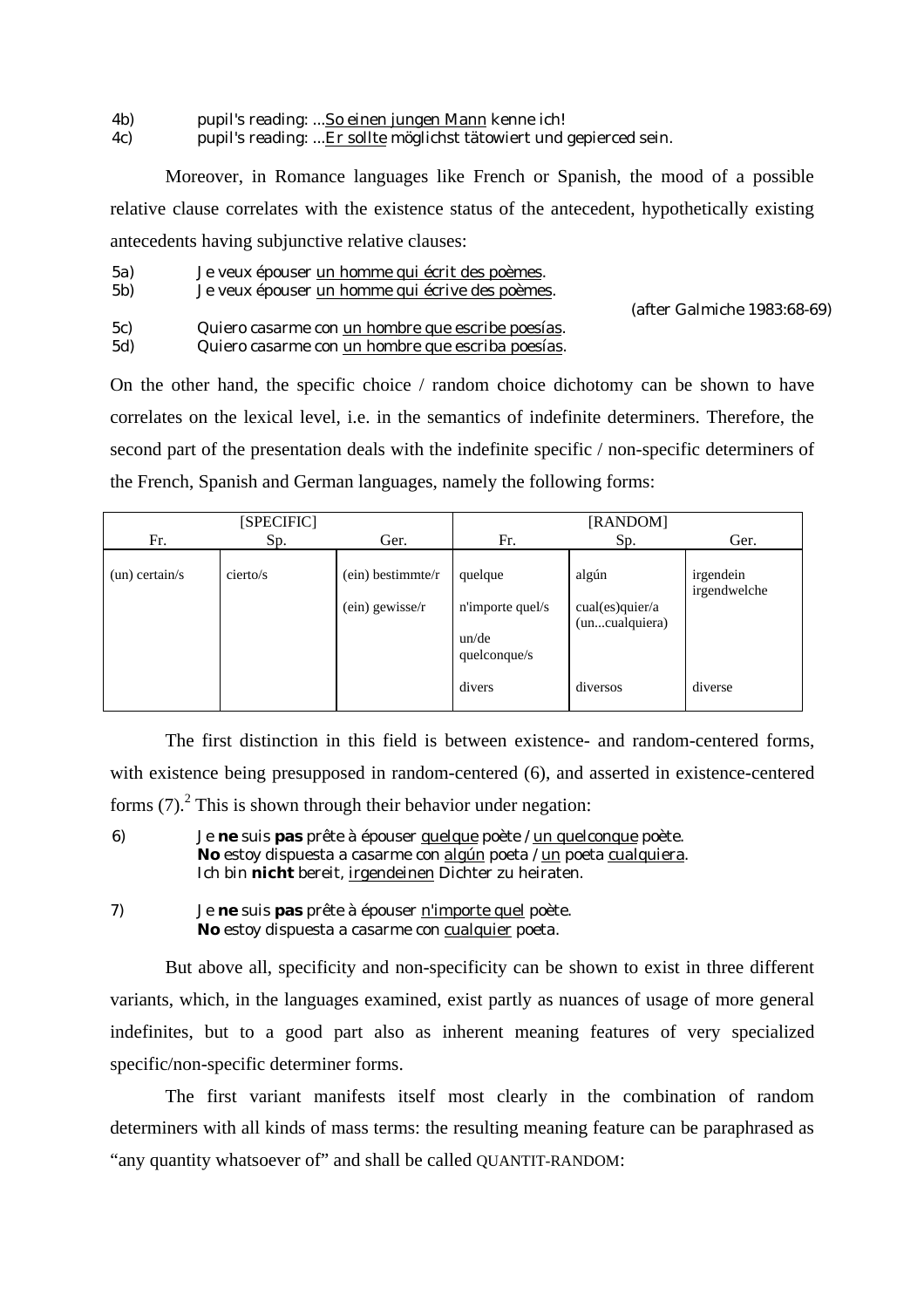| $\bf{8}$ | Tendrás que darle algún dinero.      |
|----------|--------------------------------------|
|          | Il faudra lui donner quelque argent. |
| 9)       | no sin derramar alguna sangre        |
|          | non sans verser quelque sang         |
| 10)      | si queda algún calor,                |
|          | s'il reste quelque chaleur,          |

Its opposite will be the feature OUANTIT-SPECIFIC, paraphrasable as "a certain quantity of":

- 11) Il est resté un certain temps avec elle.
- 12) Hace falta un cierto valor para hacer eso.

Both semantic aspects can be shown to occur not only with mass terms, but also with certain types of count nouns, namely pluraliatantum and the nouns for measurables. The second variant is the "normal" form of specificity/non-specificity, i.e. its "identity" variant, which has to be considered as only one variant among others as soon as the existence of other variants is taken into consideration. This aspect, which is probably the standard one, shall be called IDENT-SPECIFIC versus IDENT-RANDOM. As for the third variant, some examples of specificity manifest the feature "a certain type of", which is the combination of specificity with the "sorts of" reading of nouns – a form of reference possible for nearly all types of nouns and semantically close – though not identical – with "(definite-singular-)type" genericity. This form of specificity shall be called QUALIT-SPECIFIC (13), and it has its opposite in the feature QUALIT-RANDOM, i.e., the nuance "whatever type of" (14):

- 13) Comme vous le savez peut-être, notre gouvernement a récemment décrété un embargo sur l'exportation de certaines marchandises. Como sabrán, nuestro Gobierno prohibió recientemente la exportación de ciertos productos. Wie Ihnen vielleicht bekannt ist, verhängte unsere Regierung vor kurzem einen Ausfuhrstopp für gewisse Waren.
- 14) Tu peux combiner ce plat avec n'importe quelle bière... Este plato lo puedes combinar con cualquier cerveza...

Just as the "quantity" variant is not restricted to mass terms, the "quality" variant is not restricted to nouns in "sorts of" readings either. Designations for persons, for instance, in general lack a "sorts of" reading. Nevertheless, they can be combined with QUALIT-SPECIFIC, and also with QUALIT-RANDOM, determiners. In the latter case, the result will be the appearance of an unexpected pejorative nuance. The explanation of this pejorativity can be found in some special kind of cognitive schema, which points to the importance of specificity as a universal cognitive category of human beings and human societies.

#### **References**

 $\overline{a}$ 

Galmiche, Michel (1983): Les ambiguïtés référentielles ou les pièges de la référence, Langue française 57, pp.60-86 Martin, Robert (1983): Pour une logique du sens (Linguistique nouvelle), Paris: Presses universitaires de France

 $2$  Only existence-centered forms are real indefinites, while random-centered determiners resemble the totalizers.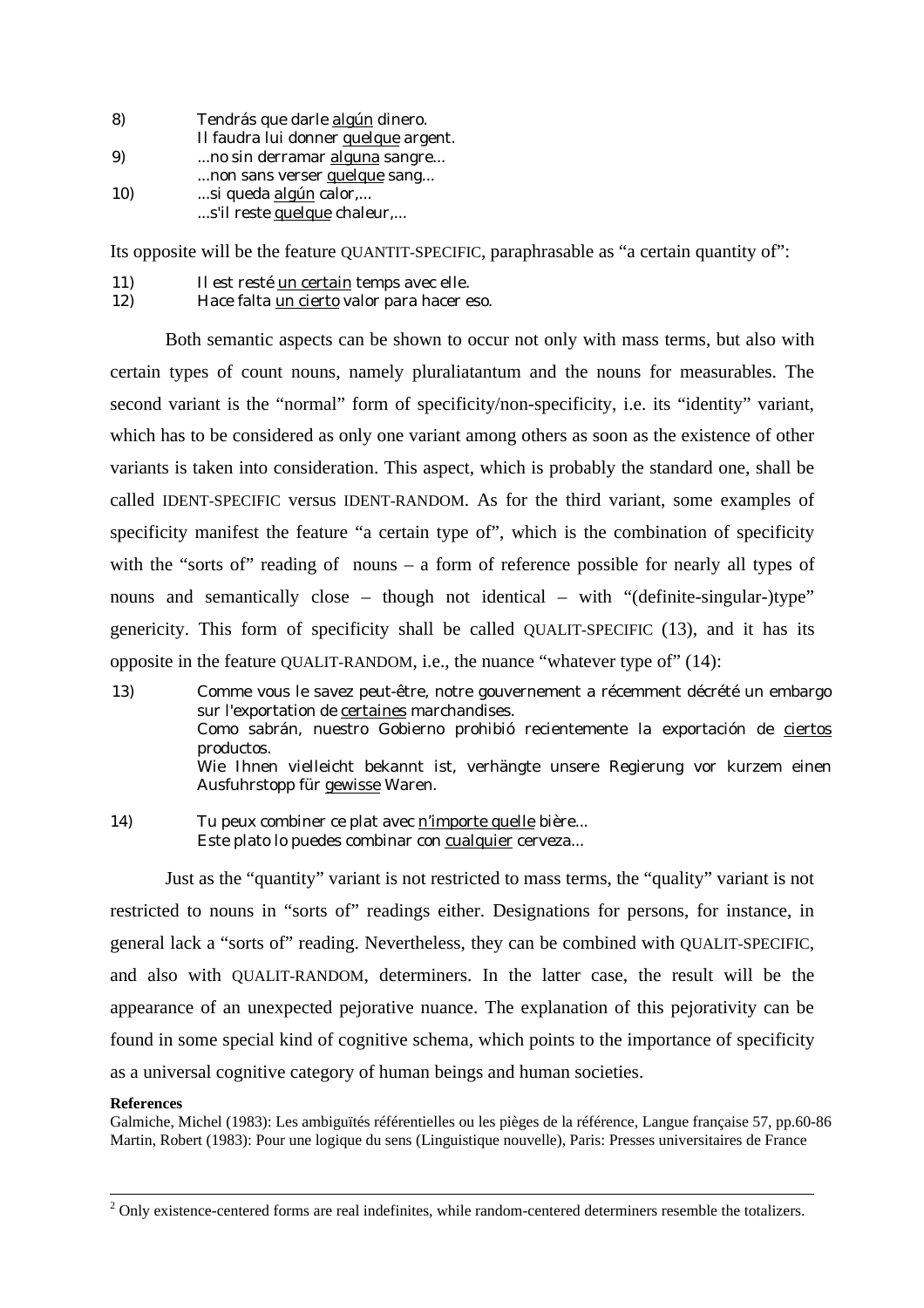## **Propositions and rigidity in Layered DRT**

### **Emar Maier and Bart Geurts, University of Nijmegen**

Abstract for the workshop "Direct Reference and Specificity"

at ESSLLI XV in Vienna, August, 18-22, 2003

*Layered* DRT is an extension of DRT designed to account for the interaction of various kinds of information that can be conveyed by a discourse, by keeping them apart and distributing the information over separate *layers* of the same LDRS. The syntax of LDRT simply pairs every condition and marker with a layer label; a.o. there are labels for implicated material (*i*), *assserted* or *Fregean* truthconditional content (*f*), contextually given or situational content (*s*), presuppositions (*p*), and layers representing formal properties of the discourse, like word order and gender features.

An example:

(1) a. Maybe Sam is right

b.  $[x_s : Sam_s(x), \Diamond_f] : right_f(x) ], \neg_i [i : right_i(x) ] ]$ 

In this example the proper name is interpreted as representing information already given in the context, the actual asserted content is represented by the first subLDRS labeled *f*, the second subLDRS represents the implicature that Sam is not necessarily right.

The semantics of LDRT relativizes the notion of truth to *truth with respect to a set of layers*, e.g. M  $\models$ <sub>s,*f,i*</sub>(1b) iff there is someone called "Sam" who is possibly but not necessarily right. In a modal semantics we can now also define *L*-contents, i.e. the set of worlds in which we can truthfully embed the LDRS with respect to a set of layers *L*, e.g.  $||(1b)||_{s,f}$ . Unfortunately, more often than not a set of layers doesn't combine to make a well-formed LDRS but rather expresses an *open proposition*, as, for example, does the *f* layer of (1b). We will give a two dimensional Kaplanian semantics in order to account for propositions like ||(1b)||*<sup>f</sup>* . The idea is to select a second set of layers to represent material that is backgrounded or contextual (in this case just the *s* layer of the current LDRS, but e.g. The layer for accommodated presuppositions or even a whole earlier LDRS, representing the interpretation background, will be useful in other examples). Evaluating these background layers at a the Kaplanian context parameter will allow us to construct an *external anchor<sup>1</sup>* against which we

<sup>1</sup> The idea of using anchors to emulate Kaplan in DRT is considered (and rejected) by Zeevat (1999).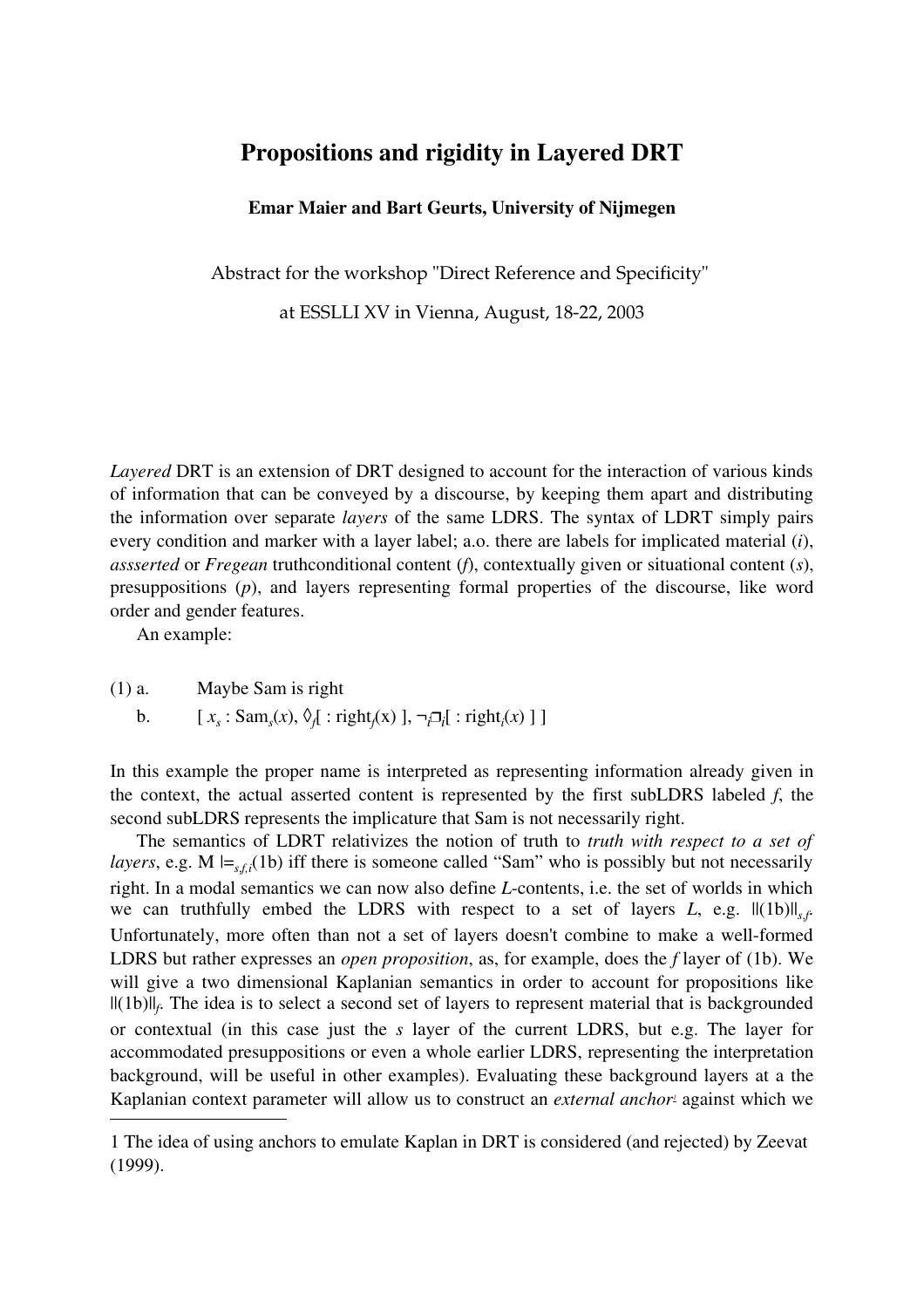can then evaluate the desired "open" layers of our LDRS.

In this way we will also do justice to the rigidity of proper names and indexicals by evaluating their descriptive content (represented at the *s* layer) with respect to the context in determining  $||(1b)||_f$ , the Fregean content, i.e. the proposition that *x* is right, given a contextually identified individual *x* called "Sam".<sup>2</sup>

Our incorporation of Kaplanian semantics also allows us to counter the Kripkean/Kaplanian argument that has been raised against other treatments of directly referential expressions in DRT, by Zeevat (1999) and by Abbott (2002) arguing against Geurts' (1997,2002) presuppositional/DRT analysis of proper names. The point is that we can assign different truth conditions (in the sense of *f* contents) to (2a) and (2c), as is shown by their respective LDRS representations (2b) and (2d).

- (2) a. You are an addressee
	- b.  $[x_s: \text{addressee}_s(x), \text{addressee}_f(x)]$
	- c. The addressee is an addressee
	- d.  $[x_f: \text{addressee}_f(x), \text{addressee}_f(x)]$

So, although  $||(2b)||_{s,f}$ = $||(2d)||_{s,f}$  we will see that, at least for the *non-referential* reading of the description in (2c), at every utterance context *c*;  $||(2b)||_f \neq ||(2d)||_f$  because only (2d) expresses a trivially true proposition.

### **References**

- Abbott, Barbara. 2002. Definiteness and proper names: Some bad news for the Description Theory. *Journal of Semantics* 19. 191—201.
- Geurts, Bart. 1997. Good news about the description theory of names. *Journal of Semantics* 14. 319—348.
- Geurts, Bart. 2002. Bad news for anyone? A reply to Abbott. *Journal of Semantics* 19. 203—207.
- Kaplan, David. 1989. Demonstratives: an essay on the semantics, logic, metaphysics, and epistemology of demonstratives and other indexicals. In *Themes from Kaplan*, ed. by Joseph Almog, John Perry, Howard Wettstein, 481--563. Oxford: Oxford University Press.
- Zeevat, Henk. 1999. Demonstratives in discourse. *Journal of Semantics* 16. 279—313.

<sup>2</sup> In Kaplan's (1989) terms this *f* proposition expressed by (1a) is the proposition that *dthat(the person called `Sam')* is right.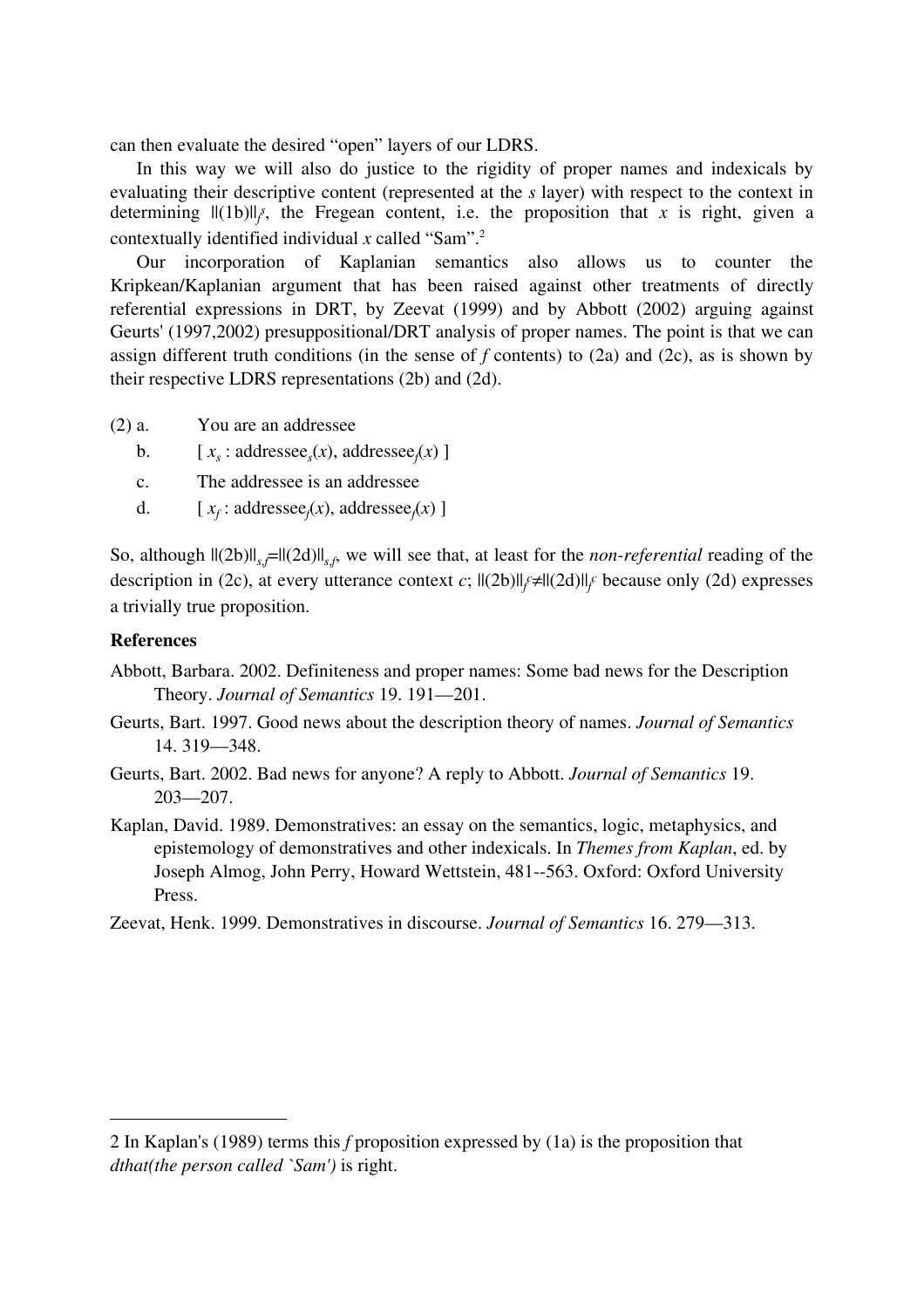## **The capacity to keep track of specificity: the genuine vs. the linguistic**

Tamás Pólya – László Tarnay polya@ektf.hu; tarnay@btk.pte.hu Department of Communication; Department of Philosophy Eszterházy Károly College; University of Pécs, Hungary

Abstract for the workshop "Direct Reference and Specificity at ESSLLI 2003 in Vienna

'Specificity' is an ambiguous term. Roughly, for linguists, it refers to uniqueness in a domain of interpretation; for some other people in cognitive science – like we are  $-$ , it refers to uniqueness in the world. At first glance, it is by no means clear how the two uses relate to each other: whether they clash or differ, and if they differ, whether they can be made compatible. We are inclined to embrace the second option, emphasizing the incompatibility of the two uses – and in what follows we try to give a proper argument in favor of it.

#### **1. Genuine specificity**

Some one and a half year ago we started a research into the status of mental representations (as traditionally conceived, á la Fodor 1987) and the role they play in social cognition, namely whether mental representations are sufficient for an organism like man to cope with social situations. We ended up with four distinct criteria that constitute a disjunctively exhaustive set for introducing representations into one's theoretical talk (see Tarnay and Pólya, forthcoming). However, as our work progressed, we came across a host of cases of processing information from animal cognition to human social communication that did not sit well with how we originally conceptualized the conditions for representations. For while representations are commonly thought of as a processing aid  $ñ$  mental, conceptual, linguistic, or what not  $ñ$  to *generalize* over previous, or to *project* onto new, instances of stimulus information ñ i.e., they are of particular *types* ñ, the newly found data comprised cases when certain species like rodents, birds, whales, primates and, last but not least, humans, distinguish among family or group members. That is, they make *within-category discriminations* by detecting special physico-chemical substances (e.g. tastes, secretions, odors, sounds) or morphological parts (e.g. head-and-neck, faces, gait) released by or appertaining to particular conspecific members. Since such substances or '*proper parts*' as we call them are causally linked to a given organism and its physical existence, they are indicative of its singular and unique character, i.e., they are *indexes* of individuals. We claim that such individual specificity is inherent in the variability of the environment, or in what we call *environment specificity.* We then define specificity recognition as a case when an organism is endowed with a sufficiently fine-grained sensorial and processing system ñ i.e. *organ specificity* ñ to pick up idiosyncratic information. The latter is the lower ñ sensorial ñ bound of recognition of physical uniqueness. Thus, if an organism is sensitive to such single substances, it has the capacity to individuate, or to *keep track* of, the specific members the said substances belong to. A capacity like this is, we submit, sharply different from a capacity, say, to tell an edible fruit from a non edible one, a territorial intruder from a group member, a predator from a prey, etc. The latter are all cases of categorical perception or discrimination: they imply distinctions *among categories* like edible/non edible, intruder/home mate, predator/prey, etc. Thus we are going to call the former capacity, the one to individuate individual members (of a given category) as *recognition of specificity* and contrast it with *categorical discrimination*.

It seems that the former cannot be reduced to any of the possible modes of the latter. To be clear, we do not want to deny that in many cases (possibly unique) category membership is sufficient to identify an individual, provided that certain epistemic and pragmatic conditions obtain. But identifying is not recognizing individuality. For instance, having long, brownish curly hair may be identifying in a context, but it is not sufficient to constitute an individual *across contexts*, or *a-contextually*, simply because there could well be other individuals exemplifying the very same property. That it constitutes a unit set (in some or more contexts) is purely contingent fact. And it remains so irrespective of how complex a property we would wish to choose.

#### **2. Language and specificity**

Approaching language with the assumption that it is tailored to convey genuine specificity is at least controversial. But if we accept that categorical thinking predates language, and as a consequence, language can only contribute to further refining existing categories or creating new, more precise ones, the case for a specificity-specific language or linguistic ability could seem to be made.

Traditionally speaking, in theory the specificity/non-specificity contrast can be treated at either a syntactic, or a semantic, or a pragmatic level. Note that with the rise of psycholinguistics a separate cognitive level has been added. Historically, the problem appears as the referential capacity of language: reference (denotation, designation, etc.) is distinguished from meaning (sense, intension, conceptual content, etc). It seems to be most proper to keep the two corresponding problems distinct. For the first demands an inquiry into the structure of specificity itself; it implies an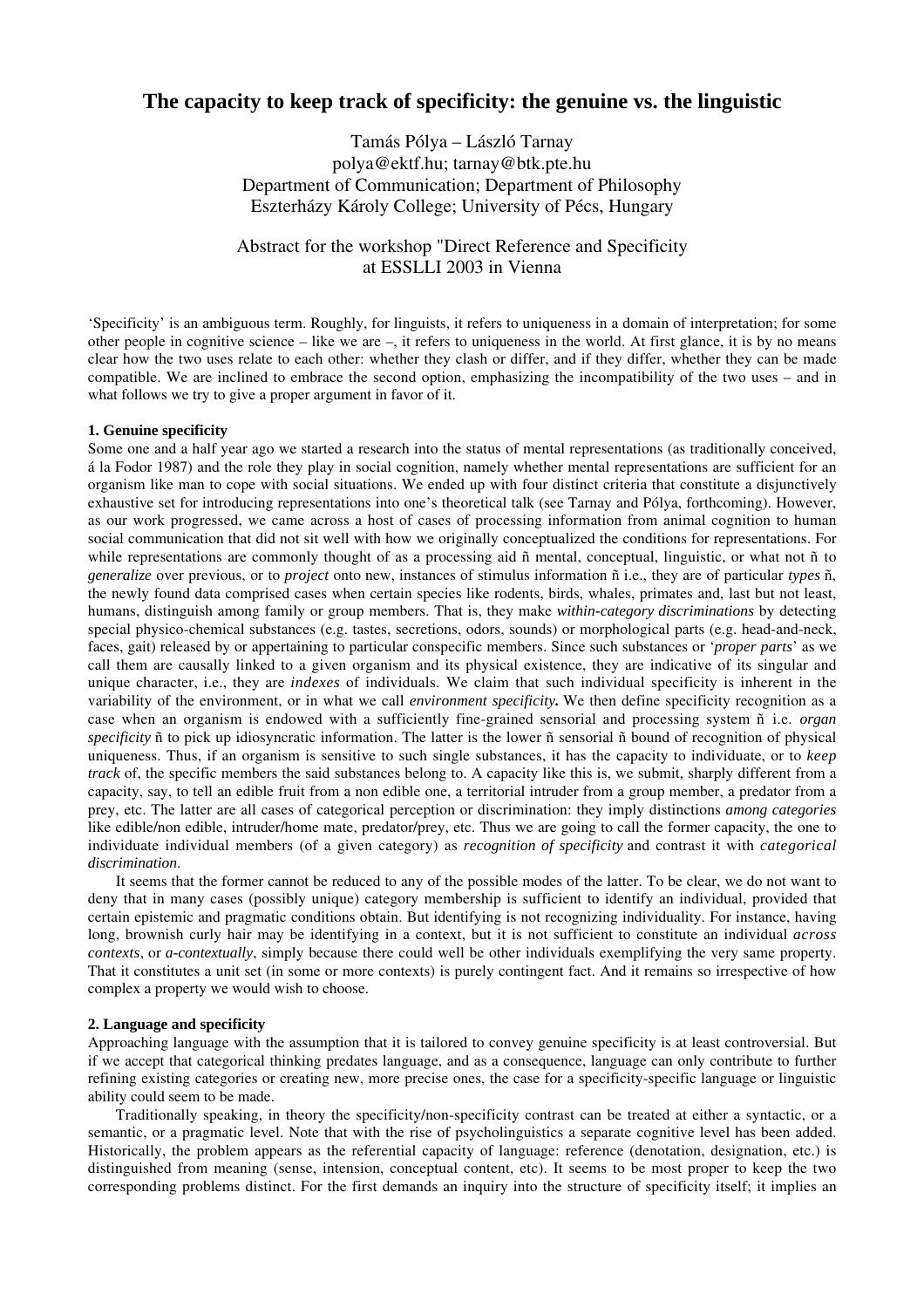ontological bias. Whereas the second implies a theoretical investigation of the level at which specificity could be most adequately treated; it asks about the expressive power of language.

Clearly, we cannot offer an exhaustive analysis of even the most important philosophical and linguistic theories covering these phenomena here. Rather, we would like to concentrate on the impact dynamic semantics in general, and Hans Kamp's Discourse Representation Theory in particular have made on theoretical thinking about specificity and coreferential relations, the suitable account of which seems to lie at the heart of our dilemma. But first we have to explain what is meant by the kind of specificity ubiquitously applied in linguistic theories, domain specificity.

#### **2.1 Domain specificity**

As a representative example, consider Groenendijk and Stokhof's (1981) suggestions about linguistic individuation. They claim that specificity is a proper domain of pragmatics, that is, language use, so that a term is used specifically only if it refers to an individual the speaker's utterance (in a given situation and according to him/her) is about. In other words, specificity depends on what the speaker knows about the proper denotations of the terms used. Groenendijk and Stokhof take pains to stress that specificity in their sense is objective and thus differs from the subjective condition of having a particular individual in mind. The latter is independent from using terms to denote particular individuals. If one knows one's language, the denotations of its terms, he can use it intersubjectively, even when the different speakers of the language have different beliefs about the world (while they share the knowledge about the use of their language).

Now, is it true that this pragmatic analysis of specificity captures the idea of genuine specificity? If we give a closer look to the technical apparatus of the authors, it appears that the idea of knowing the denotation of a term falls back on a prior knowledge concerning how the world (the relevant situation) is. How else can we understand their requirement that one cannot use the sentence

#### (l) A friend called me up tonight.

specifically if there were two friends who phoned me that night? Specificity in this sense boils down to domain specificity, or to knowledge of the proper extensions of the terms of the language one uses. This may point to another important aspect of linguistic specificity, namely *uniqueness with respect to a given universe* (or domain) *of discourse*. In linguistic theories it is often assumed that once a variable (such as the one corresponding to 'a friend' in (1) is bound, that is, assigned a value, no misunderstanding or mistaken reference with regard to it can take place. That means the reference of the variable can with no extra effort be re-identified by the hearer. But the problem crops up, of course, at the onset of interpretation and value assignment when there is more than one value in the domain of discourse to be found that the variable may assume. It is exactly in such cases that (1) cannot be used specifically (e.g. when at least two friends called the speaker the given night). Thus (1) cannot be specific on its own.

The uniqueness claim which figures almost in every semantically or epistemically biased linguistic theory is undoubtedly an important corollary of specificity. But it may not be enough in many cases. For consider for a moment, as an analogy, visual indexical individuation. Imagine a series of snapshots of a movie depicting a story about a princess who comes to be enchanted by some evil power. Keeping track of an individual through and across domains (i.e. different snapshots) is independent of how many members a given domain has (viz. domain specificity). If I want to represent the tale about the princess who enjoys her life in one shot and who has become a frog in another, it requires that I can keep track of her through the shots, but it does not require that she should be the only available princess in the first shot (domain) or the only potential frog in the other.

#### **2.2 File change semantics and Discourse Representation Theory**

That the problem of cross-identification cannot be resolved by relying on domain specificity can be illustrated with file change semantics. (Cf. Heim 1982) Some of the theory's proponents (e.g. Corazza 1995) make a distinction between *external* vs. *internal* identity relations between files. They ground their distinction on the idea that indexicals cannot establish internal coreference between files which are separate clusters of information (about discourse referents) the speaker heaps up gradually as he/she proceeds in understanding linguistic discourse. In our terminology, this means that files cannot serve for keeping track of the same object; they only do so through perception (until the object is in sight); this is why Perry introduces a separate category called 'buffers' as distinct from files which store information. Thus, it follows that by conceptualizing the perceptual content one does not necessarily keep track of the object indexically referred to; one may well lose sight of it and establish two different files (or buffers) even while subsuming them (the different appearances of the object) under the same category.<sup>1</sup> Since files are packages of information, they need not coincide with categorical or conceptual knowledge. This allows for obtaining different relations among files. The strongest one is called coreference or internal identity when the content of a given file or buffer is incorporated into another one. But there are weaker relations, like transference, when someone imagines to be someone else without thereby identifying himself/herself with him/her. Another famous example is the identity between Tully and Cicero, which may or may not obtain internally, viz. between files, while it does obtain in the external world.

The latter example clearly shows that files change semantics is not so much concerned with how internally obtained identity relations or coreferences correlated with external identities, but rather with descriptive or attributive cases à la Donnellan (1966). It can thus explain how it is possible that one identifies *X* as a spy even though he/she does

1 There is no guarantee, however, that pace Corazza proper names are essentially different (being labels of files).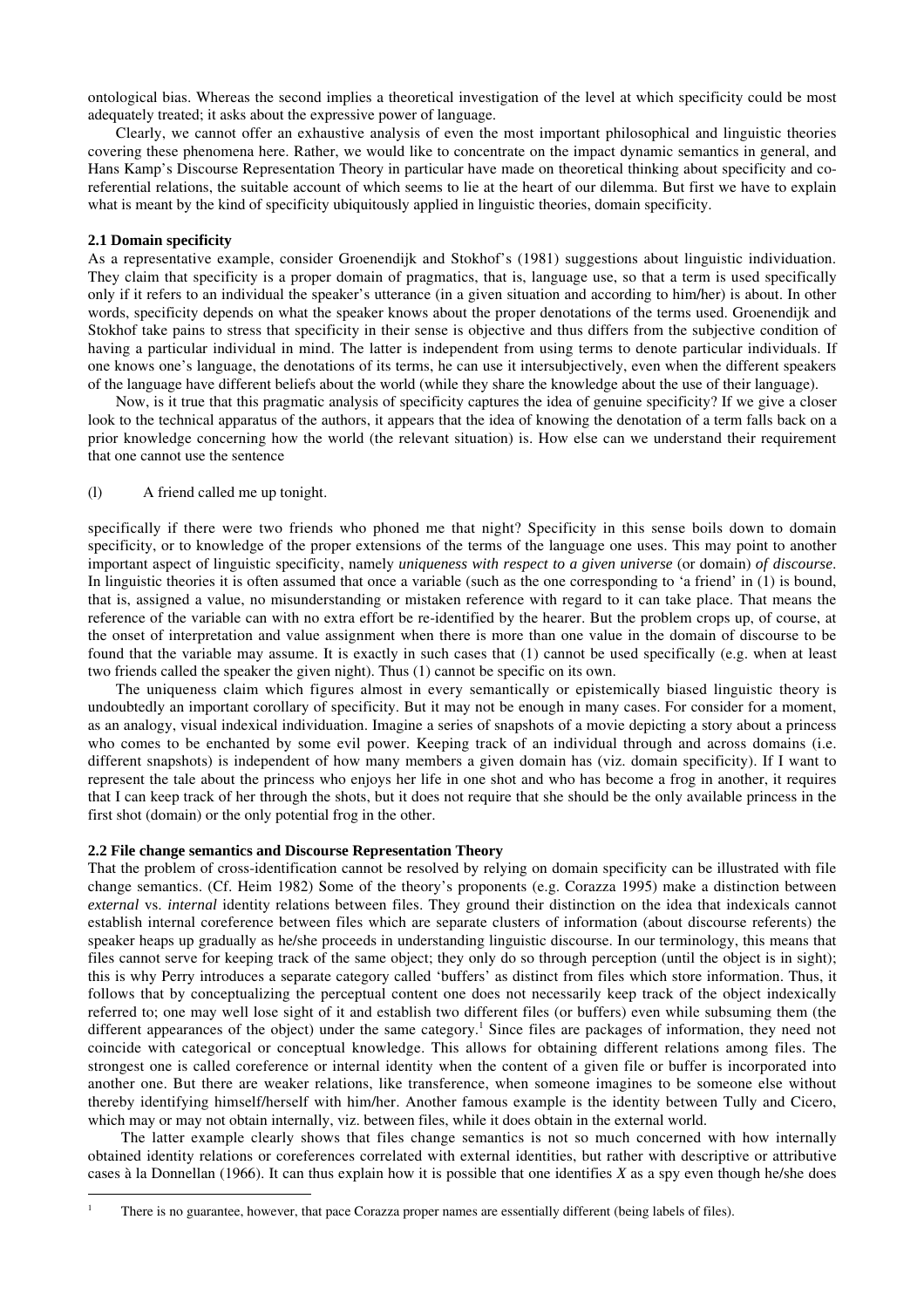not know who *X* is (viz. Ortcutt). What seems to be more problematic is the mirror-image of "splitting" concepts or categories. For when it comes to the question how one can track down the same individual in different files and buffers, the only thing the theory can say is that they get incorporated into each other. It simply presupposes a capacity to create coreferential links between stored information, and thereby it begs the question of how genuine specificity is possible. Since such links cannot be inherited from indexical (external) relations, there is an almost infinite source for creating internal links. This may explain imaginary cases, but it might also become overly prolific.

Yet, the problem is not so much with the number of possible identity relations between files, but rather with how the mechanism that co-indexes certain files work. When, for instance, we imagine that a princess is turned into a frog, do we incorporate all information within the princess-file into the frog-file? If not, can we go on saying that one file is incorporated into another, provided that files are packages of information indexed by proper names (or maybe by some other means)? It seems that if specificity is tantamount to clustering clusters of information (and so on *ad infinitum* perhaps), what we lose sight of is precisely the specificity of the individual (singular) object.

The proper grasp of genuine specificity seems to be beyond the capabilities of another, perhaps the most prominent, theory in the dynamic branch of semantics, the Discourse Representation Theory (DRT), devised by Hans Kamp. (Kamp & Reyle 1993) The problem itself is faced, as common in linguistic theories, when the analysis of de re sentences is attempted. However, DRT assumes that sentences can not only be regarded as abstract entities of language but rather as instruments of communication being actually used and interpreted by language users. Consequently, it maintains that a semantic analysis of sentences is greatly supported by importing theoretical constructs of a quasipsychological nature, i.e. ones that model the knowledge state of the speaker and/or the hearer relevant to the interpretation of sentences. Thus, consider that, for example, a de re belief is a ternary relation between the believer, the property believed by the believer and the thing to which the believer attributes this property. Say, Oscar has a de re belief about one of his friends when he believes that Mary kissed his friend, and has a particular friend in mind. There, Oscar attributes the property of 'having been kissed by Mary' to the friend involved. (Clearly, a sentence describing Oscar's belief state of the same content may easily be put in words, too.) So Bende-Farkas & Kamp (2001) note:

[It is important] that many of our thoughts are *about* other people or things – thoughts, in other words, through which we are related to *them*. And that, moreover, there are linguistic forms which seem to be describing just such entity-related thoughts. […] We will assume that the kind of »relational thought« is possible only when the subject has an individual-representation for any individual with respect to which his thought is *de re* (or, in other words, the individual to which his thought relates him). And we will […] take such individual representations to have the form of so-called anchors. (19)

Anchors (the notion is to be clarified in a moment) are argued to be especially useful when a person does not possess a single but rather a set of attitudes towards the very same entity.. Say, Oscar may doubt that George has kissed Mary but also hope that he will and that Mary hopes so, too – here one plus two anchors are needed to represent Mary in Oscar's second and third attitude, respectively. In cases like this, Bende-Farkas and Kamp say that diverse attitudinal states share a discourse referent.

For Bende-Farkas and Kamp (see 2001: 17ff), anchoring is also an attitude of the cognizer, but not a propositional one. It is represented in their Discourse Representation Structures (DRSs) as a composite of a mode indicator – whose only job is to introduce the anchoring relation into the representational complex – and the specification of the information content through which the relevant entity is represented by the subject. Subsequent anchors will borrow their information content from that first specification, sort of referring back the cognizer to the content given at the onset. Such variables internal to the DRS are called *internal anchors*. Obviously they are construed as co-indexing elements, securing a referential content to be available in the context of the relevant attitudes only with respect to an original specification of content. I.e., they cannot reach outside the domain defined by the given Discourse Representation Structure, and hook onto someone or something in the external world. For that is what *external anchors* are for. Whenever a subject has an object in thought which a real-world entity does correspond to, an external, binary, statement will be added to the DRS at hand, so that the (set of) internal anchor(s) variable be bound to that entity. That is, according to Bende-Farkas & Kamp (2001: 20ff)

[t]he external anchor  $\langle x, x \rangle$  confirms that the subject's internal representation x is anchored to (and thus represents) the object x. (We also call x the *external anchor* for *x* in this case.) Note that the external anchor is not part of the representation of the mental state, but an external judgement, of which the subject himself is not capable. Internal anchors presuppose an external anchor: When there is an external anchor for an internally anchored discourse referent, then it is the thing for which the discourse referent stands. If there is no external for the internally anchored  $x$ , then the internal anchor is deficient,  $x$  suffers from a reference failure and all the representations in which *x* occurs fail to determine well-defined propositional content. (21)

Note that external anchors are no good for the subject in determining whether there is an external object he thinks is referring to, let alone in determining the specific referent of a mental or linguistic expression – they only establish, *unbeknownst to the subject*, a sort of ontological warranty for there occurring no vacuous references in the subject's thoughts concerned (and utterances based on those thoughts). But *genuine specificity of an entity*, we maintain*, must be in some form available to the mind of the cognizer* dealing with it. That is decidedly not the case here.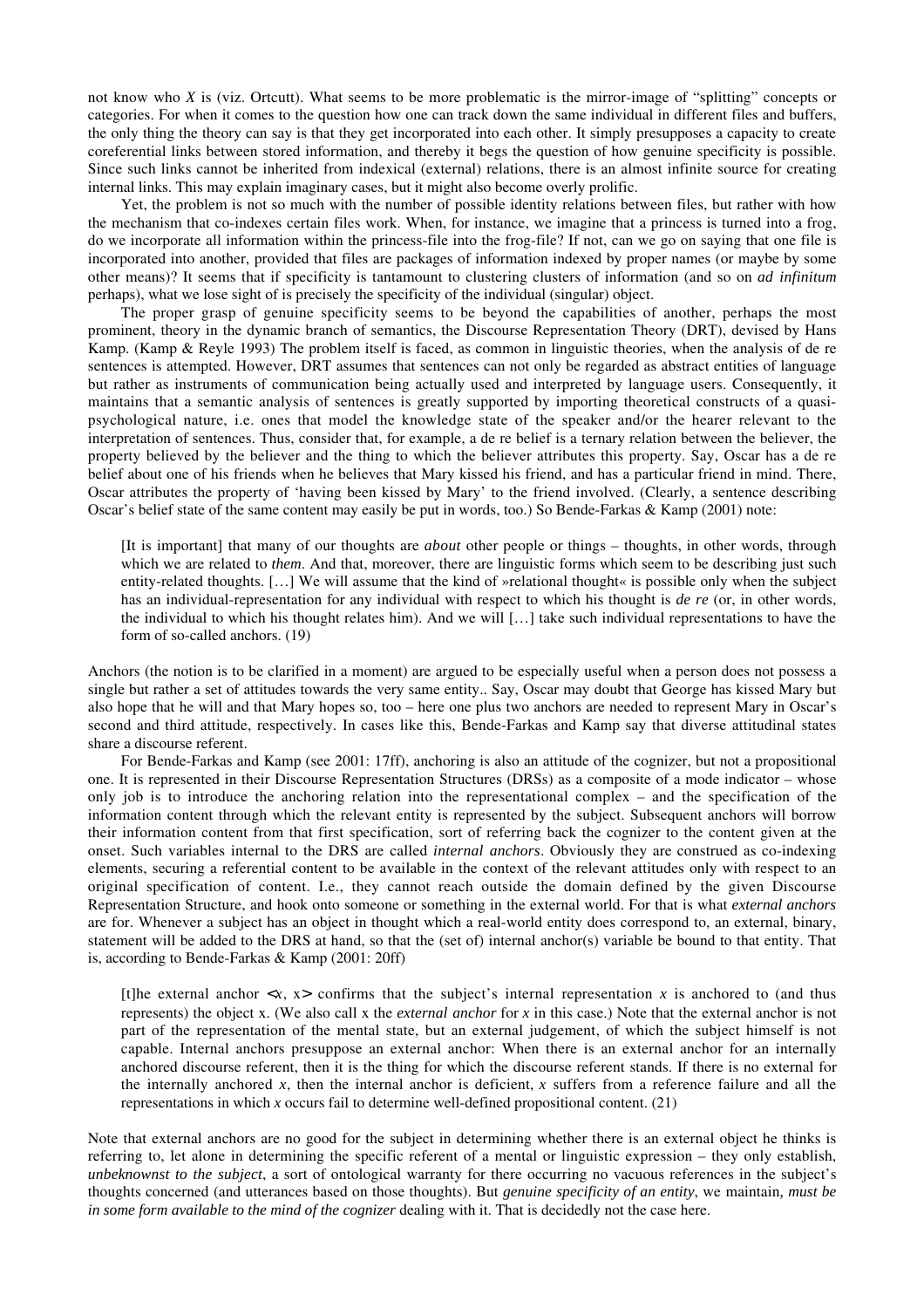To put it sharply, what the theory accomplishes is to secure domain specificity, by virtue of internal anchors (no matter how complex domains the theory can cope with!), and to introduce some placeholder notion, viz. that of external anchors, as the one that should carry the burden of grasping what we call genuine specificity. However, it is unclear how *genuine specificity* could be preserved *mentally* once the cognizer starts considering *internal* anchors during linguistic understanding, *unless* by his/her reliance on the very same mechanisms that secured the grasp of genuine specificity at the level of *external* anchors in the first place. But to explain how those mechanisms work, we submit, demands a much more detailed scrutiny of how lower and higher order cognition can cope with the task – and that is where the notion of *proper part* and related notions, as explained in Section 1, may come in very useful (see also Tarnay and Pólya, forthcoming, for a book-long discussion). One may consider, as DRT theorists seem to do, the cognitive processes at work as responsible for, say, 'external anchoring', and label them accordingly, but that does not make those processes any more linguistic. On the contrary, proper parts are grasped via low-level cognition such as olfaction, facial and gait perception and so on, rather than by means of (sets of) linguistic predicates.

#### **3. Conclusions**

Although some may wish that our linguistic mechanisms be able to grasp genuine specificity, we have been arguing against such an impression. Categoriality involves domain specificity and genuine specificity simply cannot be equated with domain specificity. If you grasp something through categories (concepts or predicates), you will only end up with a vague, if not necessarily undetailed, draft or outline. What would you envisage, for example, if I tell you about my father's favorite 'black hat with a gray band'? You may picture it as an old-fashioned black hat with a gray band – and what? At best you also envisage it as wrinkled or smooth, shabby or shiny, stained or clean, and so on. Of course, you can come to know a couple of things about it. You may be able to judge if my father is wearing his favorite hat or not, find it in his closet, compare it to other hats, etc. But except for the case when, by sheer luck, you imagine the old piece of cloth exactly the way it is (a very rare case indeed), there will be a whole world of difference between the actual hat and what you will have grasped.<sup>2</sup> For words and concepts are aimed at capturing the world in a sufficiently abstract and concise manner so that generality – viz. commonality with other objects – is almost always preferred to hooking onto things in their specificity – viz. physical uniqueness – or, as in terms of the example above, one envisaged sample of 'black hat' would do just as well as another. But that is not how genuine, physical specificity works. For the finegrained details of the latter are beyond, or more precisely, below, the rather rough categorial reach.

#### **References:**

Corazza, E. (1995): Je est un autre. *Archives de Philosophie* 58, 199-212.

Donnellan, K. (1966): Reference and Identifying Descriptions. *Philosophical Review* 75, 281-304.

Fodor, J. A. (1987): *Psychosemantics: The Problem of Meaning in the Philosophy of the Mind.* Cambridge, Mass.: MIT.

Gronendijk, J. & Stokhof, M. (1981): A Pragmatic Analysis of Specificity. In: Heny (1981): 152-191.

Heny, F., ed. (1981): *Ambiguities in Intensional Contexts*. Dordrecht: Reidel.

Heim, I. (1982): *The Semantics of Definite and Indefinite Noun Phrases*. Amherst: University of Massachusetts.

Tarnay, L. and Pólya, T. (forthcoming): *Recognizing Specificity and Social Cognition. A Multi-faceted Approach to a Unitary Phenomenon*.. Frankfurt am Main: Peter Lang Verlag

<sup>&</sup>lt;sup>2</sup> It is important to note here that our argument does not turn on some realist or correspondence theory of truth. That is, it does not matter *how far* the envisaged mental 'hat-object' resembles, or corresponds to, some actually existing hat. It is exactly the reverse: provided that there exists some distinguishable (i.e., spatiotemporally distinct) object unique in every sense, does language offer us a means to grasp it in its specificity? What we argued for here is that it does not. But we also tried to suggest that it need not have to simply because language was not designed for that, and we should not blame it for something it is not expected to achieve.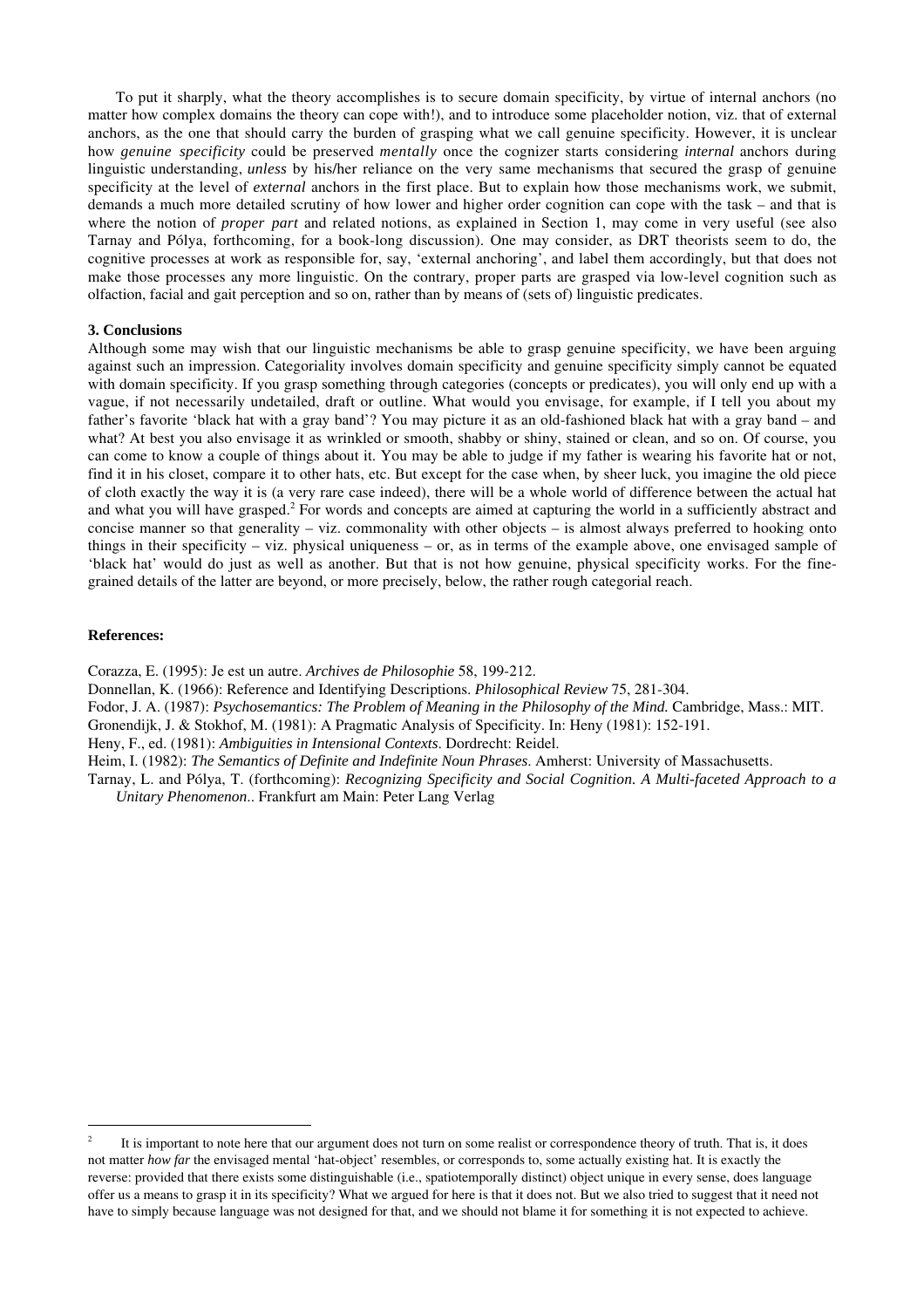## **Island-escaping indefinites and scopal independence**

## **P. Schlenker (Institut Jean-Nicod & UCLA)**

While it is tempting to analyze island-escaping indefinites (i.e. indefinites that scope out of syntactic islands) in referential terms, two facts suggest that this move cannot suffice. First, some indefinites may scope out of islands and yet appear within the scope of some other quantifiers; a referential analysis is untenable for such cases (Reinhart 1997). Second, some instances of disjunction display the same island-escaping behavior as indefinites, even though they cannot be said to 'refer' in anything like the usual sense. Both facts may be accounted for by analyzing indefinites and disjunctions in terms of quantification over Skolem functions, in the spirit of the theory suggested by Hintikka to account for so-called 'branching' readings of first-order quantifiers and connectives. We discuss some of the weaknesses of the resulting theory, and the prospects for a purely pragmatic alternative to it.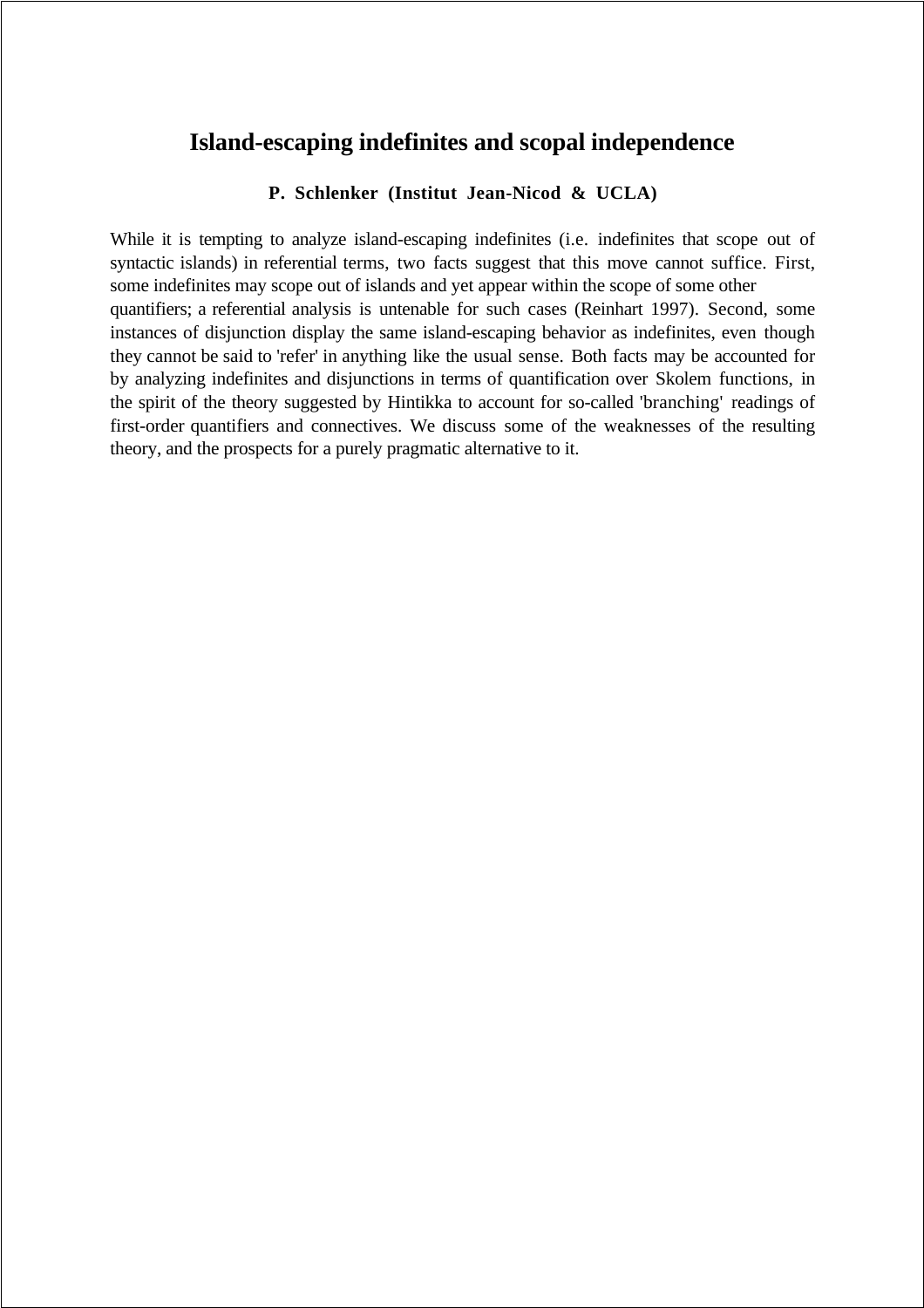## **Specificity, Singleton Indefinites, and Intonation**

## **Carla Umbach, University of Osnabrück**

Abstract for the workshop "Direct Reference and Specificity" at ESSLLI XV in Vienna, August, 18-22, 2003

**1.** Schwarzschild (2001) proposes a view of specific indefinites as "singleton indefinites". He starts from the assumptions (i) that indefinites express existential quantification, and (ii) that quantifiers have implicit domain restrictions. The idea is to attribute the exceptional scope behaviour of indefinites to properties of the domain: In particular, if the domain of an existential is a singleton, then the scope of the indefinite relative to a higher quantifier is neutralized, giving the (false) impression of wide scope. Suppose, for example, that there was a party at which various movies were discussed.

- (1) (a) Everyone at the party voted to watch a movie that Phil liked.
	- (b) A movie that Phil liked was such that everyone at the party voted to watch it.

If Phil likes exactly one movie, then the restrictor of the indefinite has a singleton extension and (1)(a) is (relative to this situation) truth conditionally equivalent to (b). Even if Phil is known to like more than one movie, the indefinite in (1)(a) can still be read as a singleton indefinite, if the quantificational domain is implicitly restricted, e.g., to those movies that were relevant in this situation. So, according to Schwarzschild, any indefinite could be a singleton indefinite. Comparing indefinites to other quantifiers Schwarzschild argues that only indefinites appear to take exceptional scope, because only they can be singletons. Since implicit domain restriction is a general feature of quantification, the singleton account of specificity appears to be more general and therefore superior to scopal approaches.

Though the idea of deriving specificity effects from singleton domains is attractive, there is a problem: The singleton domain approach does not account for the speaker-hearer asymmetry attributed to specific indefinites. Since implicit domain restrictions are commonly held to be given by the context, or common ground, both speaker and hearer should be familiar with the singleton domain restriction, which contradicts the intuition that the speaker, but not the hearer, is able to identify the referent of a specific indefinite (Schwarzschild acknowledges this problem and proposes an ad hoc privacy principle to handle it). Furthermore, it may be questioned whether the restriction to a singleton domain in the case of specific indefinites is solely due to pragmatics or may, at least in some cases, be marked by linguistic cues. In this talk, I will discuss an approach on (a subclass) of specific indefinites which also employs the idea of a singleton but makes crucial use of intonation and can explain the speaker-hearer asymmetry.

**2.** It is well-known that the interpretation of noun phrases is influenced by intonation. Jäger (1998), for example, investigates accents in weak quantifiers, pointing out that the position and the form of the accent separates the existential reading from the partitive reading. In Umbach (2002) the interpretation of definite noun phrases is shown to be sensitive to accenting distinguishing between a "given" and a "non-given" use (roughly corresponding to the referential/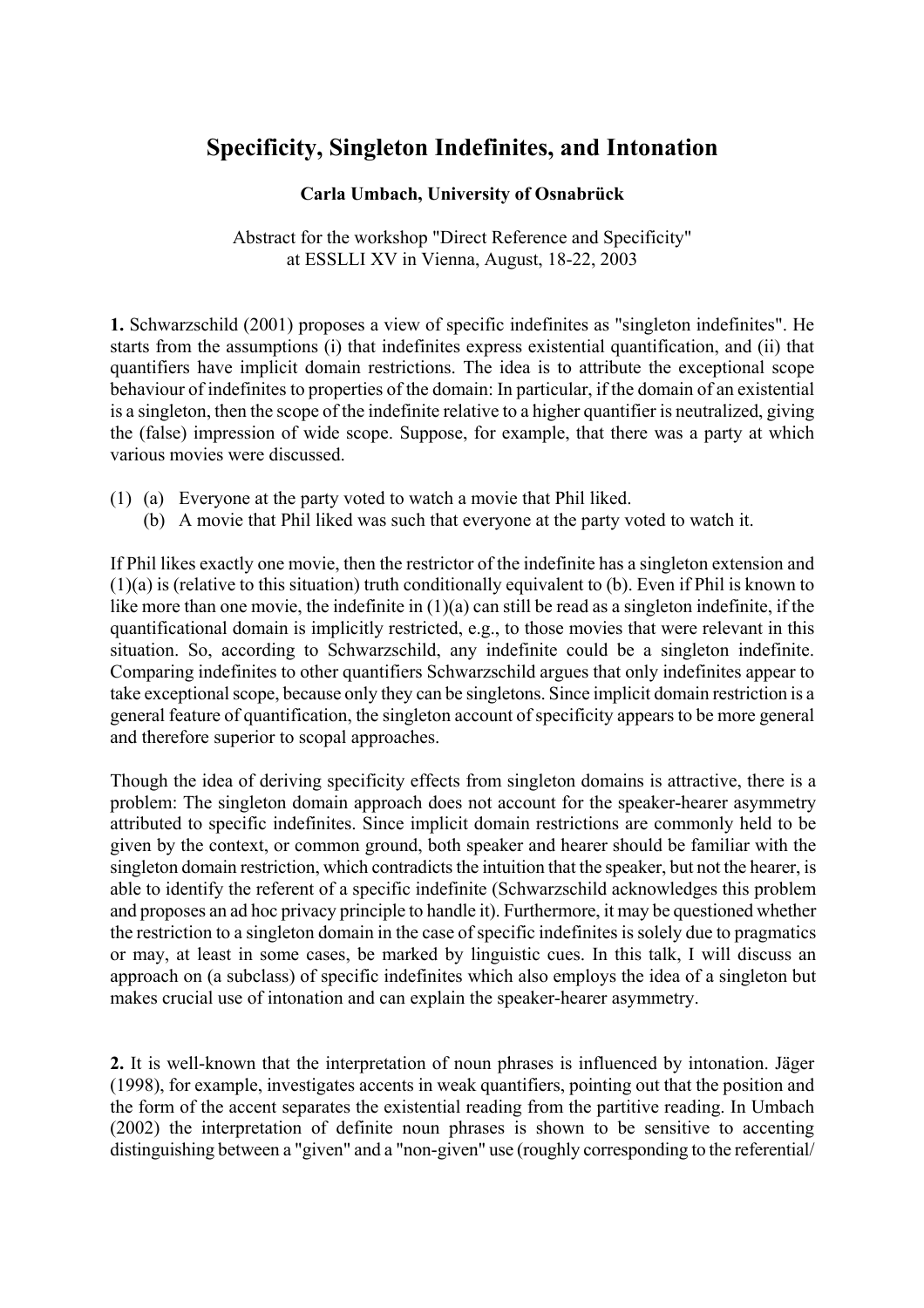attributive distinction). Common to these approaches is the observation that the speaker uses intonation to indicate which interpretation of the quantifier or definite she has in mind.

These results suggest that it would be profitable to investigate accenting in indefinites with regard to finding specific indefinites distinguished by a specific intonation pattern. Consider the German example in (2):

- (2) (a) Paulsen, who is the local plumber, has been asked to provide internships for a group of local students: Paulsen: */EINEN Schüler würde ich \NEHMEN, [aber zwei sind mir zuviel.]*  (I would take one student, but two are too many for me.)
	- (b) Grün, the owner of the drugstore, has been asked, too. At first, he is reluctant. But then he says:

Grün: */EINEN Schüler würde ich \NEHMEN [nämlich den kleinen Otto Pitzke. Weil doch der Vater mit mir im Verein ist.]*  (I would take one (of the) student(s), namely Otto Pitzke...)

The indefinite NPs in both (a) and (b) carry an accent on the indefinite article, which is in German homophonous with the numeral *one*. The indefinite NP in the (a) version is clearly nonspecific, the indefinite in the (b)-version, however, is specific. This raises the question of whether there are two readings, each with a topic accent on the determiner.

**3.** Eckardt (2002) investigates quantifiers in topic position which carry an accent on the determiner, cf. (3) and (4). She argues that the quantifiers in (3) and (4) differ in interpretation: On the "referential reading", in (3), the NPs are partitive relating to subgroups of the previously given plural referent *seven dwarfs*. The subgroups may have the same cardinality, but they must be disjoint, i.e. no dwarf both peels potatoes and roasts sausages. Furthermore, the NP *the others* can be felicitously used in a continuing sentence (*THREE dwarfs were peeling potatoes. The OTHERS were roasting sausages*). Finally, assuming that (3)(a)-(c) are answers to the question *What did the dwarfs do?*, they must be exhaustive, i.e., each of the disjoint subgroups has to be mentioned. Thus, we learn from (a)-(c) that the overall number of dwarfs is seven.

- (3) The [seven] dwarfs were busy cooking dinner.
	- (a) /THREE dwarfs were \PEELING POTATOES.
	- (b) /TWO dwarfs were \FETCHING BEER, and
	- (c) /TWO dwarfs were \ROASTING SAUSAGES.

On the "denotational reading", as shown in (4), the NPs denote quantifiers of different cardinality. They may, but need not, refer to subgroups of a given group of objects. So this reading need not be partitive. Although the quantifiers have to be of different cardinality, the denotations may overlap, and the NP *the others* will not be felicitous in a continuation (*... I had increasing numbers of red spots: FOUR spots appeared on MONDAY. #The others were visible on Tuesday.*) As answers to the question *How many spots were visible on what day?* (4)(a)-(c) need not be exhaustive and the cardinalities in the answers cannot be added up, i.e., from (a)-(c) we cannot infer the overall number of red spots.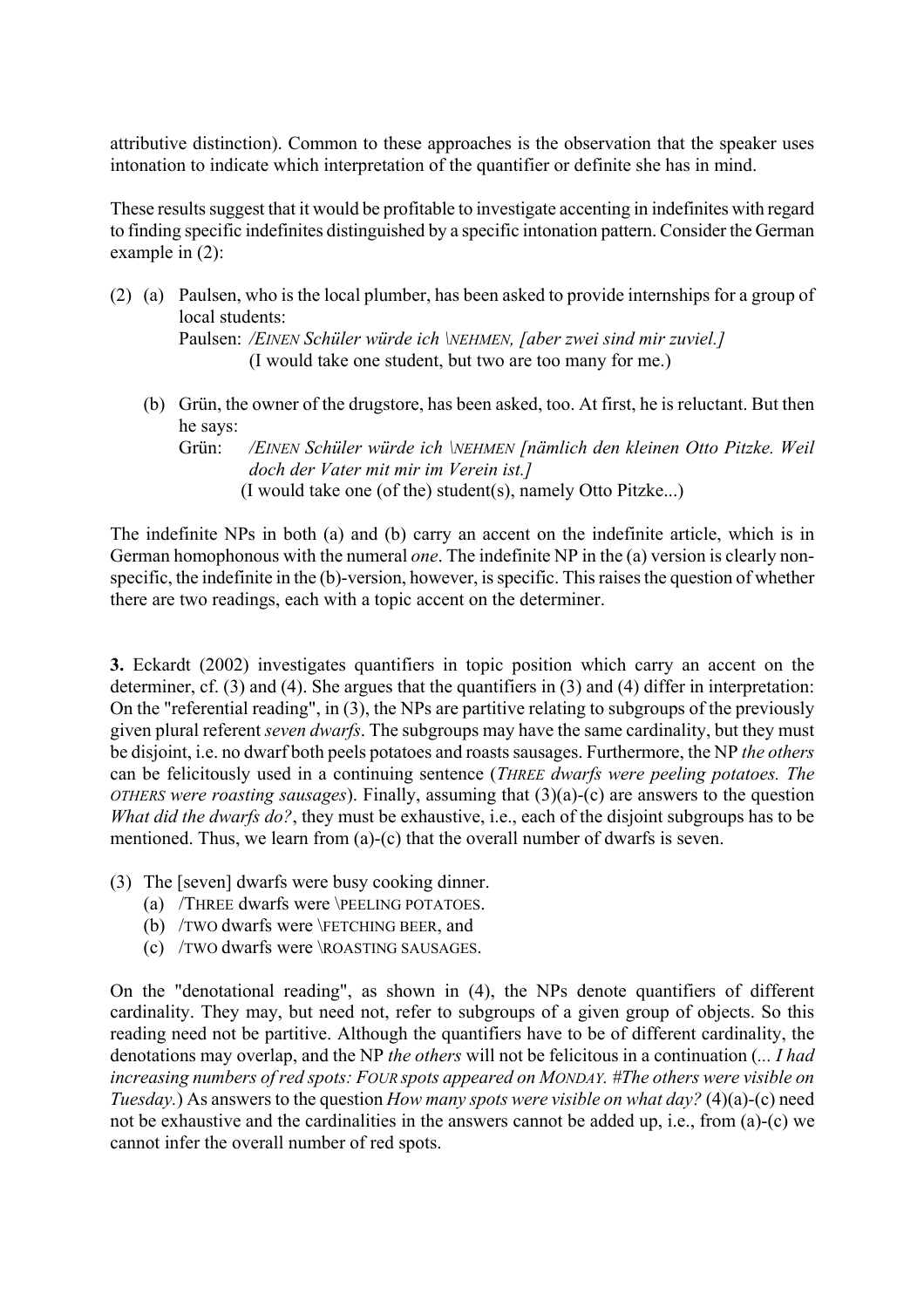- (4) At different days of my measles, I had increasing numbers of red spots:
	- (a) /FOUR spots appeared on \MONDAY,
	- (b) /FIVE spots were visible in \TUESDAY, and
	- (c) /EIGHT spots shone on my face on \WEDNESDAY.

In addition to the characteristics given in Eckardt (2002), the referential and the denotational reading of topicalized quantifiers also differ with respect the scope of negation: Referential topics induce narrow scope, cf. (5)(a), whereas denotational topics induce wide scope, cf. (5)(b).

- (5) (a) The seven dwarf were playing in the garden. /MOST dwarfs were \NOT wearing a cap [but two of them did.] "most-not"
	- (b) When I had my measles, I had large numbers of red spots. /MOST spots were \NOT gone by Friday [but (at least) some of them ...] "not-most"

The facts in (3)-(5) provide evidence that the referential/denotational difference is not just vagueness in the sense that there are simply different context sets used and the referential reading corresponds to one type of context set while the denotational reading corresponds to another. Instead, it seems to be an genuine ambiguity to be accounted for terms of different information structures (one option being that in the case of the denotational reading the NP is not a genuine topic but part of the comment).

**4.** Applying the referential/denotational distinction to our example in (2), we see that the (nonspecific) indefinite in (a) is denotational, while the (specific) indefinite in (b) is referential. In (2)(a) the alternatives considered are overlapping subgroups of the students which are of different cardinality, {one student, two students, three students, ...}, while in  $(2)(b)$  there is a subgroup comprising one student, which is contrasted with a disjoint subgroup comprising the others. Here, the alternatives considered are disjoint subgroups of the students: {one student, the other students}, or {one student, another student, the rest} etc. Obviously, indefinites with an accent on the determiner<sup>[1](#page-34-0)</sup>, if they are referential topics, qualify as specifics. Let us call them "referential" singleton indefinites".

Enc (1991) and Portner & Yabushita (2001) attribute to specific indefinites the properties of partitivity and topicality. (2)(b) has these properties, but since the (a)- version, although clearly non-specific, does too, these criteria cannot be sufficient. Instead, the property which distinguishes (2)(b) from (2)(a) is the disjointness condition on alternatives, i.e., the alternatives evoked by the NP are required to be disjoint subgroups of the plural-antecedent. Disjointness also provides an explanation for the speaker-hearer asymmetry that comes with specific indefinites: To carve up the group antecedent into disjoint subgroups the speaker has to have a partition in mind. That is, she has to be able to separate the singleton cell inhabited by the one she wants to talk about from to the cell comprising the others. By cutting a group into a singleton subgroup and the rest the speaker is able to pick out a referent without using a proper name or a definite description. Thus the speaker can refer to a distinct referent she has in mind, even if she is not able, or not willing, to use a definite description or a proper name. From the perspective of the hearer, however, the information conveyed by the use of a referential singleton indefinite is

<span id="page-34-0"></span> $\overline{\phantom{0}1}$ e.g. German *ein* or English *one, some.* However, English *a,* if accented, contrasts with *the*.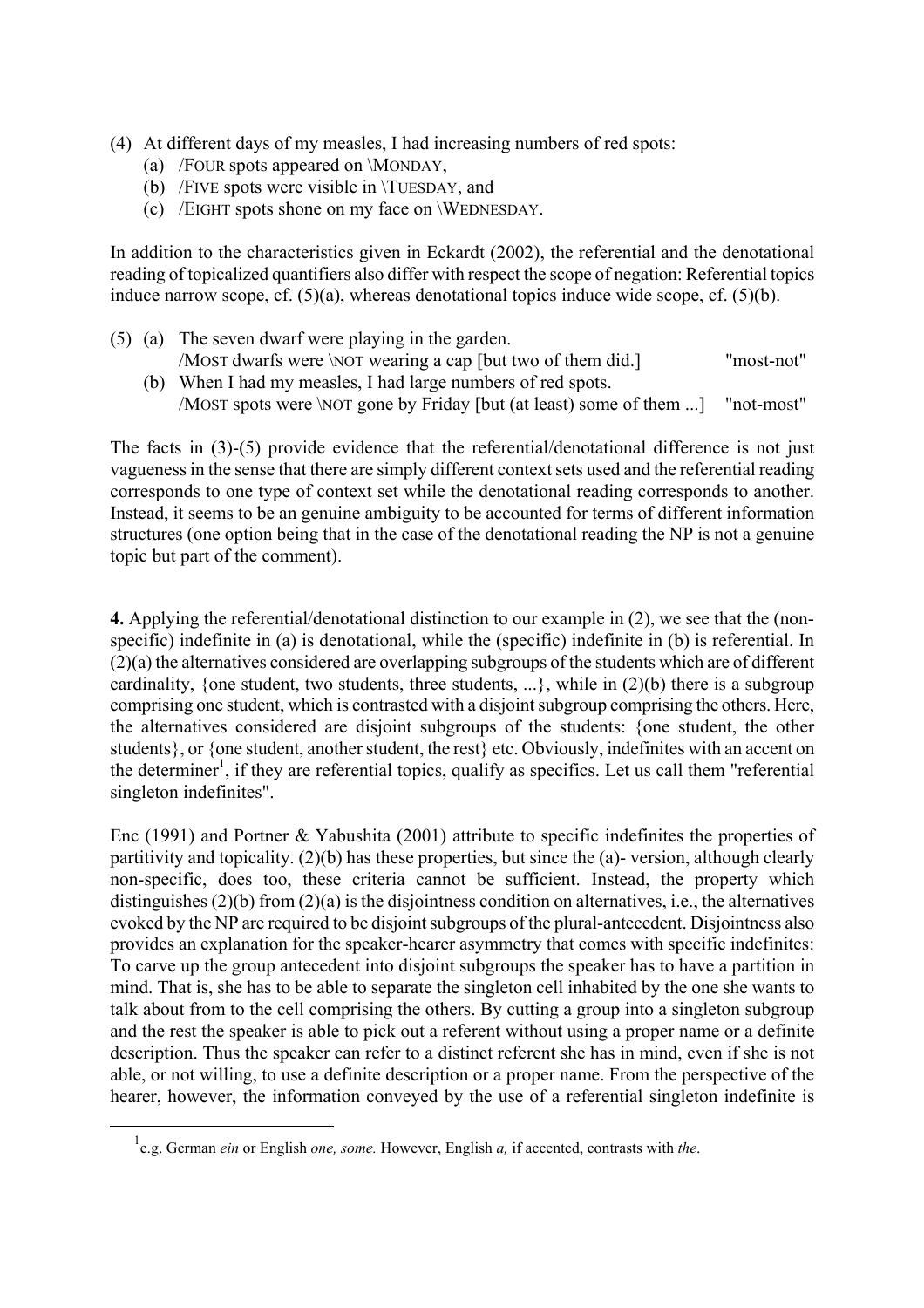reduced to the existence of a singleton subgroup selected by the speaker, giving the (false) impression of an existential statement.

The claim that referential singleton indefinites qualify as specifics is not meant to be a claim that all specific indefinites are referential singleton indefinites. Consider the standard example in (6):

- (6) (a) Paul adores Greece. This extends to his concept of an ideal wife: A to B: *[Stell dir vor:] Paul will eine \GRIECHIN heiraten. [Also, ich finde, da geht er mit seinem Griechenland-Tick ein bischen zu weit.]* (Imagine that: Paul wants to marry a Greek woman ...)
	- (b) During his holidays in Greek, Paul has fallen in love: A to B: *[Und weisst du schon das Neueste?] Paul will eine \GRIECHIN heiraten. [Er hat sie im Urlaub kennengelernt.].* (Have you heard the news: Paul wants to marry a Greek woman ...)
	- (c) During his holidays in Greece, Paul met a Greek girl group and is full of enthusiasm. A to B: *[Und du wirst es nicht glauben:] Paul will /EINE Griechin sogar \HEIRATEN.* (Believe it or not: Paul even wants to marry one (of the) Greek girl(s))

The indefinite *eine Griechin* in (6)(b) is commonly held to be specific/*de re*, as compared to the non-specific/*de dicto* indefinite in (6)(a). There is no difference in intonation, both carrying an accent on the descriptive part. Obviously, the specific/*de re* indefinite in (b) cannot be captured by the notion of referential singleton indefinite. (But note, that it has been questioned whether indefinites understood *de re* can, in general, be identified with indefinites understood as being specific, cf. Ludlow & Neale 1991). Now compare  $(6)(b)$  and  $(c)$ : The indefinite in  $(c)$  is a topic (indicated by the raising accent) and has to be referential because the denotational reading would require alternatives of the form one-greek-girl, two-greek-girls etc. which contradict world knowledge (monogamy). At the same time the indefinite in (c) is clearly specific, the speaker indicating that she could identify the girl Paul wants to marry (and, maybe, just forgot her name).

Let us consider another standard example demonstrating scope ambiguity:

- (7) Workshop, final discussion:
	- (a) Jeder Teilnehmer fand /EINEN Vortrag \BESONDERS wichtig [... nämlich seinen eigenen]. (Every participant found one talk especially important, [... his own one])
	- (b) Jeder Teilnehmer fand /EINEN Vortrag \BESONDERS wichtig [... nämlich den von Barbara Partee].

(Every participant found one talk especially important, [... the talk by Barbara Partee])

Clearly, the scope of the indefinite in the (a)-version has to be narrow and the scope in the (b) version has to be wide. The difference in scope need not be reflected by accent: In both cases there is a raising accent on the determiner, indicating that the indefinite is either a referential or a denotational topic. In (b) the topic is clearly referential, the speaker contrasting a specific talk with the other talks. In (a) there is also one talk which is contrasted with the other talks, although in this case the partition of the talks - one as against the others - varies with respect to the participants. Apparently, referential topic singletons may also have narrow scope with respect to higher quantifiers. This finding nicely combines with Heusinger's (2001) characterization of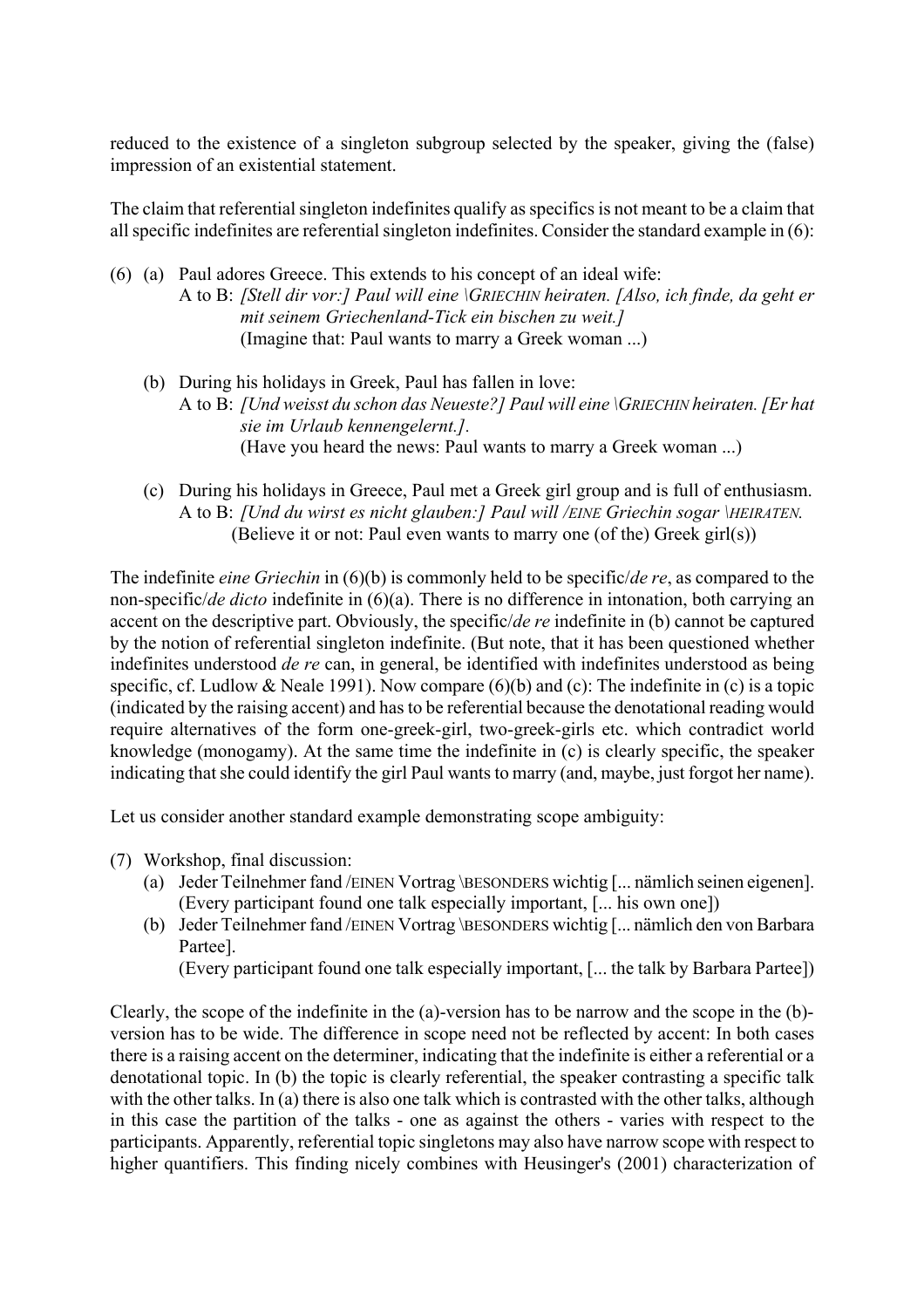specificity as the "guarantee" of reference by either the speaker or some individual introduced in the discourse. Employing the notion of referential topic singletons we can elaborate on this idea: It is not the existence of the referent that is guaranteed (note, that existence is already given by the fact that the referent is a (singleton) subgroup of a given antecedent). Instead, it is the partition of the antecedent group into a singleton cell and the rest, that is guaranteed: Either the speaker or some other individual guarantees that she is able to pick the referent out of a given group.

To conclude, referential topic singletons seem to constitute an interesting subclass of the phenomena subsumed under the notion of specificity. To explore the range of referential topic singletons within the area of specificity phenomena, data on intonation are required. For this reason we set up an experiment for German indefinites to check accenting in the case of wide/intermediate/narrow scope readings, in particular in cases where the wide scope reading does not entails the narrow scope reading (cf. Abusch 1994). Unfortunately, preliminary tests showed that subjects are reluctant to interpret such sentences and argue that the intended reading could easily be expressed by changing the word order. The experiment is still under construction.

### **References**

Abusch, Dorit (1994) The scope of indefinites. Natural Language Semantics 2, 83-135

Eckardt, Regine (2002) Referential and denotational topics. Talk held at the Conference on Contrast at the Institute of Linguistice, University of Leipzig, February 2002.

Enç, Mürvet (1991) The Semantics of Specificity. Linguistic Inquiry, Vol. 22, No 1, 1-25.

Heusinger, Klaus von (2001) Specificity and Definiteness in Sentence and Discourse Structure. ZAS Papers in Linguistics, Vol 24, December 2001.

- Jäger, Gerhard (1998) Topic, Focus and Weak Quantifiers. In Bosch, P., van der Sandt, R. (eds.) Focus and Natural Language Processing. Cambridge University Press.
- Ludlow, P., Neale, S. (1991) Indefinite Descriptions: In Defense of Russel. Linguistics & Philosophy 14, 171-202.
- Paul Portner and Katsuhiko Yabushita (2001) Specific Indefinites and the Information Structure Theory of Topics. Journal of Semantics, Volume 18, Issue 3, pp. 271-297.

Schwarzschild, R. (2001) Singleton Indefinites. Ms.

Umbach, C. (2001) (De)accenting Definite Descriptions. *Theoretical Linguistics* Vol. 27, No 2/3.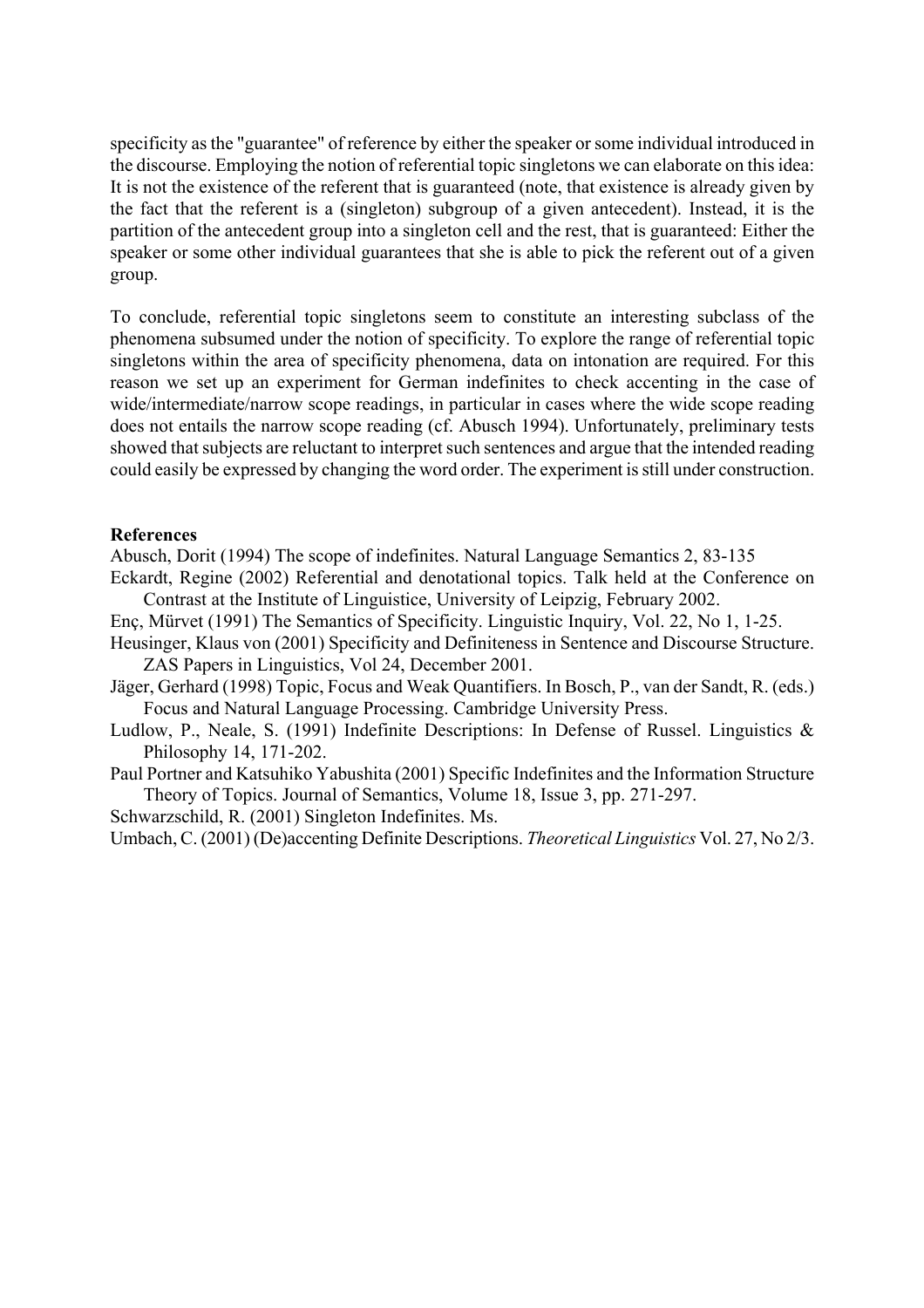## The Perfectivizer Particle "meg" in Hungarian as the Spell-Out of Specificity

### Barbara Ürögdi, Stony Brook University, NY

Abstract for the workshop "Direct Reference and Specificity" at ESSLLI XV in Vienna, August, 18-22, 2003

One central aim of syntactic investigation is to determine the set of features that are relevant and accessible for operations in syntax. These days it is a relatively well-established fact that definiteness plays a part in core syntactic processes such as case-assignment and agreement, and a wide range of phenomena have been investigated to support this idea, although there is much debate concerning the technical implementation. The same has not been as solidly established for specificity, perhaps due to the fact that languages that have articles generally differentiate these based on definiteness, and so the specificity of a DP is often taken to constitute some sort of pragmatic issue. In this paper I present data and arguments to support the claim that the Hungarian meg, a so-called default perfectivizer particle, is in fact the spellout of the  $[+$ specific $]$  feature of the Theme argument (that is, the direct object of transitives or the surface subject of unaccusatives). I show that, although this particle is apparently aspectual in nature and has been claimed to be part of the lexical entry of the perfective verb, its presence is actually controlled by the specificity of the Theme. At the same time, I would also like to position this phenomenon and its analysis in the wider realm of current research that seeks to establish syntactic connections between the feature makeup of arguments of the verb and the aspect of the sentence (see Ramchand(1997,1998), Travis $(2000)$ ).

The presentation is organized in the following manner. First, I will present data pertaining to verb modifiers (VM) in Hungarian, and briefly demonstrate how they affect the aspectual interpretation of the sentence. Then I proceed to facts showing that while some other VM's are associated with oblique arguments, when there is no oblique argument present and the VM is *meg*, this particle is clearly associated with the Theme. I illustrate the interaction of the specificity of the Theme argument and the aspect of the sentence. Then I turn my attention to the so-called Non-Specificity Effect (Szabolcsi $(1986)$ , Kiss $(1995)$ ) and argue that this effect and its neutralization by focusing or by the presence of another VM can be understood given the present analysis. Finally I discuss the conclusions and implications.

Compare the following two sentences:

| (1) | a. | Péter                  | ette                          |      | az  | almá-t.   |
|-----|----|------------------------|-------------------------------|------|-----|-----------|
|     |    | р                      | ate                           |      | the | apple-Acc |
|     |    |                        | 'Peter was eating the apple.' |      |     |           |
|     | b. | Péter                  | meg-                          | ette | az  | almá-t.   |
|     |    | р                      | <b>MEG</b>                    | ate  | the | apple-Acc |
|     |    | 'Peter ate the apple.' |                               |      |     |           |

When the preverbal position is filled by the particle *meg*, the sentence is perfective, while in its absence the sentence is imperfective. However, meg cannot be used to perfectivize all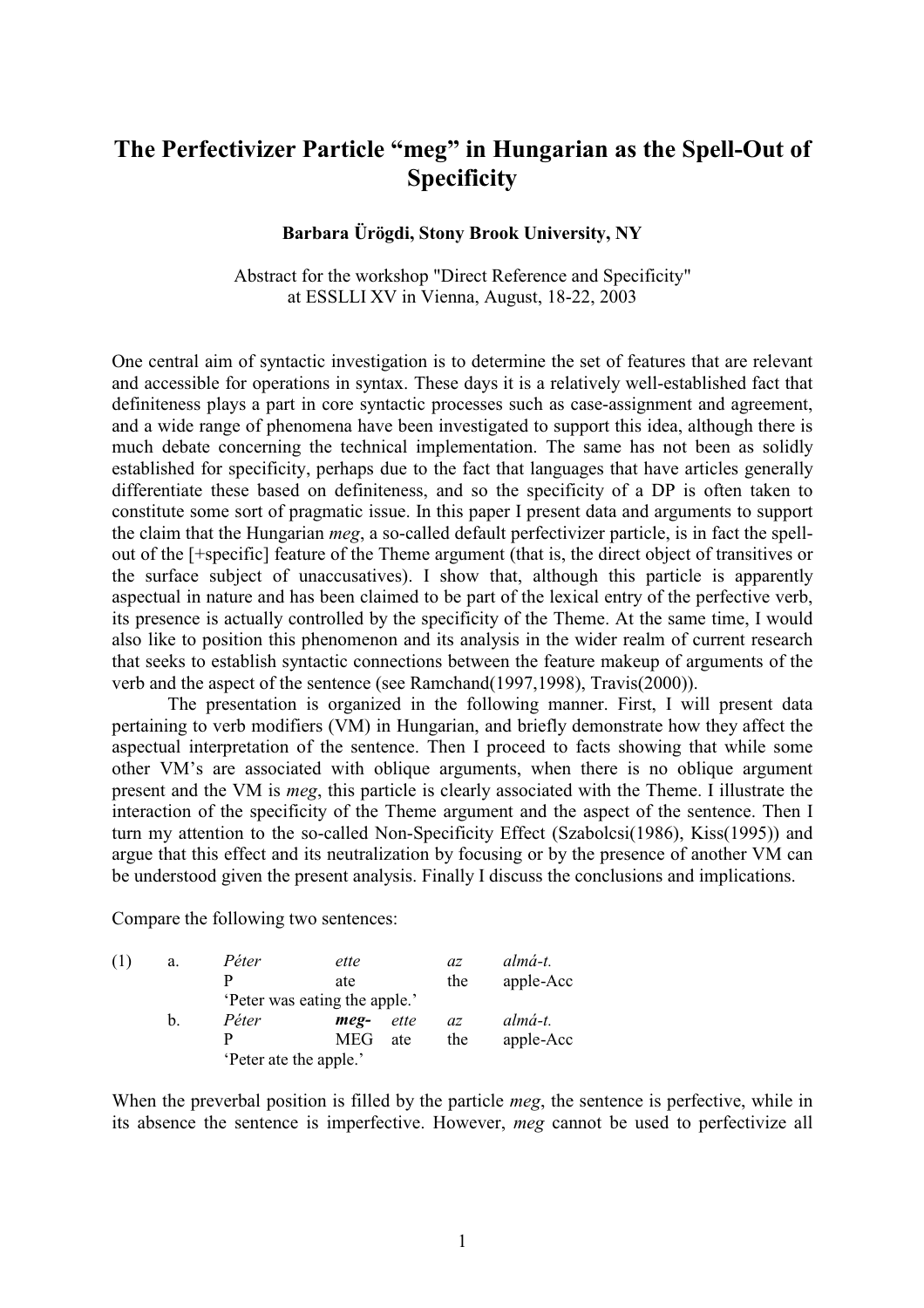predicates. Here I will concentrate on one such distinction, namely the difference between verbs with an oblique argument and simple transitives/unaccusatives:

| (2) | a.      | Anna rá- |                                       | irta | a        | vers-et  | a   | táblá-ra.  |
|-----|---------|----------|---------------------------------------|------|----------|----------|-----|------------|
|     |         |          | onto-3 <sup>rd</sup> sg wrote the     |      |          | poem-Acc | the | board-onto |
|     |         |          | 'Anna wrote the poem onto the board.' |      |          |          |     |            |
|     | $b_{1}$ |          | Anna <b>meg-</b> írta a               |      | vers-et. |          |     |            |
|     |         |          | MEG- wrote the poem-Acc               |      |          |          |     |            |
|     |         |          | 'Anna wrote the poem.'                |      |          |          |     |            |

Although both sentences are perfective (and imperfective if the VM is missing), there is obviously an interpretational difference. While in  $(2a)$  there is a locative argument, and the action is completed only when the poem is on the board, in  $(2b)$  the only internal argument is the direct object, and the action lasts until the poem is written. Without going into the details of this here (for discussion see Ürögdi(2002)), it is easy to see that in some sense the VM  $r\acute{a}$ in  $(2a)$  is associated with the locative, since it matches the locative in case, person and number. Therefore it would be desirable to claim that *meg* in (2b) is similarly associated with the direct object – this would explain why the verb with an oblique argument is not perfectivized with *meg*. At first glance this seems difficult because *meg* is not pronominal. However, one characteristic, namely the specificity of the Theme does influence the presence or absence of *meg*, suggesting a syntactic connection:

| (3) | a.             | Zsuzsi                  | meg-                                                                   | ette      | az        | almá-t.   |
|-----|----------------|-------------------------|------------------------------------------------------------------------|-----------|-----------|-----------|
|     |                | Zs                      | MEG                                                                    | ate-Def   | the       | apple-Acc |
|     |                | 'Zsuzsi ate the apple.' |                                                                        |           |           |           |
|     | b.             | Zsuzsi                  | ette                                                                   | az.       | almá-t.   |           |
|     |                | Zs                      | ate-Def                                                                | the       | apple-Acc |           |
|     |                |                         | 'Zsuzsi was eating the apple.                                          |           |           |           |
|     | $\mathbf{c}$ . | Zsuzsi                  | evett                                                                  | egy       | almá-t.   |           |
|     |                | Zs                      | ate-Indef                                                              | an        | apple-Acc |           |
|     |                |                         | 'Zsuzsi ate / was eating an apple.'                                    |           |           |           |
|     | d.             | * Zsuzsi                | meg-                                                                   | evett     | egy       | almá-t.   |
|     |                | Zs                      | perf-                                                                  | ate-Indef | an        | apple-Acc |
|     |                |                         | 'Zsuzsi ate an apple.' (OK if the 'apple' is interpreted as specific.) |           |           |           |

The surprising example is  $(3c)$ , where the preverbal position is unfilled and the sentence is ambiguous in terms of aspect. This is related to the fact that the DO is non-specific: the VM meg seems to be impossible in this case. (Notice that this is clearly an issue of specificity and not of definiteness  $-$  the marking on the verb shows the definiteness of the DO, still, (3d) is grammatical with the same verb form if the DO is a specific indefinite.) Perhaps not surprisingly, the same correlation holds between the subjects of unaccusatives (which also originate as Themes) and *meg*. Meanwhile unergatives, which are assumed to have a silent cognate object that is crucially always non-specific, basically never appear with  $meq$ , although I will discuss the few apparent exceptions.

Based on these facts it is reasonable to claim that  $meg$  is in fact somehow syntactically associated with the Theme argument, in a manner similar to the obliquedoubling VM illustrated in  $(2a)$ . In particular, I will argue that *meg* is nothing more than the specificity feature of the Theme argument (the DO of transitives and the surface subjects of unaccusatives) spelled out in a VP-external position, Spec of AspectP (which is more or less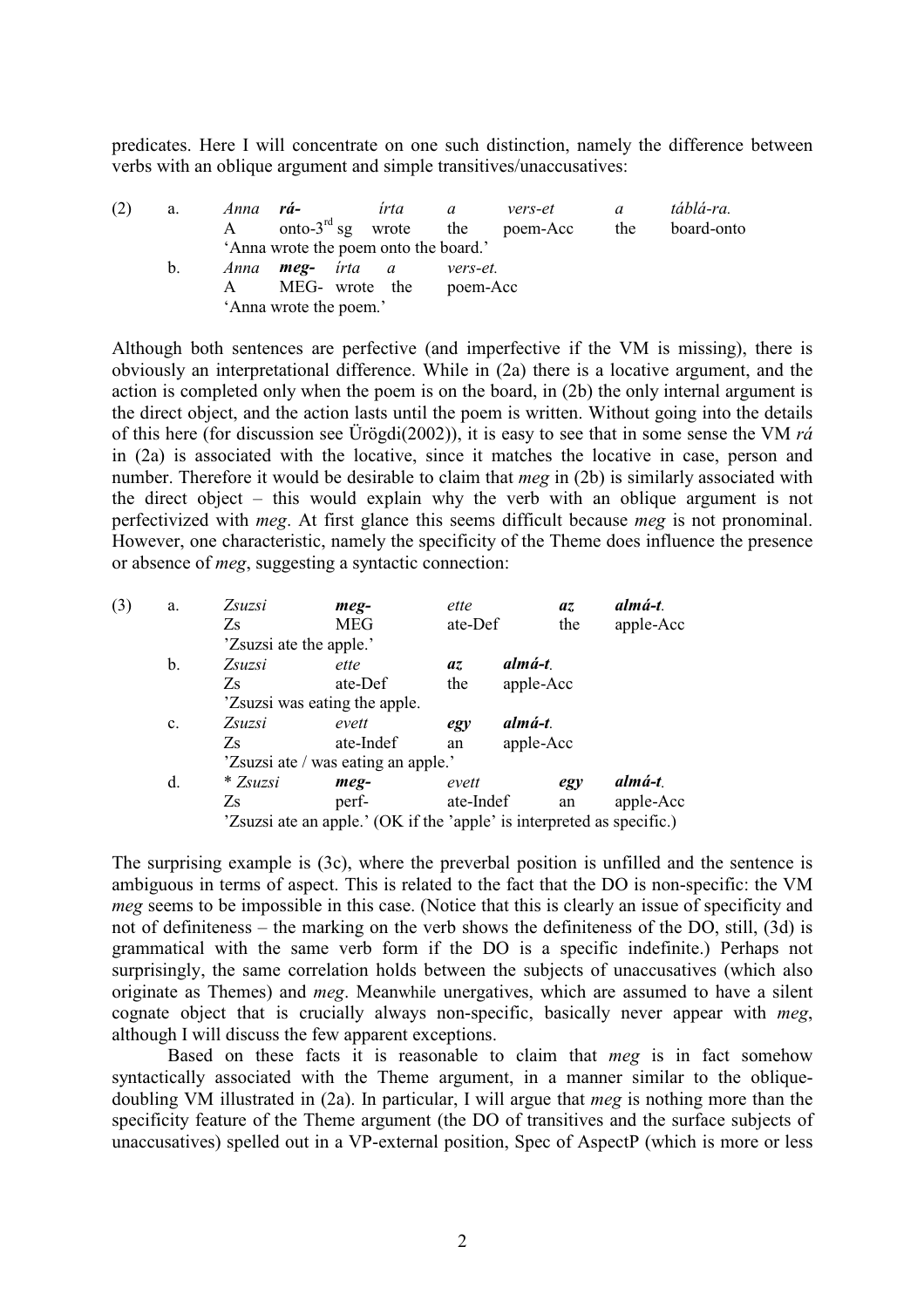standardly assumed to be the VM position in Hungarian). Thus, when the specificity feature fills the specifier of AspP, the sentence is perfective; when this VM position is empty, the sentence is imperfective; and when the Theme is an existentially interpreted indefinite, this position is filled by an existential operator (also originating from the Theme) and the sentence is unspecified for aspect. The basic structure I argue for is<sup>1</sup>:



The structure of (3c) differs minimally in that the Spec of AspP is occupied by an existential operator, and so follows the aspectual ambiguity.

In the next part of the paper I turn to the Non-Specificity Effect discussed by the authors cited above. The relevant occurrence of this phenomenon is illustrated below:

| (5) | a.             | <i>Erkezett</i>            |                                         | egy vendég /*a vendég. |
|-----|----------------|----------------------------|-----------------------------------------|------------------------|
|     |                | arrived                    | a guest                                 | $/$ the guest          |
|     |                |                            | 'A guest arrived. /*The guest arrived.' |                        |
|     | b.             | <b>TEGNAP</b>              | érkezett                                | a vendég.              |
|     |                | yesterday                  | arrived                                 | the guest              |
|     |                |                            | 'The guest arrived YESTERDAY.'          |                        |
|     | $\mathbf{c}$ . | Fáradtan                   | érkezett                                | a vendég.              |
|     |                | tired                      | arrived                                 | the guest              |
|     |                | 'The guest arrived tired.' |                                         |                        |

As example (5a) shows, the unaccusative predicate *érkezett* is incompatible with a specific subject. However, when another constituent is focused (5b), or when there is another VM present (5c), the Non-Specificity Effect is neutralized and the result is grammatical. It follows from the discussion above that the same problem presents itself in another form for us here. As mentioned above, unaccusatives with specific Themes are perfectivized by meg in the VM position, making the sentence grammatical:

| (6) | Meg-                | érkezett |     | vendég. |
|-----|---------------------|----------|-----|---------|
|     | meg                 | arrived  | the | guest   |
|     | The guest arrived.' |          |     |         |

<sup>&</sup>lt;sup>1</sup> I use the dotted line to mean *overt feature movement* instead of traditional dislocation – for arguments in favor of the existence of such movement, see e.g. Roberts(1998), Pesetsky(2000).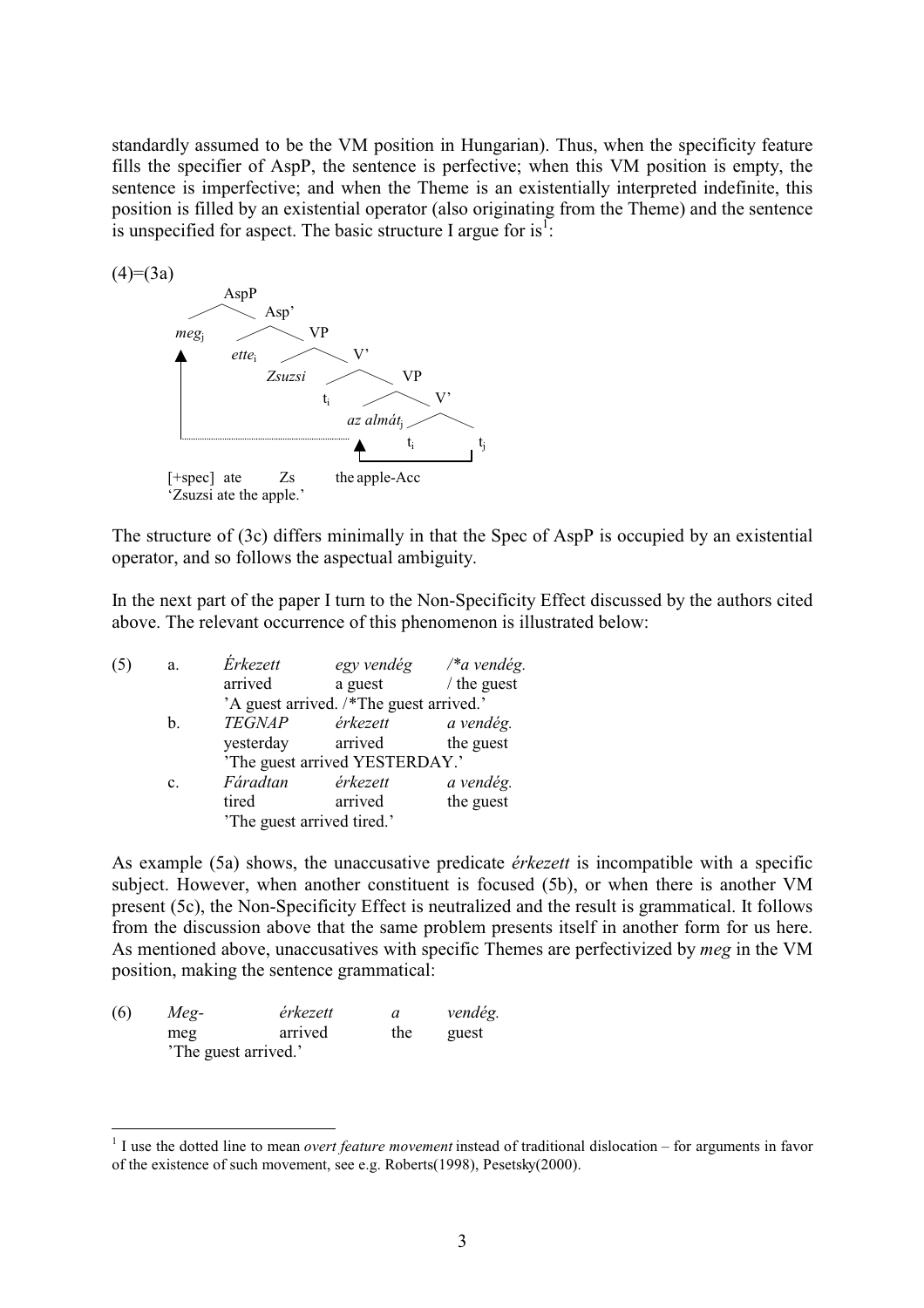Since 'to arrive' is uninterpretable as a process,  $(5a)$  with a specific subject is ungrammatical because without *meg* it has to be interpreted as imperfective. Therefore the question becomes why meg is not created in (5b) and (5c) (analogously with  $(6)$ ), that is, why these sentences are grammatical despite the specific subject.<sup>2</sup> I propose that the solution to this question is slightly different for  $(5b)$  and  $(5c)$ . It is a well-known fact if Hungarian (see Kiss $(1995)$ ) that focusing can neutralize aspectual differences, so that sentences with a focused constituent become ambiguous between a perfective and an imperfective reading. This is because focus is predicational, and in such cases the main predication in the sentence is located in FocP, the top-most level, and not in AspP. One possible syntactic realization of this is that the phrase moves through Spec, AspP on the way up to Focus  $- I$  investigate this option. In the case of (5c), however, the adverbial *faradtan* originates lower in the structure that the Theme (either as a lower argument, as in Larson's work, or as the predicate of a small clause), in which case the adverb, and not the specificity feature of the Theme, moves up to fill the VM position. Since the adverb is non-aspectual,  $(5c)$  is also unspecified for aspect. Thus both  $(5b)$  and  $(5c)$ can contain a telic predicate because they have no aspectual specification.

In the final section of my paper, I discuss parallels between this analysis and Diesing's work on indefinites and other research on the topic, and also questions of why a specificity feature in Spec, AspP should have a perfectivizing effect.

#### References

- Butt, Miriam and Wilhelm Geuder (eds.) (1998). The Projection of Arguments. CSLI Publications, Stanford, CA.
- Chomsky, Noam (2000). Minimalist Inquiries. The Framework. In: Martin, Roger et al. (eds.), Step by Step. Essays in Honor of Howard Lasnik. MIT Press, Boston, MA
- Diesing, Molly (1992). Indefinites. MIT Press, Cambridge, Mass.
- Everett. Daniel (1996). *Why There Are No Clitics*. University of Texas at Arlington.
- Kálmán, László and Viktor Trón (2000). Agreement of Verbal Prefixes in Hun garian. [A magyar igekoto egyeztetese]. http://budling.nytud.hu/ $\sim$ tron/mypapers.html.
- Kiss, Katalin E. (1995). Definiteness Effect Revisited. In: I. Kenesei (ed.) Approaches to Hungarian  $V$ . JATE Szeged
- Kiss, Katalin E. (1997). Verbal Prefixes or Postpositions? Postpositional aspectualizers in Hungarian. In: C. de Groot & Kenesei I. (eds.) *Approaches to Hungarian 6: Papers from the Amsterdam* Conference. JATE Press, Szeged, Hungary.
- Larson, Richard (1988). On the Double Object Construction. Linguistic Inquiry 19, 3
- Maleczki, Márta (2001). Indefinite Arguments in Hungarian. In: I. Kenesei (ed.) Argument Structure in Hungarian, AKK, Budapest
- Pesetsky, David (2000). *Phrasal Movement and Its Kin*. MIT Press Monograph, Cambridge, Mass.
- Ramchand, Gillian (1997). Aspect and Predication. Clarendon, Oxford, England.
- Ramchand, Gillian (1998). Deconstructing the Lexicon. In: The Projection of Arguments. cited above Roberts, Ian (1998). Have/Be Raising, Move F and Procrastinate. Linguistic Inquiry 29, 1
- Szabolcsi, Anna (1986). From the Definiteness Effect to Lexical Integrity. In: W. Abraham and de Meij, S. (eds.) Topic, Focus and Configurationality. John Benjamins, Amsterdam
- Travis, Lisa (2000). Event Structure in Syntax. ms.
- Ürögdi, Barbara (2002). Feature Doubling, Aspectual Structure and Expletives. Paper given at NELS 2002, MIT, Boston, Mass.

 $<sup>2</sup>$  As expected, the same generalizations hold for simple transitives, I will also discuss these.</sup>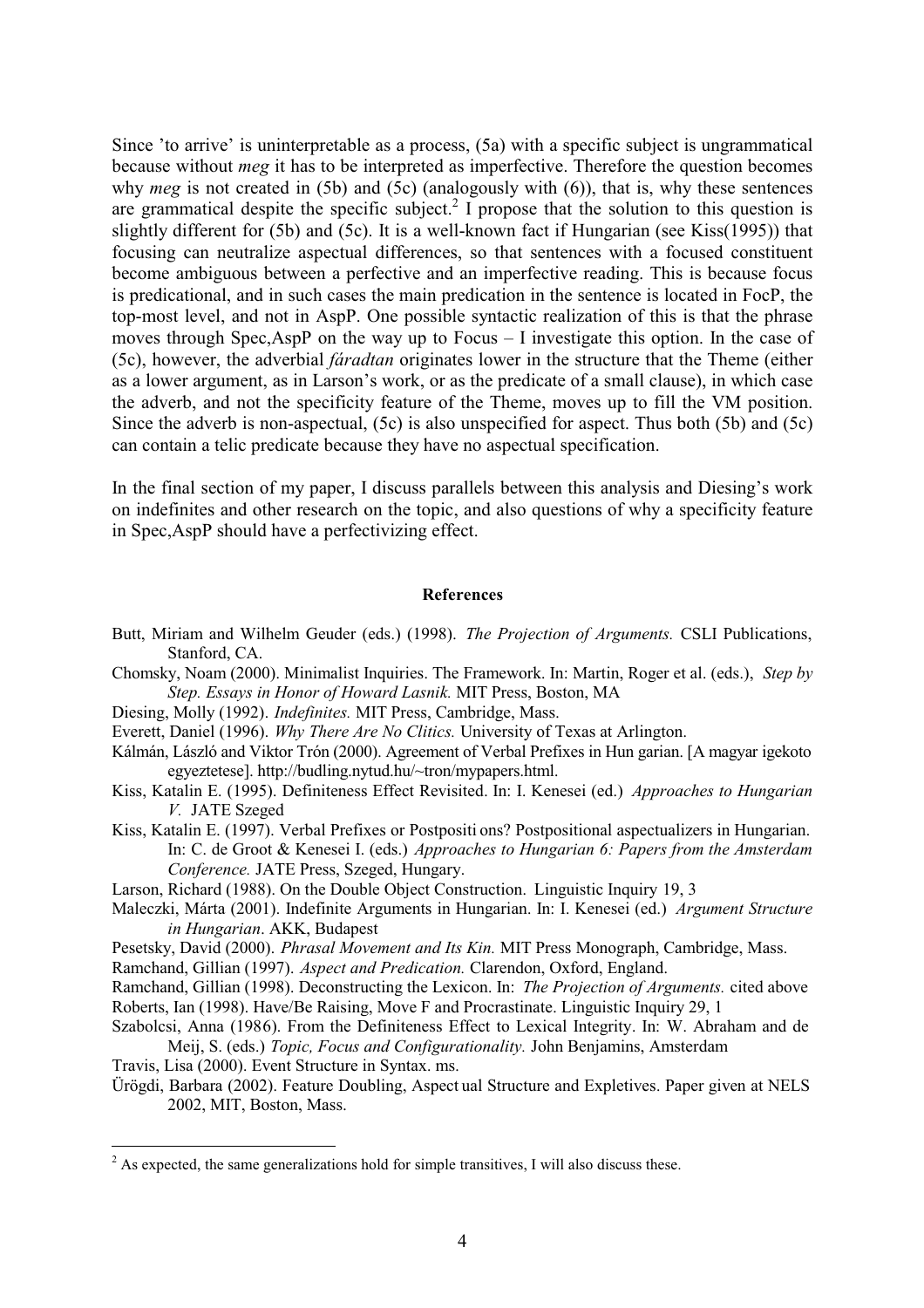## On certain / specific phenomena

The "Specific/non-specific" reading of indefinites has often been treated in terms of scopes of the indefinite operator. A scope-based approach has to face at least three problems: (1) why indefinites can apparently scope wider than other quantifiers; (II) why not all indefinites have the same wide-scope possibilities, and (III) what is the role of elements such as *certain* or *specific* in triggering wide scope.

Since Fodor and Sag (1982), the literature on specificity has mostly focused on question (1); recently, two important proposals have recently emerged: a *Choice Function* account and a *Singleton Indefinite* account. The goal of this work is to examine how well each fares with respect to questions (II) and (III).

#### BACKGROUND: CHOICE FUNCTIONS AND SINGLETON INDEFINITES

Suppose that the specific reading of  $(1-a)$  is  $(1-b)$ , with the indefinite taking wide scope.

- $(1)$ John wants to marry a Norwegian. a.
	- $\exists x$ [Norwegian(x)  $\land$  want(John, marry(John, x))] b.

There are various technical ways to obtain this effect. One is to assume that specific indefinites are directly referential (Fodor and Sag 1982, Kratzer 1998); another is to resorts to Choice Functions (CF; Reinhart 1997, Winter 1996) bound by existential closure at different scopal positions. The specific and non-specific readings for  $(1-a)$  would be as in  $(2)$ .

|  | (2) a. $\exists f \text{CF}(f) \land [\text{want}(\text{John}, \text{mary}(\text{John}, f(\text{Norwegian})))]$ | wide~edge~scope/specific                  |
|--|-----------------------------------------------------------------------------------------------------------------|-------------------------------------------|
|  | b. want (John, $\exists f CF(f) \wedge [marry(John, f(Norwegin)))$ )                                            | $narrow\text{-}scope/non\text{-}specific$ |

This latter view is probably the most popular at present. CFs model variable scope with means that are different from traditional quantifier raising  $(QR)$ ; therefore, it is conceivable that they might be insensitive to scope islands that block QR. Moreover, unlike *naive* referential approaches, they can easily obtain intermediate scopes.

In other respects, however, the linguistic status of CF is debatable. Traditional QR was modeled after the observable behavior of Wh-elements, but the CF mechanism doesn't seem to model any overt linguistic phenomenon (one example would be a language that systematically inserts scope markers in the various positions of the existential operator). A more serious problem is that the position of the existential operator turns out to be sensitive to the shape of the corresponding indefinite—in particular the absence and nature of its determiner. As well known, bare plurals never take wide scope, yet, with CF, nothing rules out the following wide scope representation.

- $(3)$ John and Jack want to marry Norwegians.
	- $\exists fCF(f) \wedge [want(J&J, \text{marry}(J&J,f(\text{Norwegians})))]$  $\overline{a}$ .
	- b. "there are Norwegians such that J&J want to marry them" *impossible* reading

Vice-versa, determiners like a certain/a specific force wide scope  $(4)$ . The general question then is: how can the shape of the indefinite nominal influence the position of a (far-away) existential quantifier?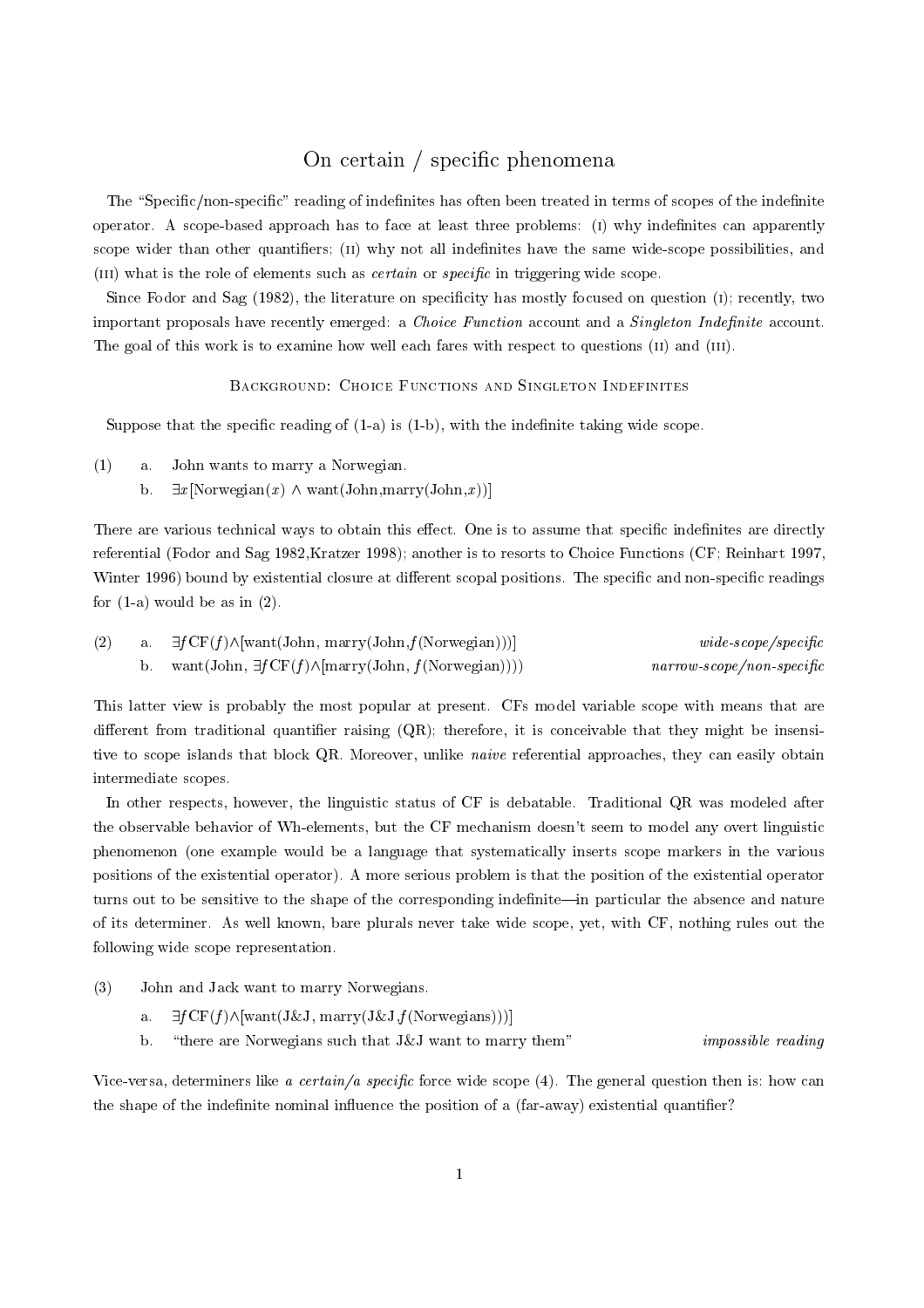- $(4)$ John wants to marry a certain Norwegian.
	- $\exists f CF(f) \land [want(John, marry(John, f(Norwegin)))]$ a.

only possible reading

There is however a different way to look at indefinites, based on the observation that their specific/nonspecific status partly depends on how much material is present in their restrictive portion. For instance, the objects in (5) are roughly ordered according to how likely it is for them to be interpreted specifically.

Sue is looking for  $\{a \text{ man } a\}$  an old friend from school  $\alpha$  man she kissed vesterday at five o'clock  $(5)$ 

Starting from this observation, Schwarzschild (2002) proposes that the apparent 'wide-scope' of indefinites is an illusion due to the fact that when an indefinite's restriction picks out a unique singular or plural individual, wide and narrow scope become equivalent. What we call "wide scope" could be more suitably termed "narrow scope which always ends up choosing the same individual".

Examples where the restrictor must be interpreted as a singleton property are rare; to make specificity work in the remaining cases, Schwarzschild has to make appeal to the presence of implicit material in the indefinite. In the intermediate reading,  $(6-a)$  is implicitly interpreted as  $(6-b)$ .

- $(6)$ Most linguists have looked at every analysis which solves some problem. a.
	- b. [Most linguists], have looked at every analysis which solves some *particular* problem of theirs,

#### MODIFIED NUMERAL

Schwartzschild's approach predicts that a specific interpretation will be available only for those indefinites that (possibly, with the help of implicit additional restrictions) can be made to denote a singleton property. This idea can be extended to *plural* specific indefinites, but there is faces a problem. As noted by many, indefinites introduced by simple cardinals can receive a specific reading, but those introduced by modified cardinals (exactly 3, more than 5, etc.) cannot.

 $(7)$ If 3 colleagues of mine get fired, the firm would profit.  $specific$ /'wide-scope'  $OK$  $\mathbf{a}$ . If exactly 3 colleagues of mine get fired, the firm would profit. no 'wide-scope'/specific' reading b.

Suppose that *colleagues* denotes the power set of the set of all my colleagues, and that exactly 3 behaves as a quantifier in a high position inside DP (whence the impossibility of \*the exactly 3 people, where exactly 3 would have to appear in a position below the). By hypothesis, to obtain sleeplessness we need the restriction colleagues of mine to yield a singular property (say, a set containing a single plural individual of cardinality 3); but we know from (8) that full-fledged quantifiers do not tolerate singular properties as restrictors (see Partee 1987, Winter 1998 and Schwarzschild 2002 for discussion).

(8) ?? Every current Pope is Polish.

It should mean: JP2 is Polish

Thus, the singleton property approach looks like a promising step toward the solution of this riddle.

#### "CERTAIN"

In other cases, the problem of the singleton property approach is the opposite: how do we go from a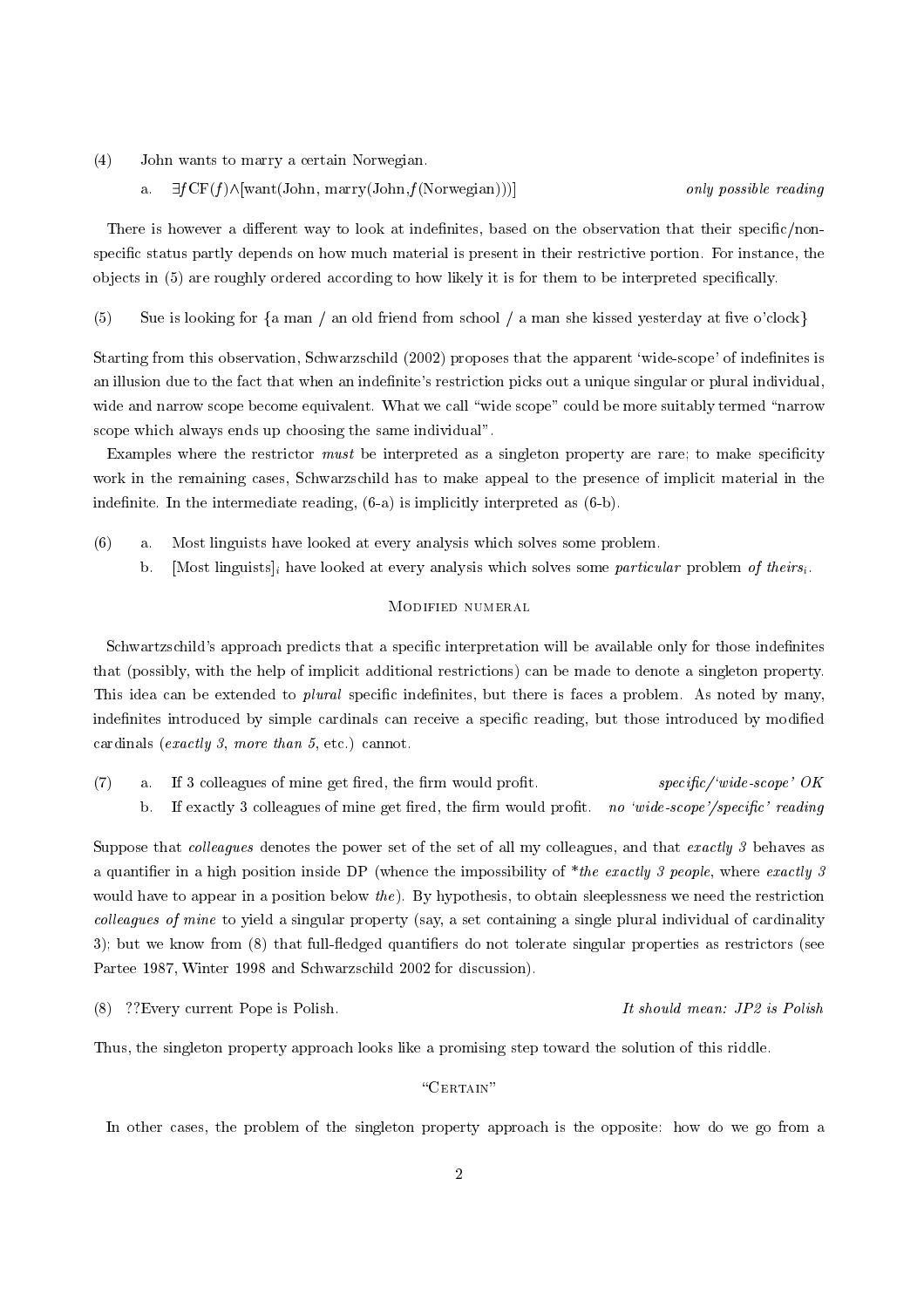property with an apparently large extension to one which denotes a single object. The word certain, specific, particular etc. must play a crucial role in this process.

 $(9)$ John is looking for a {certain / specific / particular} piece of paper.

The intuition I want to pursue is that *certain* is a metalinguistic element which pledges *additional relevant* properties: by saying a certain P the speaker S (or the person S' whose viewpoint is reported) informs the hearer that P doesn't exhaust the set of true properties which he/she could add to the description of the object under discussion. By adding more properties, S could thus bring the description to characterize a single (singular or plural) element.

Interestingly, a word with the exactly opposite function can be observed in Italian:

 $(10)$ Gianni stà cercando un qualsiasi pezzo di carta. Gianni is looking for an any piece of paper. "John is looking for a single piece of paper, it doesn't matter which one".

In this analysis, *qualsiasi* in a signal that there are no other properties relevant for the identifiability of the piece of paper at issue. Time permitting, I will discuss the differences between *certain* and *particular/specific*, which underlies the contrast in (11) (from Zamparelli 1995):

A {certain / ?? specific} James Bond came to see you.  $(11)$  $a.$ There was  $\{certain / ??specific\}$  sadness in her voice.  $h$ 

## References

- Fodor, J. D. and I. A. Sag (1982). Referential and quantificational indefinites. Linguistics and Philosophy 5,  $355 - 398$ .
- Kratzer, A. (1998). Scope or pseudoscope? are there wide-scope indefinites. In S. Rothstein (Ed.), Events and grammar, pp. 163-196. Kluwer.
- Partee, B. H. (1987). Noun phrase interpretation and type-shifting principles. In J. A. G. G. at alii (Ed.), Studies in discourse representation theory and the theory of generalized quantifiers, pp. 115–143. Dordrecht: Foris.
- Reinhart, T. (1997). Quantifier scope: how labor is devided between QR and choice functions. Linguistics and Philosophy  $4(20)$ , 335-397.
- Schwarzschild, R. S. (2002). Singleton indefinites. Journal of Semantics  $3(19)$ .
- Winter, Y. (1996). A unified semantic treatment of singular NP coordination. Linguistics and Philosophy 19, 337-391.
- Winter, Y. (1998). Flexible Boolean Semantics. Ph. D. thesis, Universiteit Utrecht.
- Zamparelli, R. (1995). Layers in the Determiner Phrase. Ph. D. thesis, University of Rochester. (Published by Garland,  $2000$ ).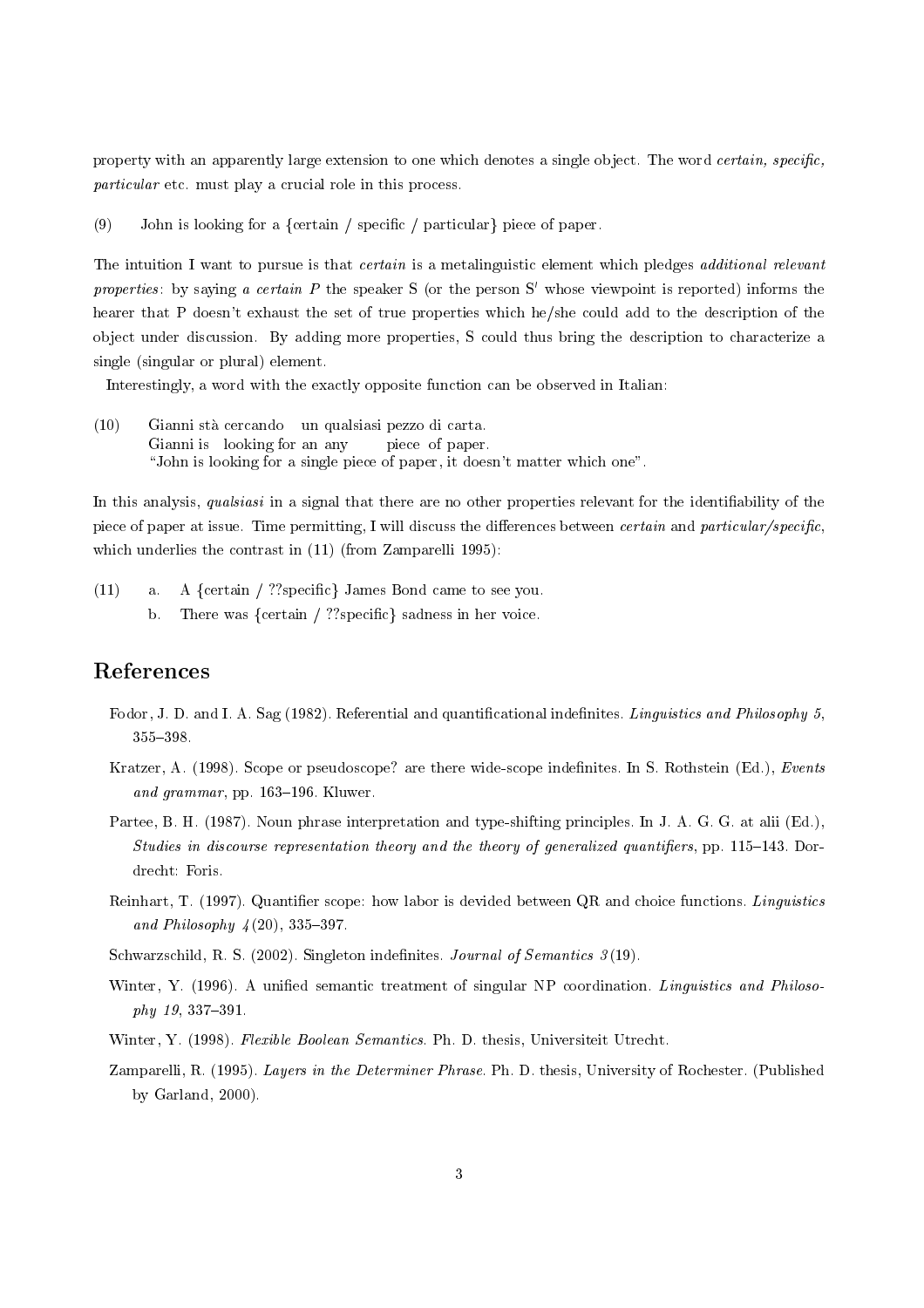## **Bare Plurals and Specificity**

### **Ede Zimmermann**

In his dissertation, Greg Carlson (1977: 9) pointed out a surprising asymmetry between singular indefinites and bare plurals: unlike the former, the latter appear to lack specific readings when used as objects to opaque verbs:

- (1a) Max is looking for a book on Danish cooking.
- (b) Max is looking for books on Danish cooking.

The observation has been taken to indicate that bare plurals denote, rather than quantify over, pluralities. In my talk I will try to reconcile Carlson s observation with the more traditional view that bare plurals are the plural analogues of singular indefinites and both are existential quantifiers. The key to the analysis will lie in a hybrid approach to opacity (to be defended elsewhere), according to which the argument structure of an opaque verb forces the indefinite object to be re-interpreted as a quantifier over unspecific objects.

I will also address apparent counter-examples to Carlson s generalization, such as Angelika Kratzer s (1980: 48) [German equivalent of] (2), where the plural indefinite appears to refer to a specific plurality:

(2) Hans wanted to put belladonnas into the fruit salad, because he mistook them for [real] cherries.

### References

Carlson, G. N.: *Reference to Kinds in English*. University of Massachusetts dissertation 1977. Kratzer, A.: Die Analyse des blo§en Plurals bei Gregory Carlson . *Linguistische Berichte* **70** (1980), 47—50.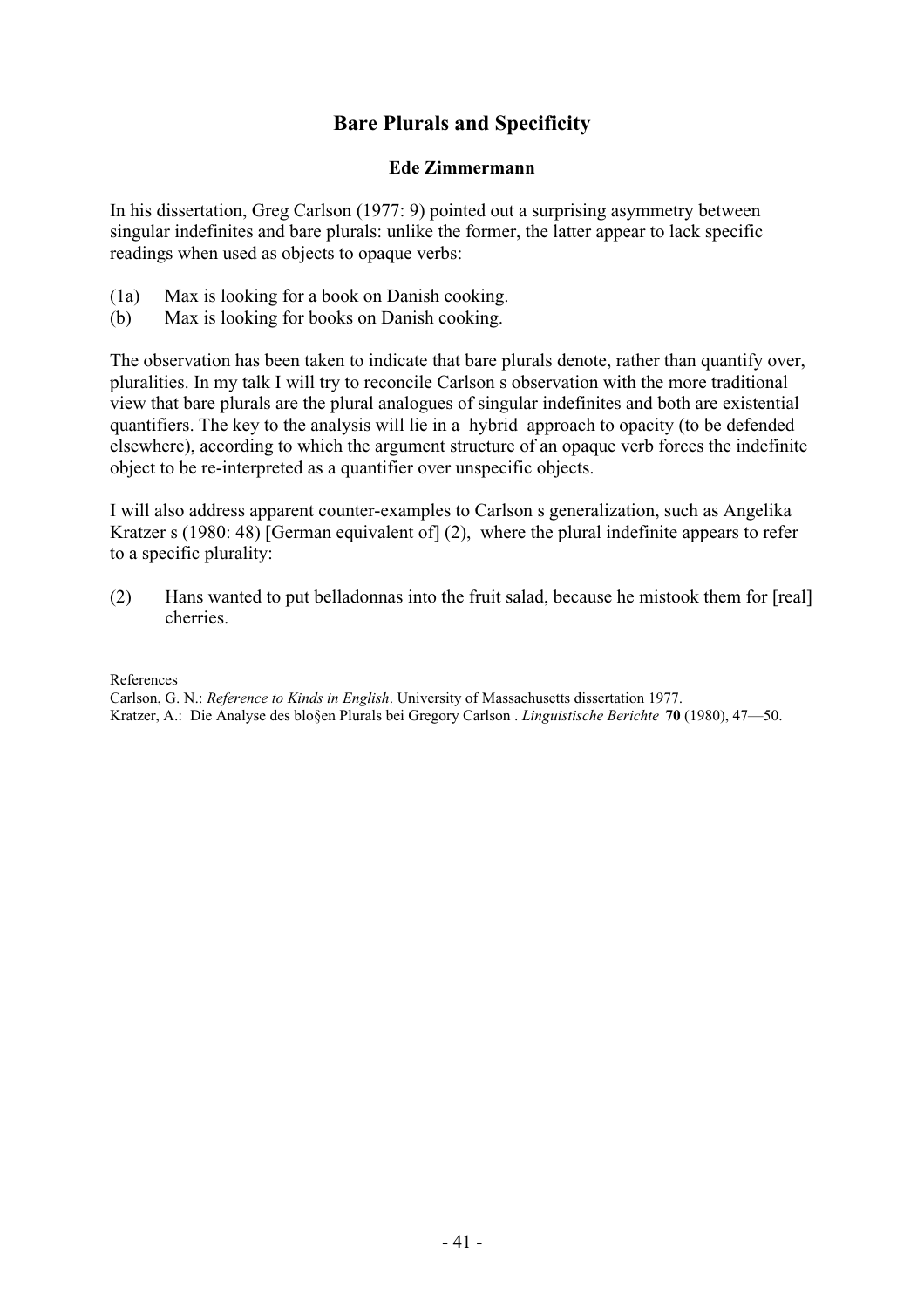## **Addresses of the speakers**

## **Barbara Abbott**

Department of Linguistic A-614 Wells HL Michigan State University East Lansing, MI 48824 **USA** abbottb@msu.edu

## **Varol Akman**

Department of Philosophy Bilkent University Bilkent Ankara 06800, **Turkey** akman@cs.bilkent.edu.tr

## **Richard Breheny**

RCEAL, University of Cambridge Keynes House Trumpington St Cambridge, CB3 9EY UK reb35@cam.ac.uk

## **Donka Farkas**

Stevenson College University of California, Santa Cruz, CA 95064 USA farkas@ling.ucsc.edu,

## **Bart Geurts**

Universität Nijmegen Department of Philosophy P.O.Box 9103 6500 HD Nijmegen **Netherlands** bart.geurts@phil.kun.nl

### **Klaus von Heusinger**

Institut für Linguistik/Germanistik Universität Stuttgart Postfach 10 60 37 D-70049 Stuttgart Germany vonHeusinger@ilg.uni-stuttgart.de

## **Wolfram Hinzen**

Department of Philosophy Regensburg University 93040 Regensburg Germany wolfram.hinzen@psk.uni-regensburg.de

## **Hans Kamp**

Institut für Maschinelle Sprachverarbeitung Universität Stuttgart Azenbergstr. 12 70174 Stuttgart Germany Hans.Kamp@ims.uni-stuttgart.de

## **Aylin Koca**

Department of Philosophy Bilkent University Bilkent, Ankara 06800 **Turkey** koca@cs.bilkent.edu.tr

## **Eva Lavric**

Institut für Romanische Sprachen Wirtschafts Universität Wien Augasse 9 A 1090 Wien Austria lavric@wu-wien.ac.at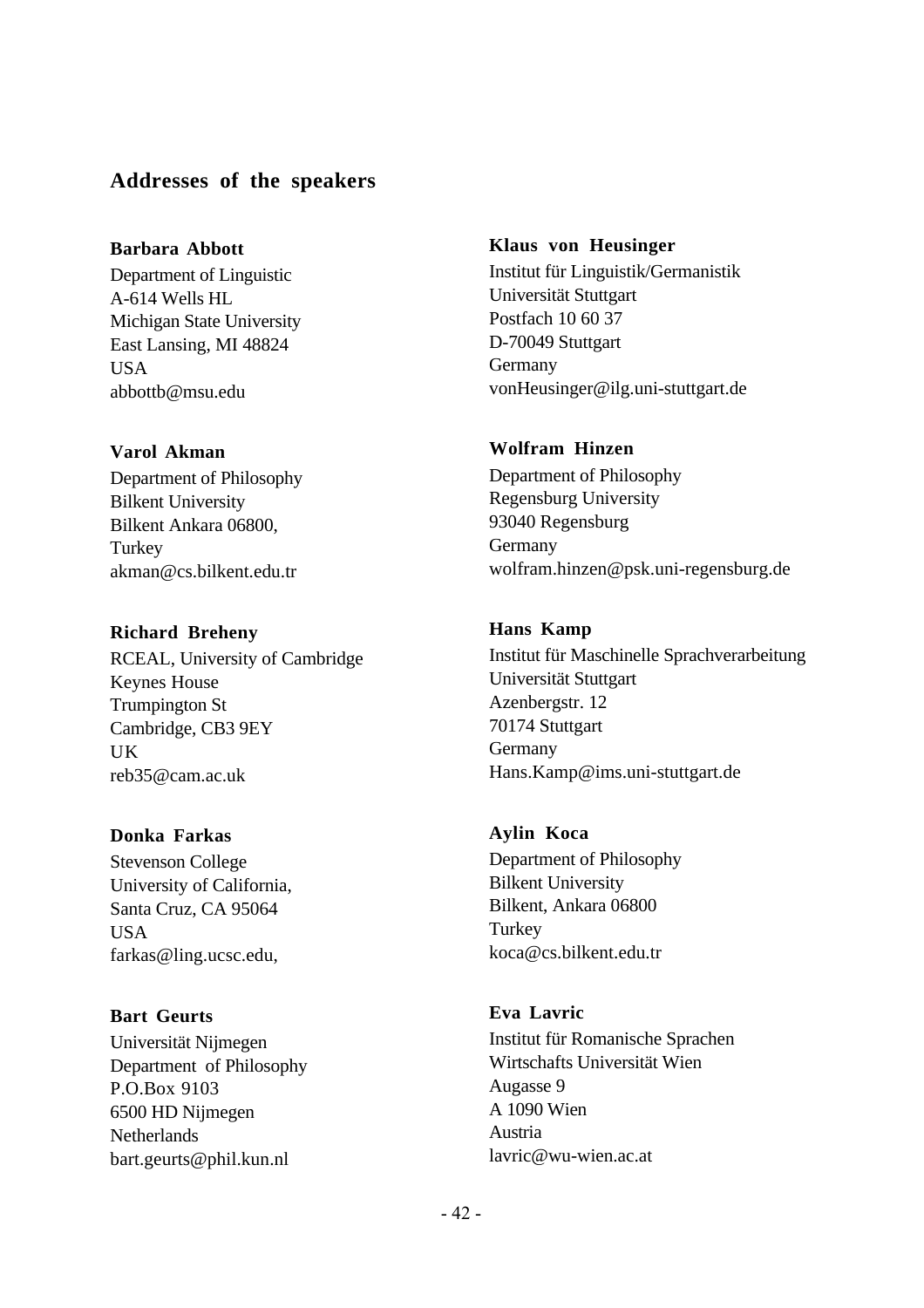### **Emar Maier**

University of Nijmegen Department of Philosophy P.O.Box 9103 6500 HD Nijmegen Netherlands e.maier@phil.kun.nl

## **Tamás Pólya**

Department of Communication; Department of Philosophy Eszterházy Károly College; University of Pécs Hungary polya@ektf.hu

## **Philippe Schlenker**

Department of Linguistics 3125 Campbell Hall UCLA Los Angeles CA 90095-1543 **USA** schlenke@humnet.ucla.edu

## **László Tarnay**

Department of Communication; Department of Philosophy Eszterházy Károly College; University of Pécs Hungary tarnay@btk.pte.hu

## **Carla Umbach**

Institut für Kognitionswissenschaft Universität Osnabrück Kolpingstr. 7 49069 Osnabrück Germany cumbach@rz.uni-osnabrueck.de

## **Barbara Ürögdi**

Teleki u. 80. **Budapest** H-1184 Hungary burogdi@ic.sunysb.edu

## **Roberto Zamparelli**

Dipartimento di Scienze della Formazione e della Comunicazione University of Bergamo Via Salvecchio 19 24129 Bergamo Italy roberto@unibg.it

## **Thomas Ede Zimmermann**

Institut für Deutsche Sprache und Literatur II Johann Wolfgang Goethe-Universität Grüneburgplatz 1 D-60629 Frankfurt/M. Germany t.e.zimmermann@lingua.uni-frankfurt.de